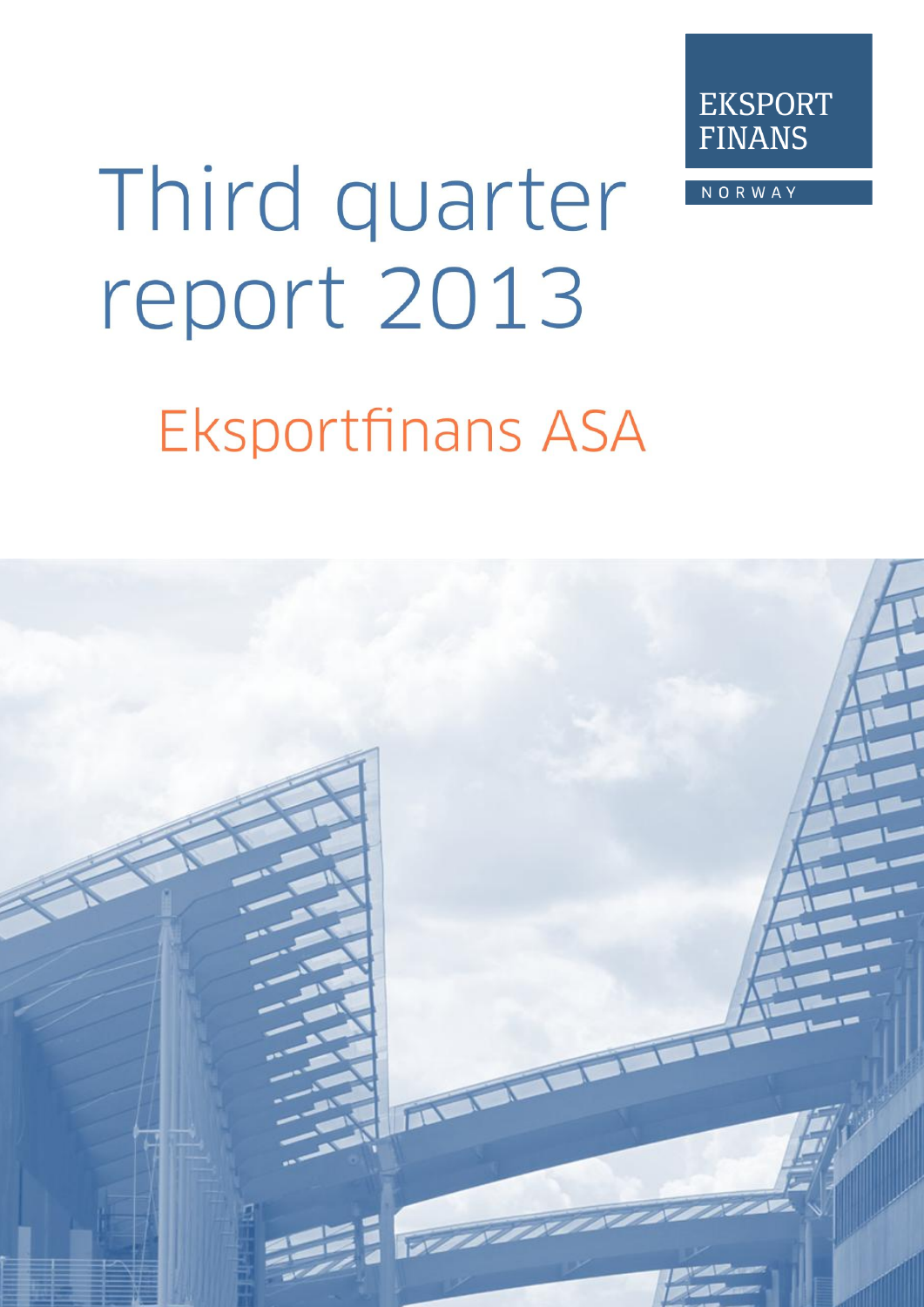Some of the information we are giving constitutes "forward-looking statements" within the meaning of Section 27A of the U.S. Securities Act of 1933, as amended and Section 21E of the U.S. Securities Exchange Act of 1934, as amended. These forward-looking statements rely on a number of assumptions concerning future events. These forward-looking statements involve known and unknown risks, uncertainties and other factors, many of which are outside of our control, which may cause actual results to differ materially from any future results expressed or implied from the forward-looking statements. As a result, any forward-looking statements included herein should not be regarded as a representation that the plans, objectives, results or other actions discussed will be achieved. Please see the Company's Annual Report on Form 20-f filed with the US Securities and Exchange Commission for a discussion of certain factors that may cause actual results, performance or events to be materially different from those referred to herein. Eksportfinans disclaims any intention or obligation to update or revise any forward-looking statements, whether as a result of new information, future events or otherwise.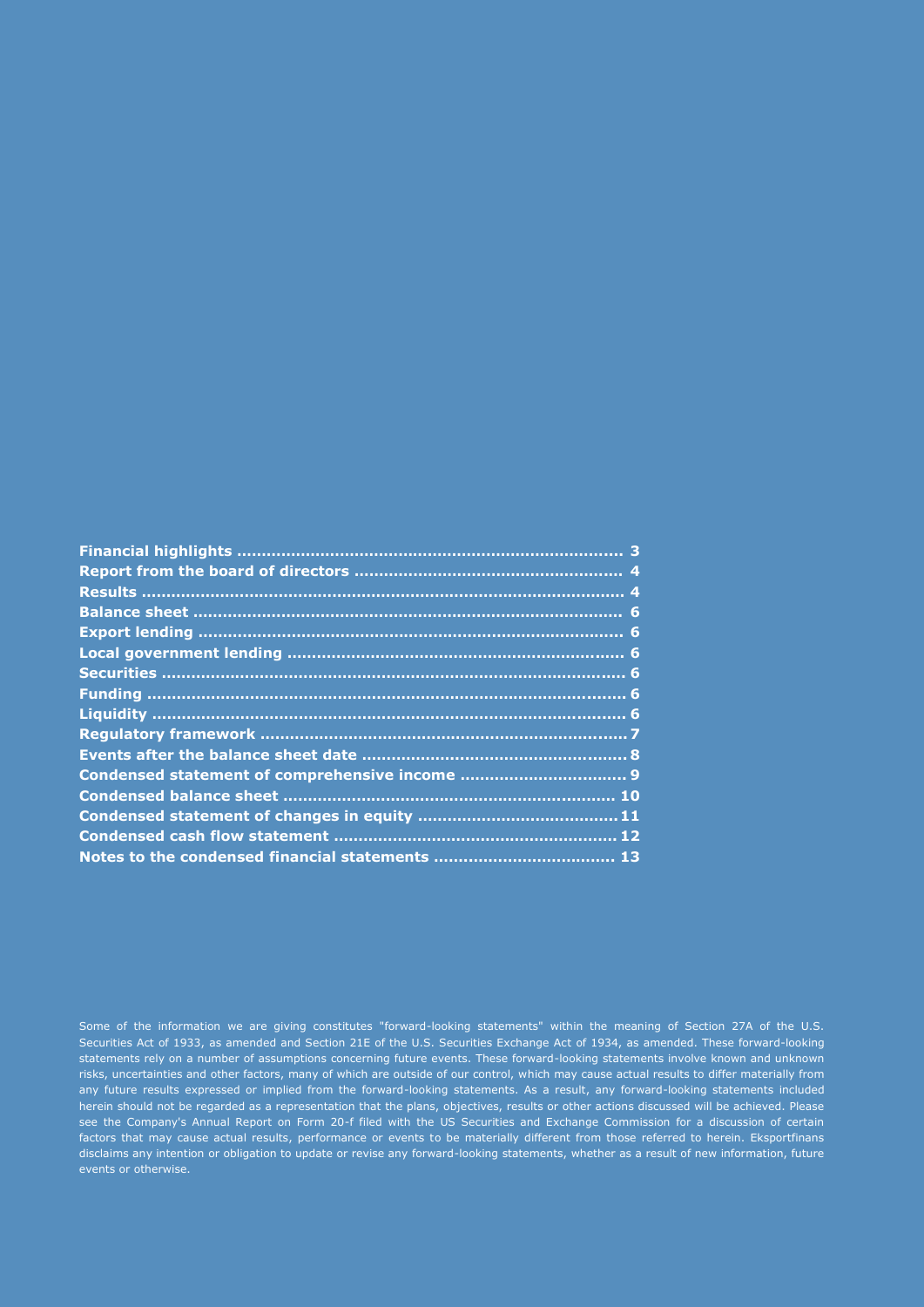# Financial highlights

The information for the three and nine months ended September 30, 2013 and 2012 are unaudited.

|                                                     |          | Third quarter | First nine months |          |  |
|-----------------------------------------------------|----------|---------------|-------------------|----------|--|
| (NOK million)                                       | 2013     | 2012          | 2013              | 2012     |  |
|                                                     |          |               |                   |          |  |
| Net interest income                                 | 146      | 277           | 525               | 986      |  |
| Total comprehensive income 1)                       | (702)    | (4,866)       | (3, 234)          | (12,896) |  |
| Return on equity $2$ )                              | (20.0 %) | $(80.4\% )$   | (28.2 %)          | (60.9 %) |  |
| Net return on average assets and liabilities 3)     | 0.43%    | 0.56%         | 0.44%             | 0.68%    |  |
| Net operating expenses / average assets 4)          | 0.09%    | 0.05%         | 0.10%             | 0.05%    |  |
|                                                     |          |               |                   |          |  |
| <b>Total assets</b>                                 | 106,098  | 171,300       | 106,098           | 171,300  |  |
| Loans outstanding 5)                                | 65,711   | 95,712        | 65,711            | 95,712   |  |
| Public sector borrowers or guarantors <sup>6)</sup> | 34.6 %   | 40.4 %        | 34.6 %            | 40.4 %   |  |
| Core capital adequacy                               | 32.1 %   | 21.5 %        | 32.1 %            | 21.5 %   |  |
| Capital adequacy                                    | 34.6 %   | 25.4 %        | 34.6 %            | 25.4 %   |  |
|                                                     |          |               |                   |          |  |
| Exchange rate NOK/USD <sup>7)</sup>                 | 6.0081   | 5.6995        | 6.0081            | 5.6995   |  |

### **Definitions**

- 1.Total comprehensive income for the period includes net losses on financial instruments at fair value which amount to NOK 4,939 million in the first nine months of 2013 compared to net losses of NOK 18,865 million in the first nine months of 2012. For the third quarter of 2013 net losses on financial instruments at fair value amount to NOK 1,114 million compared to net losses on financial instruments at fair value of NOK 7,026 million in the third quarter of 2012.
- 2. Return on equity: Total comprehensive income for the period/average equity (average of opening and closing balance).
- 3. Net return on average assets and liabilities: The difference between net interest income/average interest generating assets and net interest expense/average interest bearing liabilities (average of daily calculations for the period).
- 4. Net operating expenses (salaries and other administrative expenses + depreciation + other expenses other income)/average assets (average of opening and closing balance).
- 5. Total loans outstanding: Consists of loans due from customers and part of loans due from credit institutions in the balance sheet. Accrued interest and unrealized gains/(losses) are not included, see notes 4, 5 and 6 to the accompanying unaudited condensed financial statements.
- 6. The ratio of public sector loans (municipalities, counties and Norwegian and foreign central government, including the Norwegian Guarantee Institute for Export Credits (GIEK) as borrowers or guarantors) to total lending.
- 7. Exchange rate at balance sheet date.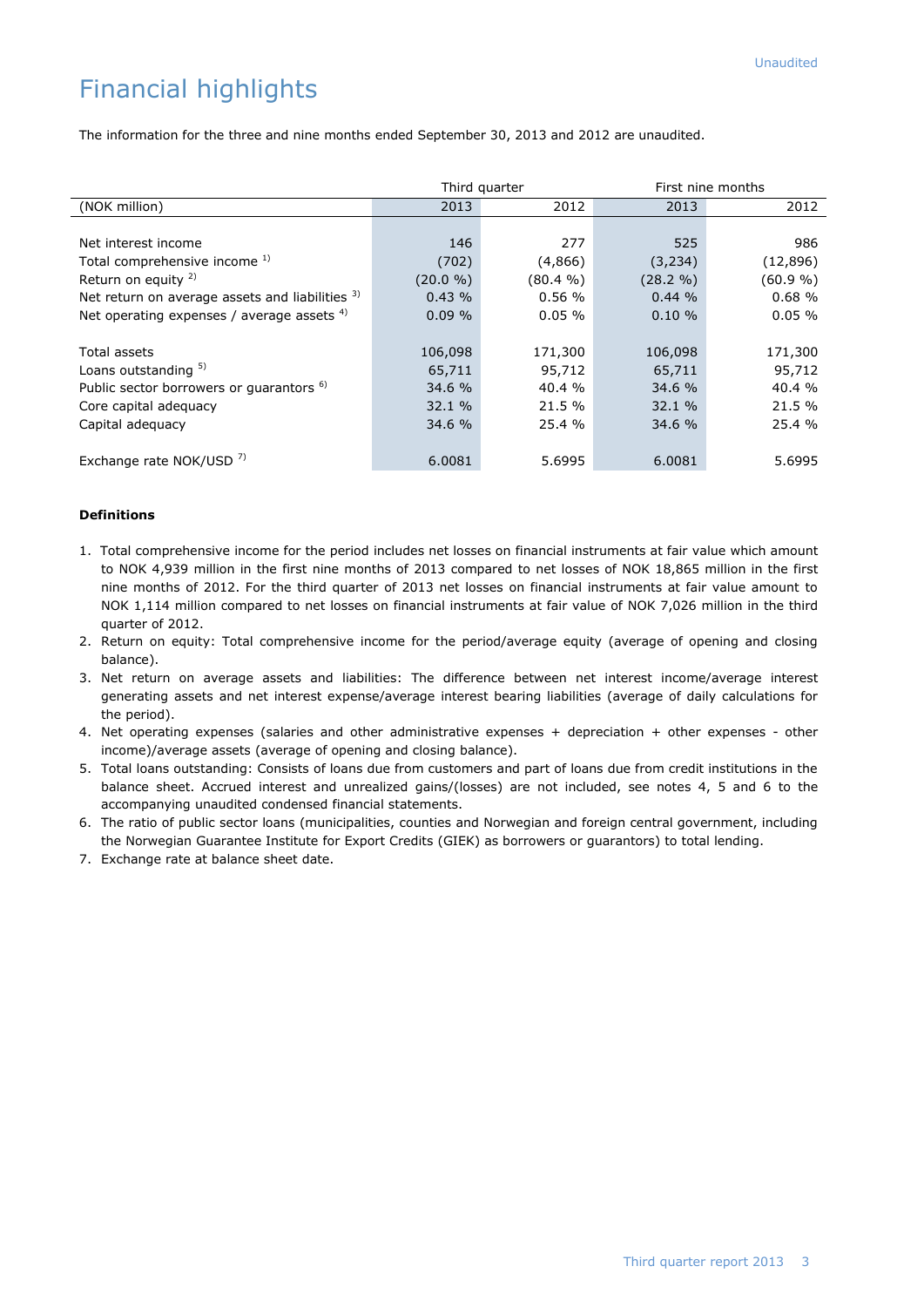# **Results**

### **Third quarter 2013**

Eksportfinans performed as expected in the third quarter of 2013. As in the second quarter, earnings were lower than in the corresponding period of 2012. This was due to decreased interest income as a result of a lower level of interest generating assets combined with reduced margins, mainly on basis swap contracts (contracts where cash flows at market rates in USD and NOK are exchanged). Net interest income amounted to NOK 146 million in the period, compared to NOK 277 million in the third quarter of 2012.

Total comprehensive income was negative NOK 702 million for the third quarter of 2013. The comparable figure was negative NOK 4,866 million for the third quarter of 2012. The decrease was due to lower unrealized losses on Eksportfinans' own debt (as explained in the section Net other operating income) in the third quarter of 2013, compared to the third quarter of 2012.

Net profit excluding unrealized gains and losses and excluding realized gains/losses hedged by the Portfolio Hedge Agreement (the "PHA") (see page 6) was NOK 89 million for the third quarter of 2013, compared to NOK 191 million for the corresponding period of 2012.

### **First nine months 2013**

Net interest income was NOK 525 million in the first nine months of 2013. This was NOK 461 million lower than for the same period in 2012. The decrease is due to the same reasons as explained above for the third quarter of 2013.

Net return on average assets and liabilities (see Financial highlights on page 3) was 0.44

percent for the first nine months of 2013, compared to 0.68 percent for the corresponding period in 2012.

### **Profit/(loss) for the period**

Total comprehensive income in the first nine months of 2013 was negative NOK 3,234 million, compared to negative NOK 12,896 million in the first nine months of 2012. The negative figure is due to reduced unrealized gains on Eksportfinans' own debt as a result of tightening of credit spreads. The improvement compared to first nine months of 2012 relates to lower reversal of previously unrealized gains.

Return on equity was negative 28.2 percent for the first nine months of 2013, compared to negative 60.9 percent for the corresponding period in 2012. This change was also due to the debt-related unrealized losses.

The non-IFRS measure of profit excluding unrealized gains and losses on financial instruments and realized losses hedged by the PHA, and the corresponding return on equity, is shown in the table below. These calculations may be of interest to investors because they assess the performance of the underlying business operations without the volatility caused by fair value fluctuations, including specifically the reversal of previously recognized unrealized gains on Eksportfinans' own debt, and the realized losses on investments which are hedged by the PHA. Profit excluding unrealized gains and losses and excluding realized losses hedged by the PHA amounted to NOK 305 million in the first nine months of 2013. This was a decrease of NOK 375 million compared to the same period in 2012. The main reason for this decrease is the reduced net interest income.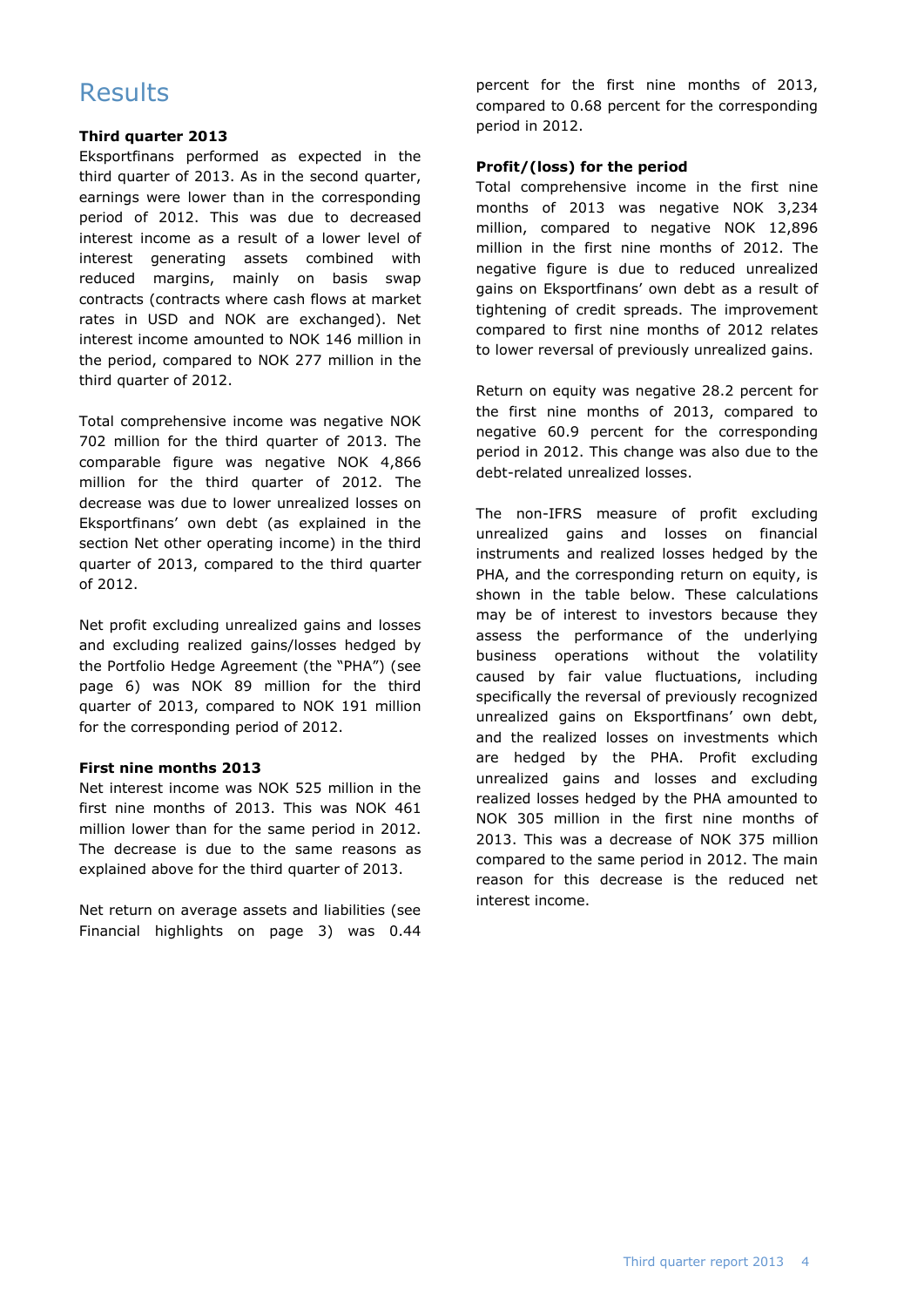| Table: Non-IFRS profit for the period                                                                                                                                               |       |               |                   |           |  |  |  |  |
|-------------------------------------------------------------------------------------------------------------------------------------------------------------------------------------|-------|---------------|-------------------|-----------|--|--|--|--|
|                                                                                                                                                                                     |       | Third quarter | First nine months |           |  |  |  |  |
| (NOK million)                                                                                                                                                                       | 2013  | 2012          | 2013              | 2012      |  |  |  |  |
| Comprehensive income according to IFRS                                                                                                                                              | (702) | (4,866)       | (3, 234)          | (12, 896) |  |  |  |  |
| Net unrealized losses/(gains)                                                                                                                                                       | 1,093 | 7,008         | 4,895             | 18,868    |  |  |  |  |
| Unrealized gains/(losses) related to Iceland 1)                                                                                                                                     | 6     | 15            | 21                | 14        |  |  |  |  |
| Realized losses/(gains) hedged                                                                                                                                                      |       |               |                   |           |  |  |  |  |
| by the Portfolio Hedge Agreement (PHA) $^{2}$ )                                                                                                                                     | 0     | 0             | 0                 | (26)      |  |  |  |  |
| Tax effect <sup>3)</sup>                                                                                                                                                            | (308) | (1,966)       | (1, 377)          | (5,280)   |  |  |  |  |
| Non-IFRS profit for the period excluding<br>unrealized gains/(losses) on financial<br>instruments and excluding realized<br>losses/(gains) hedged by the PHA                        | 89    | 191           | 305               | 680       |  |  |  |  |
| Return on equity based on profit for the<br>period excluding unrealized gains/(losses) on<br>financial instruments and excluding realized<br>losses/(gains) hedged by the PHA $4$ ) | 5.0%  | 11.7 %        | 6.3%              | 14.4 %    |  |  |  |  |

1. Reversal of previously recognized loss (at exchange rates applicable at reporting date).

2. Securities have been sold with realized gains/losses. These gains and losses are covered by the PHA, and will be settled according to that agreement. Eksportfinans therefore believes it is useful for investors to present this non-IFRS profit figure with such gains/losses excluded due to the economic arrangements under, and the accounting impacts of, the PHA.

3. 28 percent of the items above.<br>4. Return on eauity: Profit for the

Return on equity: Profit for the period/average equity adjusted for proposed not distributed dividends.

### **Net other operating income**

Net other operating income was negative NOK 4,936 million for the first nine months of 2013 compared to negative NOK 18,809 million in the same period in 2012.

The main reason for this change is the large fluctuation in the market prices of Eksportfinans' own debt. These prices fell following the decision by the Norwegian government on November 18, 2011 to establish a state-funded export financing scheme and the consequent rating downgrades of Eksportfinans. In 2012 and through the first nine months of 2013 the market prices of Eksportfinans' own debt have recovered, leading to unrealized losses for the company. In the first nine months of 2013 the market prices have been more stable than in the same period of 2012.

These market fluctuations have led to large changes in the fair value of Eksportfinans' own debt. In the first nine months of 2013, unrealized losses (reversal of unrealized gains) on Eksportfinans' own debt amounted to NOK 8,910 million compared to unrealized losses (reversal of unrealized gains) of NOK 25,504 million in the corresponding period in 2012 (see note 2 to the accompanying unaudited condensed financial statements). Net of derivatives, this resulted in an unrealized loss of NOK 5,036 million in the first nine months of 2013 compared to an unrealized loss of NOK 19,066 million in the same period in 2012 (see note 15 to the accompanying unaudited condensed financial statements). The cumulative unrealized gain on Eksportfinans' own debt, net of derivatives, is NOK 11,005 million as of September 30, 2013, compared to NOK 15,962 million as of December 31, 2012 and NOK 23,003 million as of September 30, 2012.

### **Total operating expenses**

Total operating expenses amounted to NOK 99 million in the first nine months of 2013, compared to NOK 130 million for the same period in 2012. The reason for this decrease is an optimized and reduced number of staff since July 1, 2012, contributing to a reduction in total salary expenses. The key ratio of net operating expenses in relation to average assets was 0.10 percent in the first nine months of 2013, compared to 0.05 percent in the corresponding period of 2012. Included in the figures for first nine months of 2012, is the income from the fee based agreement with the Ministry of Trade and Industry (the "Ministry") in which Eksportfinans had a mandate to arrange loans on behalf of the Ministry until July 1, 2012 (NOK 8.6 million per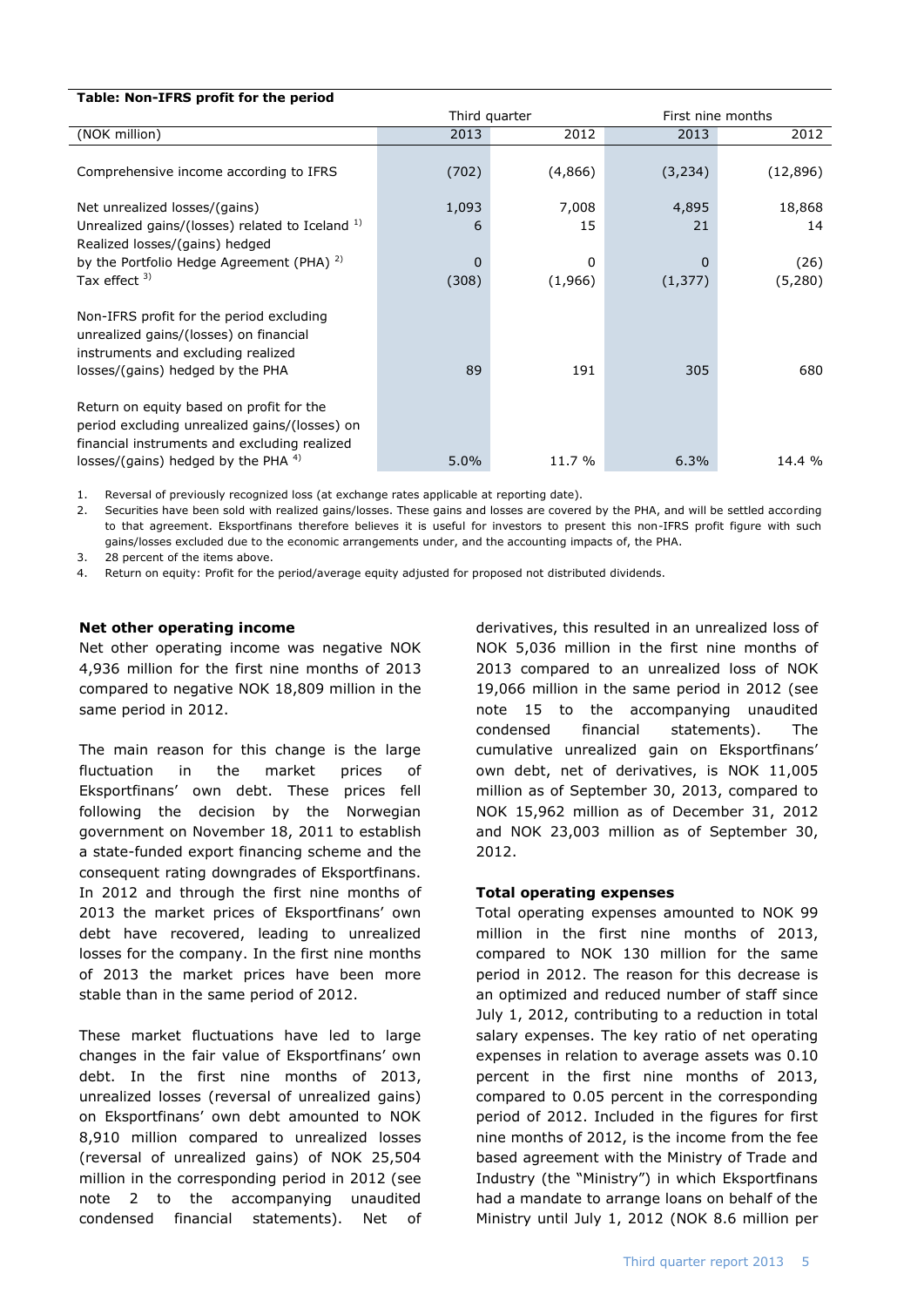month). This fee was booked as other income, which is deducted from operating expenses when calculating the key ratio of net operating expenses relative to average assets (see footnote 4 to Financial Highlights).

# Balance sheet

Total assets amounted to NOK 106 billion at September 30, 2013, compared to NOK 157 billion at December 31, 2012 and NOK 171 billion at September 30, 2012. The reduction was mainly due to the limitations on new lending business since November 18, 2011 and repayments on the current loan and debt portfolios.

Outstanding commercial paper and bond debt was NOK 77 billion at September 30, 2013, compared to NOK 113 billion at December 31, 2012 and NOK 115 billion at September 30, 2012. The main reason for the decrease was maturing debt.

The capital adequacy ratio was 34.6 percent at September 30, 2013, compared to 28.0 percent at December 31, 2012 and 25.4 percent at September 30, 2012. The core capital adequacy ratio was 32.1 percent at September 30, 2013, compared to 25.0 percent at December 31, 2012 and 21.5 percent at September 30, 2012. The increase in the capital adequacy ratios was mainly due to core earnings combined with a lower risk-weighted balance.

# Export lending

Eksportfinans actively manages an extensive portfolio of export loans.

The volume of outstanding export loans was NOK 57.6 billion at September 30, 2013, compared to NOK 78.7 billion at December 31, 2012 and NOK 85.7 billion at September 30, 2012.

# Local government lending

Eksportfinans' involvement in local government lending totaled NOK 8.0 billion at September 30, 2013, compared to NOK 8.8 billion at December 31, 2012 and NOK 10.0 billion at September 30, 2012.

# **Securities**

The total securities portfolio was NOK 21.2 billion at September 30, 2013, compared to NOK 41.8 billion at December 31, 2012 and NOK 44.1 billion at September 30, 2012. The reduction is due to expected repayments of Eksportfinans' own debt.

The securities portfolio consists of two different sub-portfolios. The first is subject to a Portfolio Hedge Agreement with Eksportfinans shareholders which has been in place since February 29, 2008 (the "PHA portfolio"), and the second is maintained for the purpose of liquidity (referred to herein as the "liquidity reserve portfolio").

The fair value of the PHA portfolio was NOK 7.7 billion at September 30, 2013, compared to NOK 11.6 billion at December 31, 2012 and NOK 15.6 billion at September 30, 2012. The PHA portfolio will largely be held to maturity. For further information on the PHA see Note 13 to the accompanying unaudited condensed financial statements and the company's annual report on Form 20-F for the fiscal year ended December 31, 2012, (filed with the Securities and Exchange Commission on April 23, 2013 ("the 2012 20-F")).

The fair value of the liquidity reserve portfolio was NOK 13.6 billion at September 30, 2013, compared to NOK 30.2 billion at December 31, 2012 and NOK 28.5 billion at September 30, 2012.

# Funding

As foreseen, Eksportfinans did not have the need to seek new funding from the markets during the first nine months of 2013.

# **Liquidity**

As at September 30, 2013, the company has liquidity reserves totaling NOK 29.9 billion, consisting of the liquidity reserve portfolio of NOK 13.6 billion, the PHA portfolio of NOK 7.7 billion and cash equivalents of NOK 8.6 billion.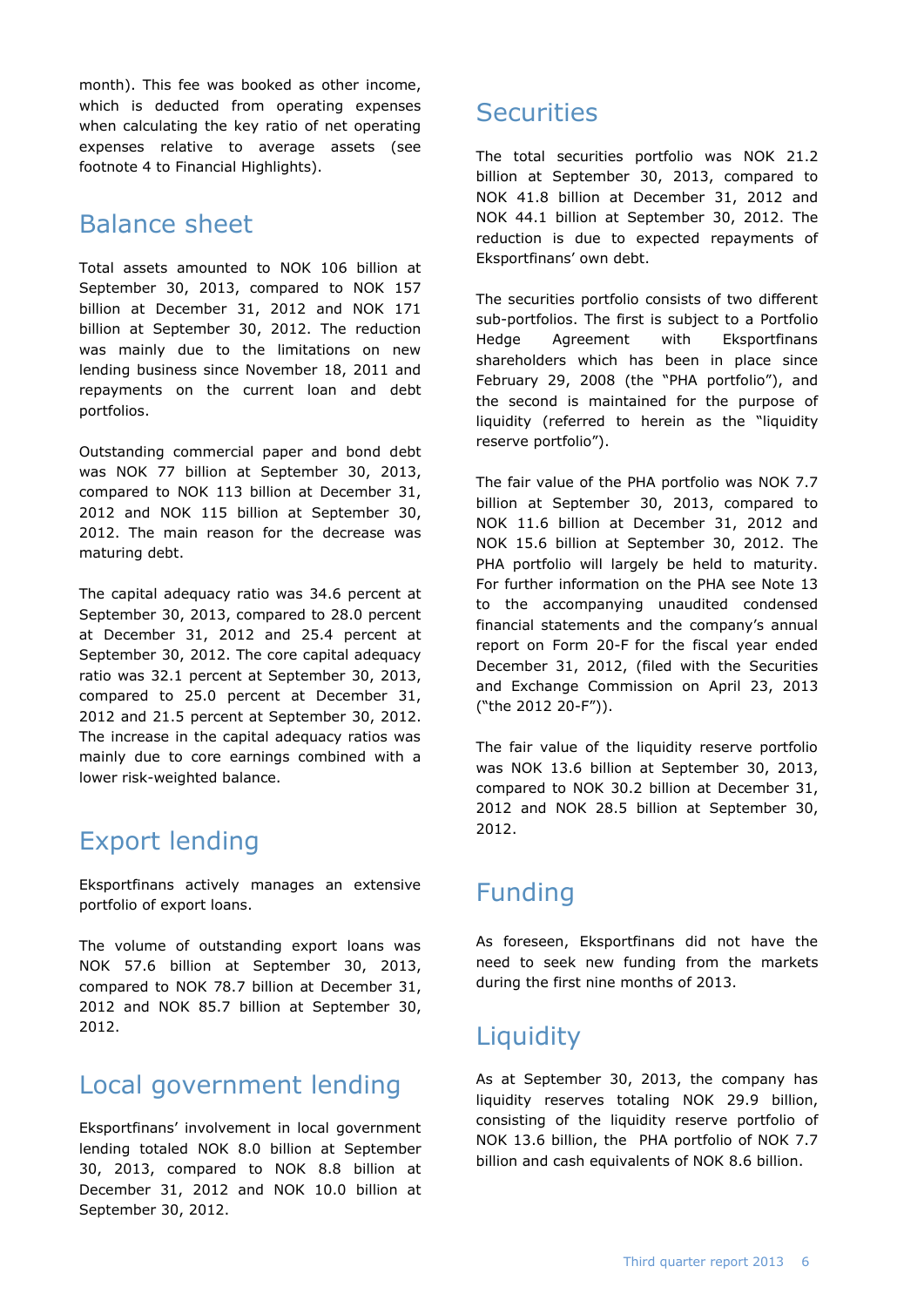### **Table: Estimated cumulative liquidity**

|                                                     |                |    | Estimated loan | Estimated      | Estimated               |
|-----------------------------------------------------|----------------|----|----------------|----------------|-------------------------|
|                                                     | Estimated debt |    | receivables    | investments    | cumulative              |
| (NOK million)                                       | maturing $3$ ) |    | maturing $4$ ) | maturing $5$ ) | liquidity <sup>6)</sup> |
|                                                     |                |    |                |                |                         |
| Short-term liquidity at Sept 30, 2013 <sup>1)</sup> |                |    |                |                | 22,158                  |
| 2013                                                | 4,261          |    | 6,185          | 246            | 24,328                  |
| 2014                                                | 18,097         |    | 14,650         | 1,765          | 22,646                  |
| 2015                                                | 12,970         | 2) | 12,737         | 230            | 22,643                  |
| 2016                                                | 21,094         |    | 12,727         | 843            | 15,119                  |
| 2017                                                | 7,178          |    | 4,884          | 1,388          | 14,213                  |
| 2018                                                | 1,302          |    | 3,468          | 191            | 16,570                  |
| 2019                                                | 1,930          |    | 3,670          | 681            | 18,991                  |
| 2020                                                | 397            |    | 2,196          | 0              | 20,790                  |
| 2021                                                | 2,737          |    | 1,244          | 371            | 19,668                  |
| 2022                                                | 930            |    | 773            | 235            | 19,746                  |
| Thereafter                                          | 16,383         |    | 2,381          | 2,940          | 8,684                   |
| Total                                               | 87,279         |    | 64,915         | 8,890          |                         |

1. Short-term liquidity is comprised of the sum of the Liquidity Reserve Portfolio (at fair value) and deposits

2. Includes the principal of JPY 15 billion (approximately NOK 924 million at exchange rates applicable at September 30, 2013) subordinated debt maturing in 2015. This debt is categorized as supplementary capital (lower tier II) according to the Norwegian capital adequacy regulations

3. Principal amount of own debt securities. The column includes single- and multi-callable issues. Includes principal cash flows of derivatives economically hedging structured bond debt. For the structured bond debt with call and trigger options, the expected maturity is estimated using a sophisticated valuation system. The actual maturities might differ from these estimations

4. Represents principal amount of loan receivables

5. Represents principal amount of investments in the PHA portfolio

6. Represents estimated cumulative liquidity at year-end (calculated as the amount at prior period end minus estimated long-term debt maturing during period plus estimated loans receivable and long-term investments maturing during the period) except for the first row which states the actual liquidity at September 30, 2013

The company manages liquidity risk both through matching maturities for assets and liabilities and through stress-testing for the short- and medium term. A maturity analysis of financial liabilities based on both contractual and expected maturities is included in note 16 of the accompanying unaudited condensed financial statements.

The table above shows cumulative liquidity, as measured by short-term liquidity as of September 30, 2013, plus (i) the amounts of maturing loans and investments and minus (ii) the amounts of maturing bond debt, based on estimated maturities. During the first nine months of 2013, the liquidity position has been affected by foreign exchange rate conversions and adverse movements in key market risk factors, primarily on the debt portfolio. Market developments have been within the scenarios covered in the company's liquidity planning activities and liquidity reserves together with cash inflows from the lending portfolio are expected to cover anticipated liquidity needs going forward.

For the figures in the table, call and trigger dates as estimated in models are applied in the classification of the maturities. For structured bond issues with call and trigger options, the expected maturity is estimated using a sophisticated valuation system.

# Regulatory framework

In 2012, the Financial Supervisory Authority of Norway ("NFSA") granted extended time limits beyond December 31, 2012 for loans to five specific clients which would have been in breach of the regulations concerning the calculation of exposures to one single client from that date. The exemption periods are specific to the one loan remaining as per September 30, 2013, and last until the respective loan has reached the regulatory level, as a result of scheduled repayments of principal, between December 31, 2014 and December 31, 2016. The NFSA has also requested Eksportfinans to adapt to the statutory requirement as soon as possible to the extent it is able.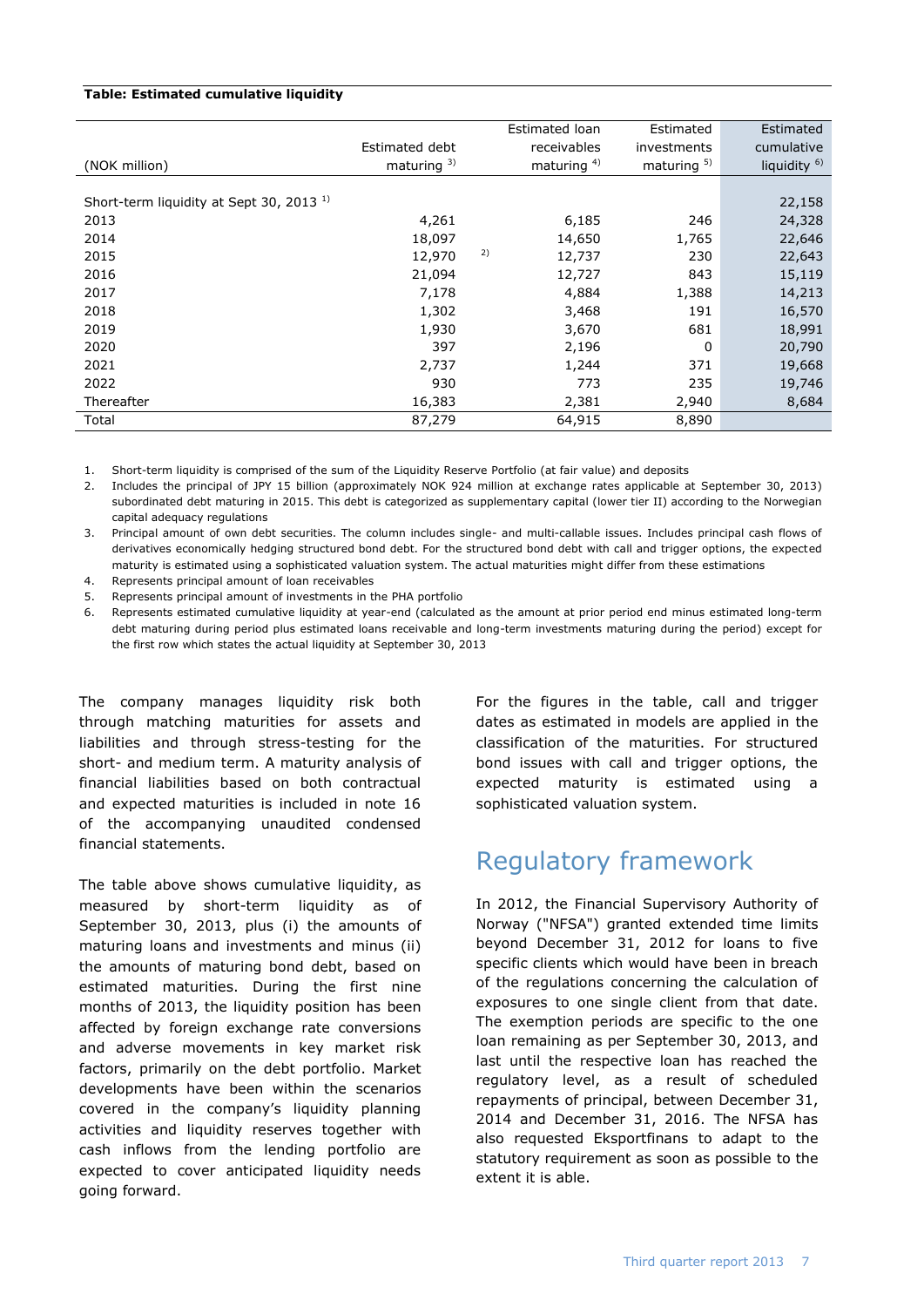# Events after the balance sheet date

In 2008, the Icelandic financial institution Glitnir Banki hf was placed under Icelandic government administration. Since then, Eksportfinans has treated the credit exposure against the bank as not satisfactorily guaranteed, applying the expected payout ratio to calculate the claim's fair value in the balance sheet.

In 2012 Eksportfinans filed a court petition in Iceland, claiming that part of the exposure was to be treated as priority claims under article 112 of Act no. 21/1991, confer paragraph 3 of article 102 of Act no. 161/2002, at the winding up of Glitnir Banki hf.

On July 19, 2013 the District Court of Reykjavik, Iceland ruled in favor of Eksportfinans ASA that the company's claims of USD 25 million (ISK 3,256 million or NOK 150 million) and NOK 318 million (ISK 6,144 million) are accepted as priority claims. Eksportfinans was also awarded full legal costs. On October 15, 2013 the ruling of the District Court of Reykjavik was upheld by the Supreme Court of Iceland and is now final and enforceable.

Based on the ruling, Eksportfinans expects to recognize related profits of approximately NOK 200 million in the fourth quarter of 2013. In addition Eksportfinans will receive ISK 621 million, which will be held at an escrow account on Iceland due to the restrictions on movement of capital on Iceland.

> Oslo, November 7, 2013 EKSPORTFINANS ASA The board of directors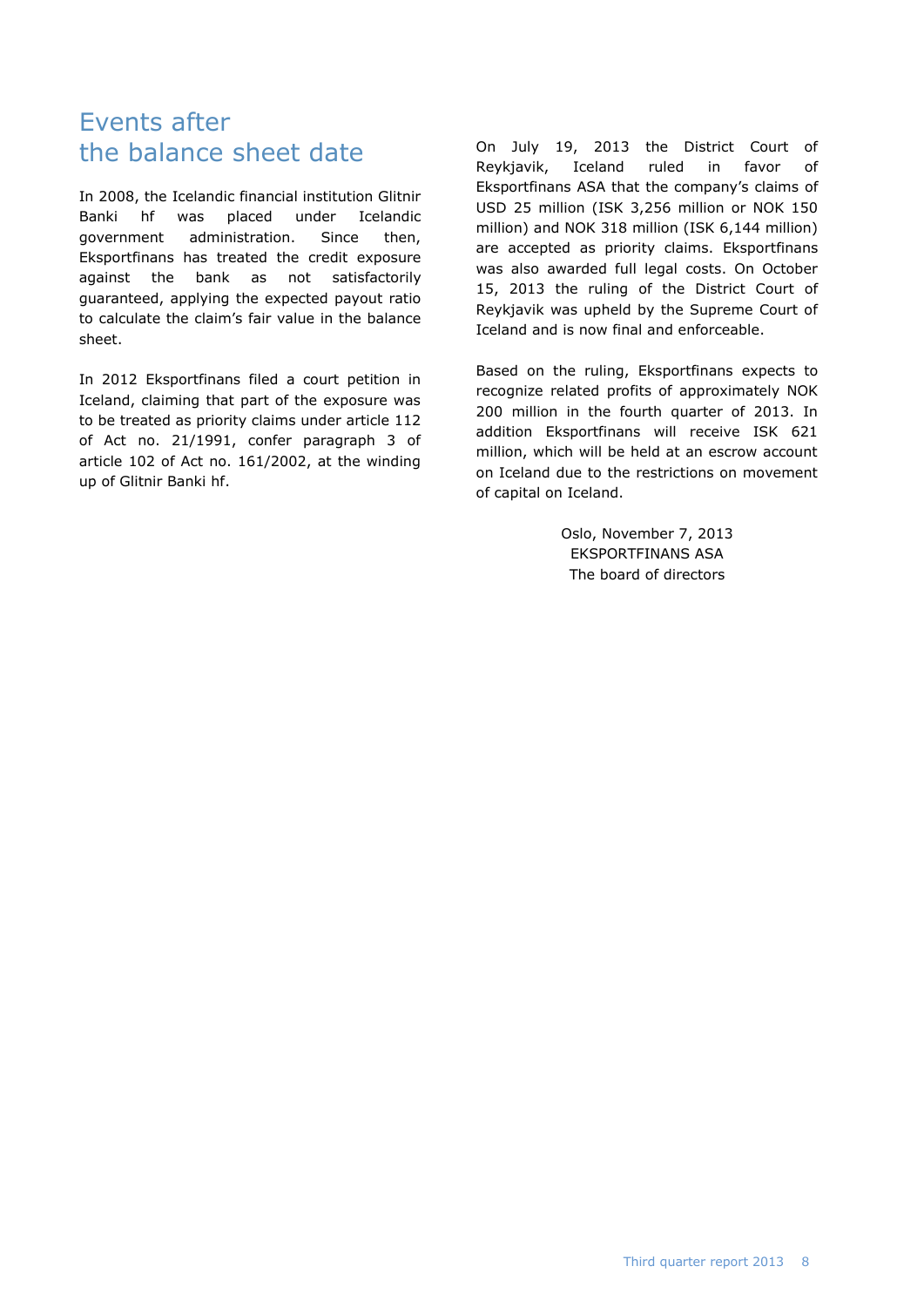# Condensed statement of comprehensive income

|                                            | First nine months<br>Third quarter |          |             |           |      |
|--------------------------------------------|------------------------------------|----------|-------------|-----------|------|
| (NOK million)                              | 2013                               | 2012     | 2013        | 2012      | Note |
|                                            |                                    |          |             |           |      |
| Interest and related income                | 713                                | 1,129    | 2,434       | 3,705     |      |
| Interest and related expenses              | 567                                | 852      | 1,909       | 2,719     |      |
| <b>Net interest income</b>                 | 146                                | 277      | 525         | 986       |      |
|                                            |                                    |          |             |           |      |
| Commissions and                            |                                    |          |             |           |      |
| income related to banking services         | $\mathbf 0$                        | 0        | $\mathbf 0$ | 0         |      |
| Commissions and                            |                                    |          |             |           |      |
| expenses related to banking services       | $\Omega$                           | 1        | 2           | 3         |      |
| Net gains/(losses) on                      |                                    |          |             |           |      |
| financial instruments at fair value        | (1, 114)                           | (7,026)  | (4,939)     | (18, 865) | 2,15 |
| Other income                               | 2                                  | 5        | 5           | 59        |      |
| Net other operating income/(loss)          | (1, 112)                           | (7,022)  | (4,936)     | (18, 809) |      |
|                                            |                                    |          |             |           |      |
| <b>Total operating income</b>              | (966)                              | (6, 745) | (4, 411)    | (17, 823) |      |
|                                            |                                    |          |             |           |      |
| Salaries and other administrative expenses | 22                                 | 21       | 80          | 112       |      |
| Depreciations                              | 4                                  | 4        | 13          | 13        |      |
| Other expenses                             | $\mathcal{P}$                      | 2        | 6           | 5         |      |
| <b>Total operating expenses</b>            | 28                                 | 27       | 99          | 130       |      |
|                                            |                                    |          |             |           |      |
| <b>Pre-tax operating loss</b>              | (994)                              | (6, 772) | (4,510)     | (17, 953) |      |
|                                            |                                    |          |             |           |      |
| Taxes                                      | (280)                              | (1,896)  | (1, 264)    | (5,027)   |      |
| Loss for the period                        | (714)                              | (4,876)  | (3, 246)    | (12, 926) |      |
|                                            |                                    |          |             |           |      |
| Other comprehensive income *               | 12                                 | 10       | 12          | 30        |      |
| <b>Total comprehensiveincome</b>           | (702)                              | (4,866)  | (3, 234)    | (12, 896) |      |
|                                            |                                    |          |             |           |      |

\* Items that will not be reclassified to profit or loss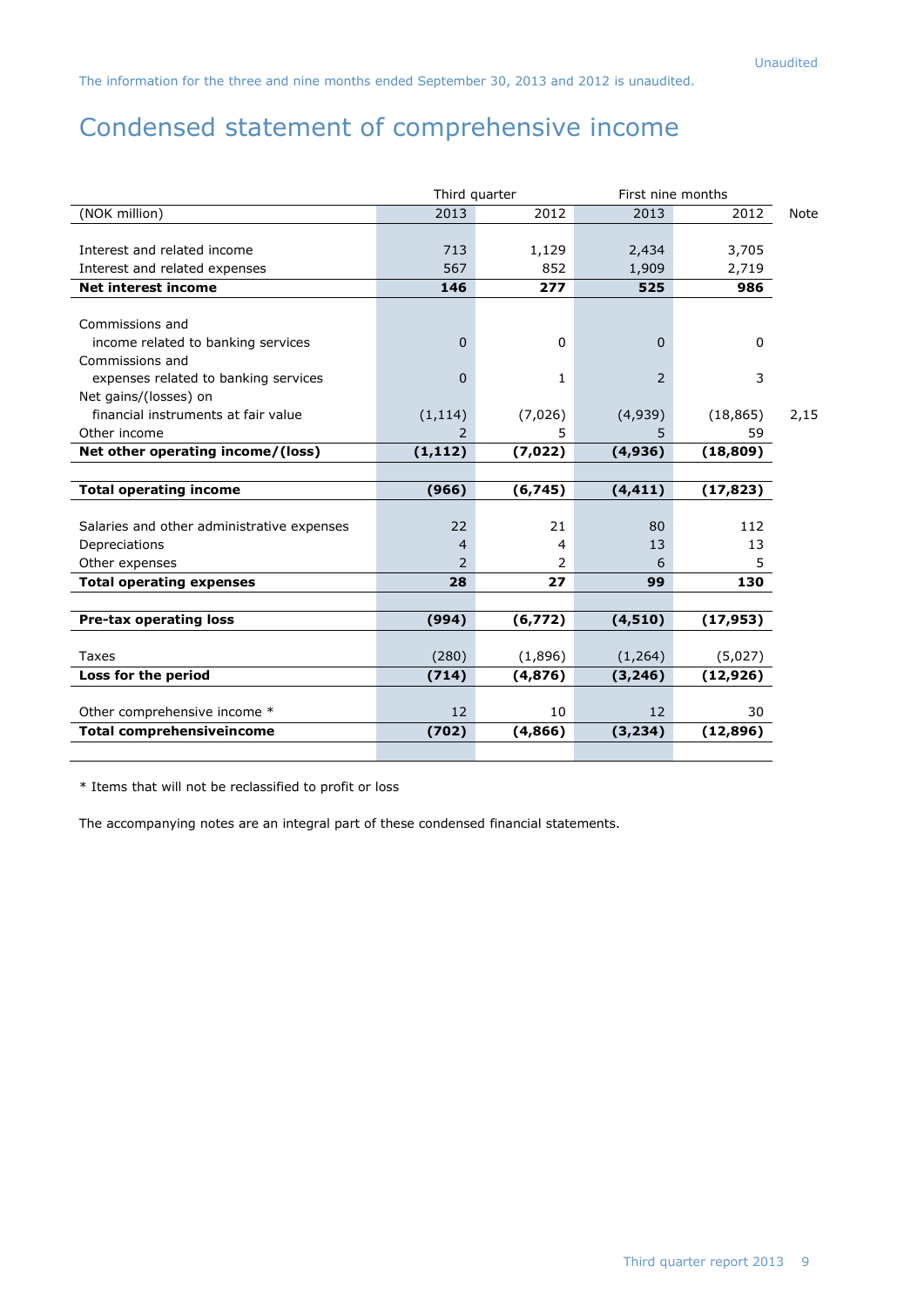# Condensed balance sheet

|                                            | Sep 30,        | Dec 31,      | Sep 30,   |         |
|--------------------------------------------|----------------|--------------|-----------|---------|
| (NOK million)                              | 2013           | 2012         | 2012      | Note    |
|                                            |                |              |           |         |
| Loans due from credit institutions 1)      | 21,122         | 26,410       | 28,592    | 4,6,7   |
| Loans due from customers <sup>2)</sup>     | 53,157         | 71,879       | 77,421    | 5, 6, 7 |
| <b>Securities</b>                          | 21,286         | 36,707       | 38,598    | 8       |
| Repurchase receivable 3)                   | 0              | 5,078        | 5,557     | 8,14    |
| <b>Financial derivatives</b>               | 6,545          | 10,884       | 14,193    |         |
| Intangible assets                          | 7              | 9            | 10        |         |
| Fixed assets and investment property       | 212            | 207          | 201       | 9       |
| Other assets                               | 3,769          | 6,232        | 6,728     | 10      |
| <b>Total assets</b>                        | 106,098        | 157,406      | 171,300   |         |
|                                            |                |              |           |         |
| Deposits by credit institutions            | $\mathbf{0}$   | 4,476        | 4,472     |         |
| Borrowings through the issue of securities | 77,203         | 112,543      | 115,084   | 11      |
| <b>Financial derivatives</b>               | 6,079          | 9,343        | 12,450    |         |
| Deferred tax liabilities                   | 2,754          | 4,121        | 6,060     |         |
| Taxes payable                              | 110            | 317          | 256       |         |
| Other liabilities                          | 5,190          | 8,133        | 9,633     | 12      |
| Accrued expenses and provisions            | 89             | 108          | 145       |         |
| Subordinated debt                          | 982            | 990          | 1,117     |         |
| Capital contribution securities            | $\overline{0}$ | 450          | 346       |         |
| <b>Total liabilities</b>                   | 92,407         | 140,481      | 149,563   |         |
|                                            |                |              |           |         |
| Share capital                              | 2,771          | 2,771        | 2,771     |         |
| Share premium reserve                      | $\mathbf{0}$   | 177          | 177       |         |
| Reserve for unrealized gains               | 10,713         | 10,713       | 29,362    |         |
| Other equity                               | 3,441          | 3,264        | 2,383     |         |
| Comprehensive income                       | (3, 234)       | $\mathbf{0}$ | (12, 956) |         |
| <b>Total shareholders' equity</b>          | 13,691         | 16,925       | 21,737    |         |
|                                            |                |              |           |         |
| Total liabilities and shareholders' equity | 106,098        | 157,406      | 171,300   |         |
|                                            |                |              |           |         |

1) Of NOK 21,122 million at September 30, 2013, NOK 20,911 million is measured at fair value through profit or loss and NOK 211 million is measured at amortized cost. Of NOK 26,410 at December 31, 2012, NOK 26,125 million is measured at fair value through profit and loss and NOK 285 million is measured at amortized cost. Of NOK 28,592 million at September 30, 2012, NOK 28,379 million is measured at fair value through profit and loss and NOK 213 million is measured at amortized cost.

2) Of NOK 53,157 million at September 30, 2013, NOK 30,078 million is measured at fair value through profit or loss and NOK 23,079 million is measured at amortized cost. Of NOK 71,879 million at December 31, 2012, NOK 43,038 million is measured at fair value through profit or loss and NOK 28,842 million is measured at amortized cost. Of NOK 77,421 million at September 30, 2012, NOK 60,291 million is measured at fair value through profit or loss and NOK 36,774 million is measured at amortized cost.

3) Securities posted as collateral for a loan from one of the owner banks. See note 14 for details.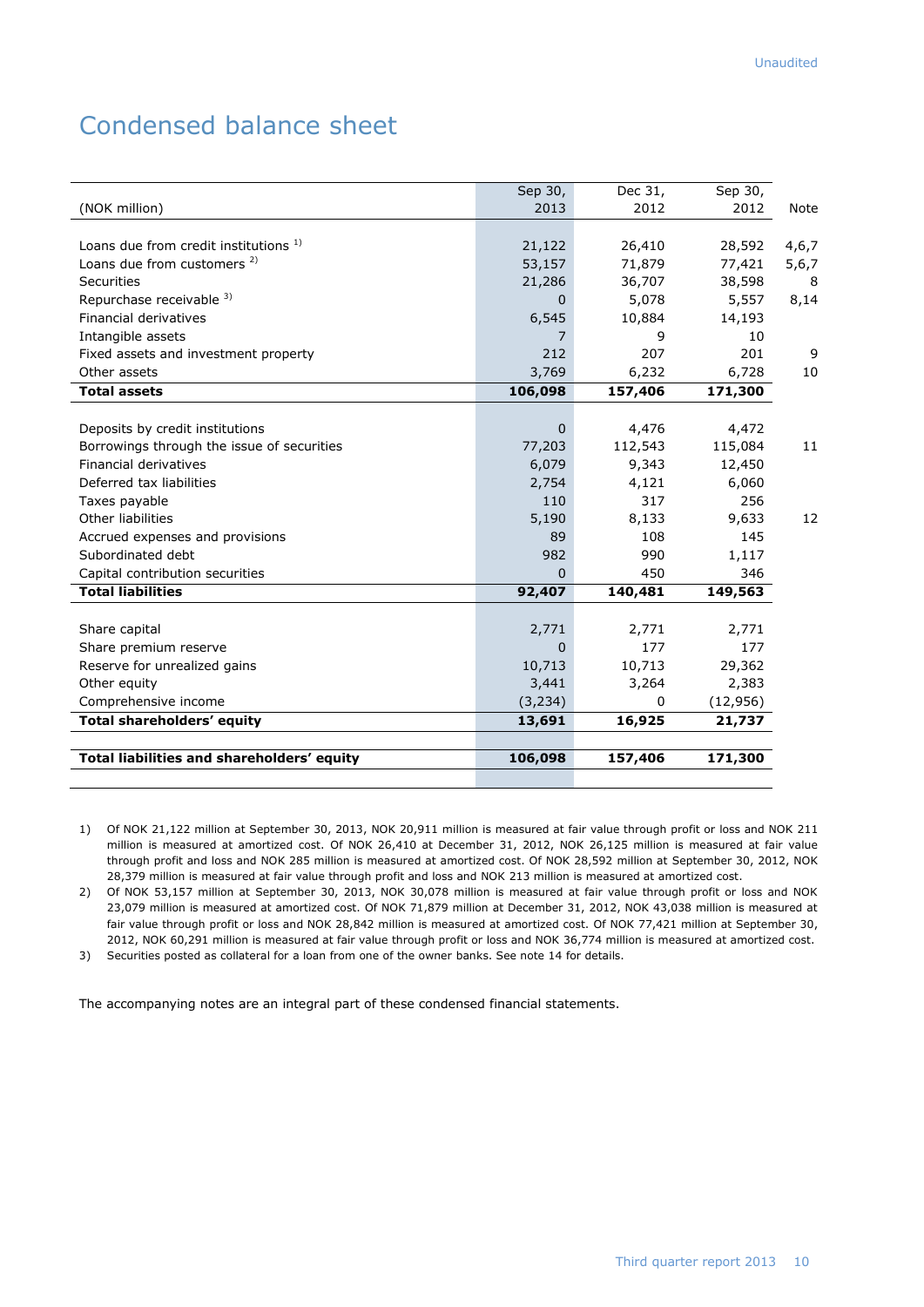# Condensed statement of changes in equity

|                                          |         | Share         | Reserve    |              | Compre-      |          |
|------------------------------------------|---------|---------------|------------|--------------|--------------|----------|
|                                          | Share   | premium       | unrealized | Other        | hensive      | Total    |
| (NOK million)                            | capital | reserve $4$ ) | gains $1)$ | equity $2$ ) | income $3$ ) | equity   |
| Equity at January 1, 2012                | 2,771   | 177           | 29,363     | 2,384        | 0            | 34,695   |
| Equity adjustment at January 1, 2012 $3$ | 0       |               | 0          | (52)         | 0            | (52)     |
|                                          |         |               |            |              |              |          |
| Actuarial gains                          |         |               |            |              |              |          |
| and other comprehensive income           | 0       |               | 0          | 0            | 30           | 30       |
| Profit/(loss) for the period             | 0       |               | 0          | 0            | (12, 896)    | (12,896) |
| Equity at September 30, 2012             | 2,771   | 177           | 29,363     | 2,332        | (12, 866)    | 21,777   |
|                                          |         |               |            |              |              |          |
| Equity at January 1, 2013                | 2,771   | 177           | 10,713     | 3,264        | 0            | 16,925   |
|                                          |         |               |            |              |              |          |
| Share premium reserve 4)                 |         | (177)         |            | 177          |              | 0        |
| Actuarial gains                          |         |               |            |              |              |          |
| and other comprehensive income           | 0       |               | 0          | 0            | 12           | 12       |
| Profit/(loss) for the period             | 0       |               | 0          | 0            | (3,246)      | (3, 246) |
| Equity at September 30, 2013             | 2,771   | $\mathbf 0$   | 10,713     | 3,441        | (3, 234)     | 13,691   |

1) The allocation of income for the period between the reserve for unrealized gains and other equity is performed at year-end. Preliminary calculations based on the condensed interim financial statements as of June 30, 2013.

2) The allocation of income for the period between the reserve for unrealized gains and other show that if the allocation was performed at this date, it would have reduced the reserve for unrealized gains by NOK 3,595 million and decreased other equity by NOK 349 million. The closing balances would have been NOK 7,118 million for the reserve for unrealized gains, and NOK 2,915, million for other equity.

3) Past actuarial losses (the corridor approach) in accordance with IAS19R

4) As per 1 July 2013 the Public Limited Companies Act under Norwegian Law states that share premium reserve no longer is to be classified as restricted equity that cannot be paid out to owners without a shareholder resolution to reduce the share capital.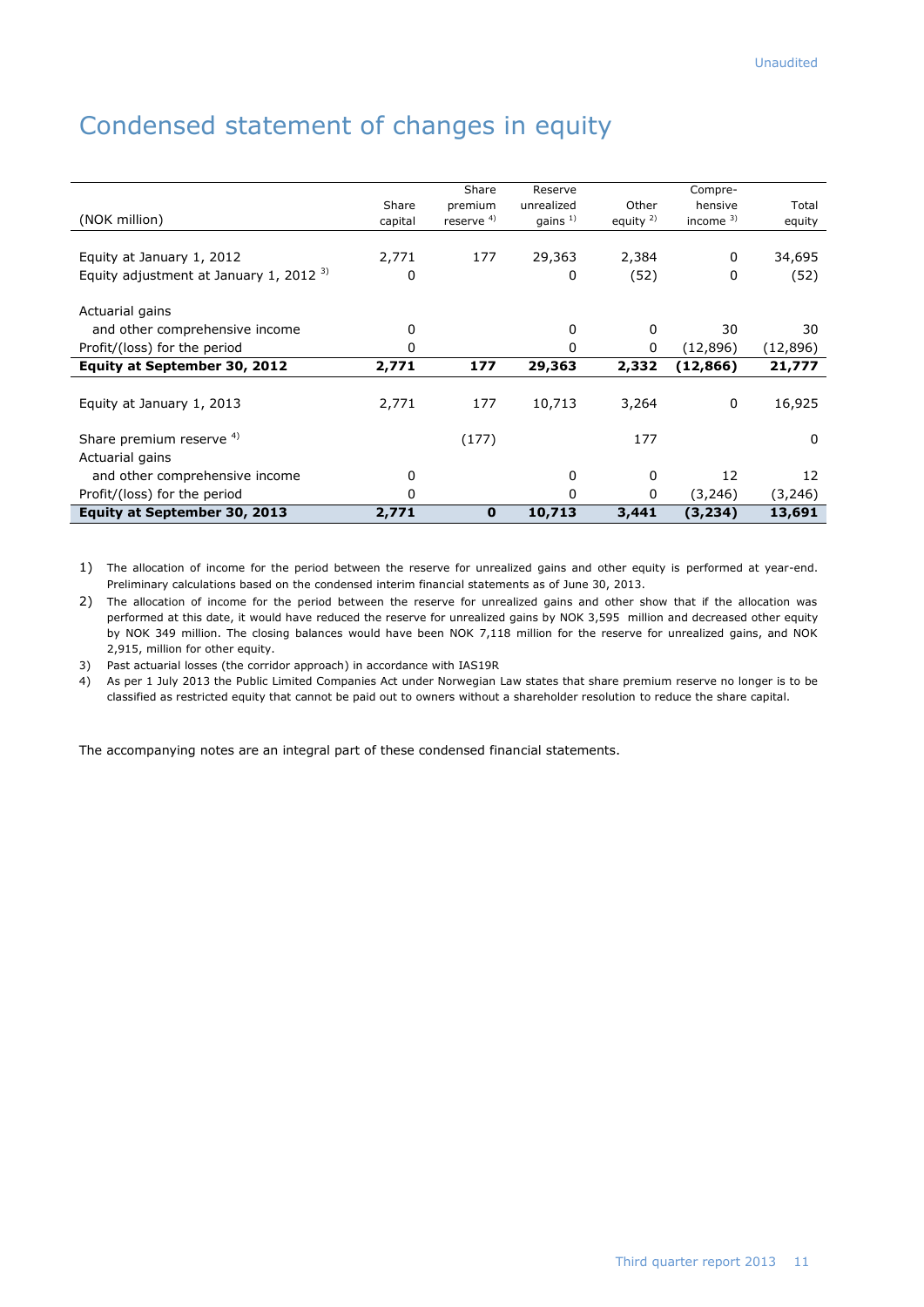# Condensed cash flow statement

|                                                                               | First nine months |                |  |
|-------------------------------------------------------------------------------|-------------------|----------------|--|
| (NOK million)                                                                 | 2013              | 2012           |  |
| Pre-tax operating profit/(loss)                                               | (4, 510)          | (17, 953)      |  |
| Provided by operating activities:                                             |                   |                |  |
| Accrual of contribution from the Norwegian government                         | (2)               | (269)          |  |
| Unrealized losses/(gains) on financial instruments at fair value              | 4,895             | 18,868         |  |
| Realized losses on financial instruments at fair value through profit or loss |                   |                |  |
| (non-cash items)                                                              | 0                 | 9              |  |
| Depreciation                                                                  | 13                | 13             |  |
| Disbursement on loans                                                         | 0                 | (898)          |  |
| Principal collected on loans                                                  | 25,657            | 23,773         |  |
| Purchase of financial investments (trading)                                   | (16, 290)         | (29, 131)      |  |
| Proceeds from sale or redemption of financial investments (trading)           | 37,600            | 32,082         |  |
| Contribution paid by the Norwegian government                                 | 322               | 405            |  |
| Taxes paid                                                                    | (315)             | (295)          |  |
| Changes in:                                                                   |                   |                |  |
| Accrued interest receivable                                                   | 299               | 227            |  |
| Other receivables                                                             | 2,603             | (1,642)        |  |
| Accrued expenses and other liabilities                                        | (3,868)           | (754)          |  |
| Net cash flow from operating activities                                       | 46,404            | 24,435         |  |
| Purchase of financial investments                                             | 0                 | (3, 577)       |  |
| Proceeds from sale or redemption of financial investments                     | 3,030             | 6,378          |  |
| Net cash flow from financial derivatives                                      | 2,296             | 5,286          |  |
| Purchases of fixed assets                                                     | (18)              | (3)            |  |
| Net proceeds from sales of fixed assets                                       | 4                 | $\overline{2}$ |  |
| Net cash flow from investing activities                                       | 5,312             | 8,086          |  |
| Change in debt to credit institutions                                         | (4,869)           | (4, 420)       |  |
| Repayments of commercial paper debt                                           | 0                 | (5,488)        |  |
| Principal payments on bond debt                                               | (47, 688)         | (36, 400)      |  |
| Repayment of subordinated debt                                                | (485)             |                |  |
| Net cash flow from financing activities                                       | (53, 042)         | (37, 468)      |  |
| Net change in cash and cash equivalents *)                                    | (1, 326)          | (4, 947)       |  |
| Cash and cash equivalents at beginning of period                              | 9,265             | 13,403         |  |
| Effect of exchange rates on cash and cash equivalents                         | 631               | (614)          |  |
| Cash and cash equivalents *) at end of period                                 | 8,570             | 7,842          |  |
|                                                                               |                   |                |  |

\*) Cash equivalents are defined as bank deposits with maturity less than 3 months.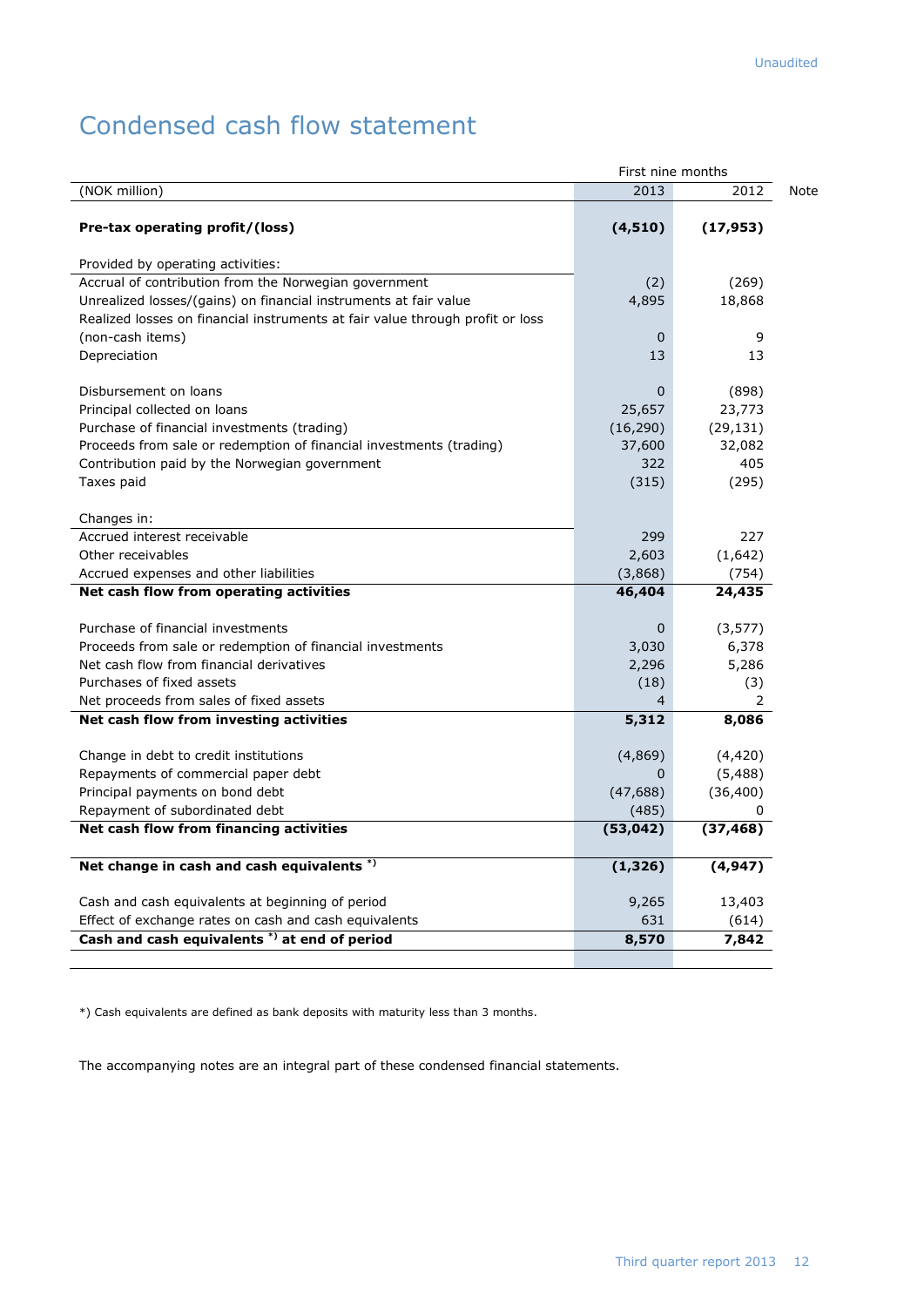# Notes to the accounts

# 1. Accounting policies

Eksportfinans' third quarter condensed interim financial statements have been presented in accordance with International Financial Reporting Standards – (**IFRS**), in line with both IFRS as adopted by the European Union (**EU**) and IFRS as issued by the International Accounting Standards Board (**IASB**). The condensed interim financial statements have been prepared in accordance with IAS 34, Interim Financial Reporting.

The accounting policies and methods of computation applied in the preparation of these condensed interim financial statements (including information as of and for the year ended December 31, 2012) are the same as those applied in Eksportfinans' annual financial statements of 2012, except as noted below. Those financial statements were approved for issue by the Board of Directors on April 11, 2013 and included in the company's Annual Report on Form 20-F for the year-end December 31, 2012. These policies have been consistently applied to all the periods presented.

IFRS 13, 'Fair value measurement', has been applied as of January 1, 2013. The standard aims to improve consistency and reduce complexity by providing a precise definition of fair value and a single source of fair value measurement and disclosure requirements for use across IFRSs. The requirements do not extend the use of fair value accounting but provide guidance on how it should be applied where its use is already required or permitted by other standards within IFRSs. The impact of the new requirements has not had a material impact on the company.

IAS 19, 'Employee benefits', was amended in June 2011 and has been applied as of January 1, 2013. The impact on the company is as follows: to immediately recognize all actuarial gains or losses in other comprehensive income; to immediately recognize all past service costs; and to replace interest cost and expected return on plan assets with a net interest amount that is calculated by applying the discount rate to the net defined benefit liability (asset). The amendment is applied retrospectively in the periods presented. The change in accounting principle has not had a material impact on the company's financial reporting.

The information for the three and nine months ended September 30, 2013 and 2012 is unaudited. The information as of and for the year ended December 31, 2012 is derived from the Company's audited consolidated financial statements as of and for the year ended December 31, 2012.

# 2. Net gains/(losses) on financial instruments at fair value

### **Net realized and unrealized gains/(losses) on financial instruments at fair value**

|                                            |          | Third quarter | First nine months |           |  |
|--------------------------------------------|----------|---------------|-------------------|-----------|--|
| (NOK million)                              | 2013     | 2012          | 2013              | 2012      |  |
|                                            |          |               |                   |           |  |
| Securities held for trading                | (3)      | 5             | 5                 | 34        |  |
| Securities designated                      |          |               |                   |           |  |
| as at fair value at initial recognition    | 0        | 0             | 24                | 26        |  |
| Financial derivatives                      | (15)     | (23)          | (102)             | (55)      |  |
| Other financial instruments at fair value  | (3)      | 0             | 29                | (2)       |  |
| Net realized gains/(losses)                | (21)     | (18)          | (44)              | 3         |  |
|                                            |          |               |                   |           |  |
| Loans and receivables                      | (1)      | 44            | 11                | 136       |  |
| Securities $1$ )                           | 99       | 533           | 103               | 994       |  |
| Financial derivatives <sup>2)</sup>        | 220      | 465           | 3,908             | 5,512     |  |
| Commercial paper debt 3) 4)                | 0        | 0             | $\Omega$          | (1)       |  |
| Bond debt 3) 4)                            | (1, 405) | (8,014)       | (8,883)           | (25, 397) |  |
| Subordinated debt and capital contribution |          |               |                   |           |  |
| securities $3)$ 4)                         | (3)      | (32)          | (28)              | (105)     |  |
| Other                                      | (3)      | (4)           | (6)               | (7)       |  |
| Net unrealized gains/(losses)              | (1,093)  | (7,008)       | (4,895)           | (18, 868) |  |
|                                            |          |               |                   |           |  |
| <b>Net realized</b>                        |          |               |                   |           |  |
| and unrealized gains/(losses)              | (1, 114) | (7,026)       | (4,939)           | (18, 865) |  |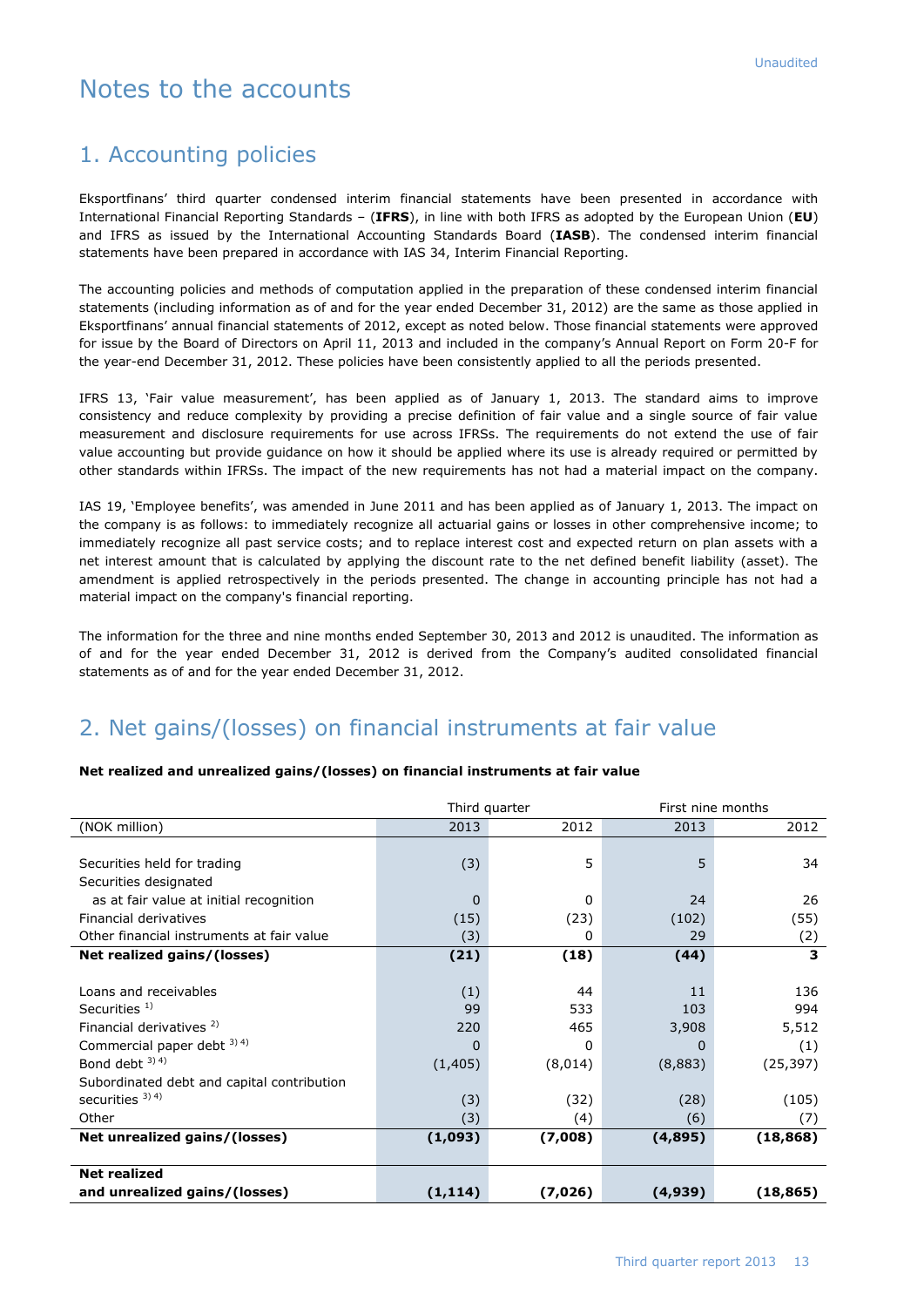### 1) Net unrealized gains/(losses) on securities

|                                                      | Third quarter |      |      | First nine months |  |
|------------------------------------------------------|---------------|------|------|-------------------|--|
| (NOK million)                                        | 2013          | 2012 | 2013 | 2012              |  |
| Securities held for trading<br>Securities designated | 87            | 442  | 100  | 826               |  |
| as at fair value at initial recognition              | 12            | 91   |      | 168               |  |
| <b>Total</b>                                         | 99            | 553  | 103  | 994               |  |

2) The Portfolio Hedge Agreement entered into in March 2008, further described in note 15 of this report, is included with a loss of NOK 169 million as of September 30, 2013 and a loss of NOK 985 million as of September 30, 2012.

3) In the first nine months of 2013, Eksportfinans had an unrealized loss of NOK 8,910 million (loss of NOK 25,504 million in the corresponding period of 2012) on its own debt. Net of derivatives this amount is an unrealized loss of NOK 5,036 million (loss of NOK 19,066 million in the same period of 2012).

4) In the first nine months of 2013, Eksportfinans had an unrealized loss of NOK 1,271 million of financial liabilities classified as level 2 in the fair value hierarchy (loss of NOK 8,238 million in the corresponding period of 2012). Of financial liabilities classified as level 3 in the fair value hierarchy, Eksportfinans had a loss of NOK 7,640 million (loss of NOK 17,266 million in the same period of 2012).

See note 15 for a presentation of the above table including effects from economic hedging.

# 3. Capital adequacy

Capital adequacy is calculated in accordance with the Basel II regulations in force from the Financial Supervisory Authority of Norway. The company has adopted the standardized approach to capital requirements. For the company, this implies that the difference in risk-weighted value between the Basel I and II regulations is mainly due to operational risk.

### **Risk-weighted assets and off-balance sheet items**

| (NOK million)                    | Sep 30, 2013 |          | Dec 31,2012 |          | Sep 30, 2012 |          |
|----------------------------------|--------------|----------|-------------|----------|--------------|----------|
|                                  |              |          |             |          |              |          |
|                                  |              | Risk-    |             | Risk-    |              | Risk-    |
|                                  | <b>Book</b>  | weighted | Book        | weighted | <b>Book</b>  | weighted |
|                                  | value        | value    | value       | value    | value        | value    |
|                                  |              |          |             |          |              |          |
| Total assets                     | 106,098      | 14,140   | 157,406     | 18,626   | 171,300      | 21,515   |
| Off-balance sheet items          |              | 23       |             | 152      |              | 155      |
| Operational risk                 |              | 2,465    |             | 2,465    |              | 2,424    |
| Total currency risk              |              | 362      |             | 0        |              | 0        |
| <b>Total risk-weighted value</b> |              | 16,990   |             | 21,243   |              | 24,094   |

### **The Company's regulatory capital**

| (NOK million and<br>in percent of risk-weighted value) | Sep 30, 2013 |                  | Dec 31,2012  |                    | Sep 30, 2012 |                    |
|--------------------------------------------------------|--------------|------------------|--------------|--------------------|--------------|--------------------|
| Core capital $1$ )<br>Additional capital <sup>2)</sup> | 5,455<br>416 | 32.1%<br>$2.4\%$ | 5,314<br>628 | 25.0 %<br>$3.0 \%$ | 5,189<br>927 | 21.5 %<br>$3.8 \%$ |
| Total regulatory capital                               | 5,871        | 34.6 %           | 5,942        | 28.0%              | 6,116        | 25.4%              |

1) Includes share capital, other equity, elements of capital contribution securities and other deductions and additions in accordance with the Norwegian capital adequacy regulations.

2) Includes subordinated debt, the elements of capital contribution securities not included in core capital and other deductions/additions in accordance with the Norwegian capital adequacy regulations.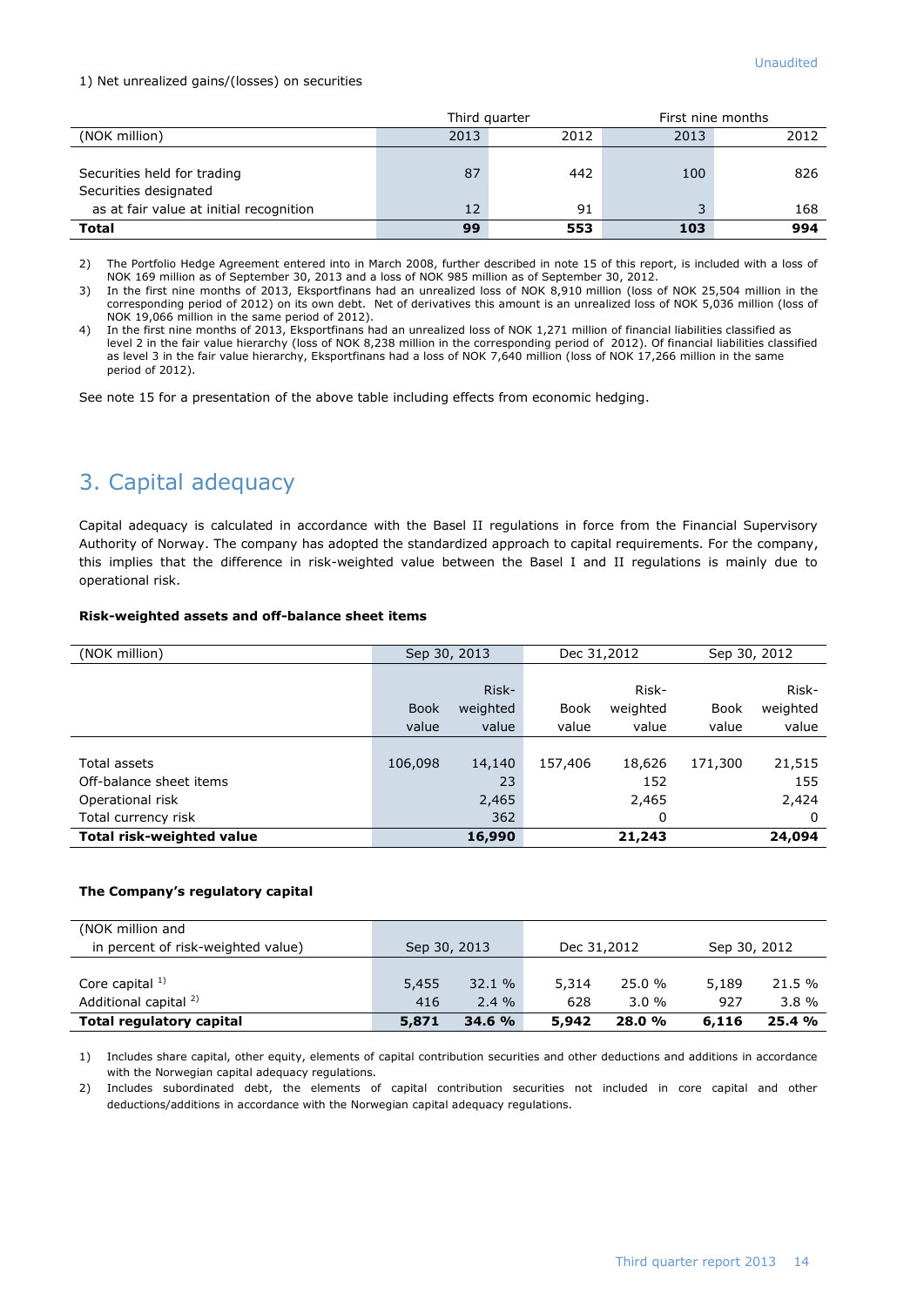# 4. Loans due from credit institutions

| (NOK million)                                          | Sep 30, 2013 | Dec 31,2012 | Sep 30, 2012 |
|--------------------------------------------------------|--------------|-------------|--------------|
|                                                        |              |             |              |
| Cash equivalents $1$ )                                 | 8,570        | 9,265       | 7,842        |
| Other bank deposits and claims on banks 3)             | (218)        | 1,105       | 2,103        |
| Loans to other credit institutions,                    |              |             |              |
| nominal amount (also included in note 6) $^{2}$        | 13,102       | 16,435      | 19,106       |
| Accrued interest and adjustment to fair value on loans | (332)        | (395)       | (459)        |
| <b>Total</b>                                           | 21,122       | 26,410      | 28,592       |

1) Cash equivalents are defined as bank deposits with maturity of less than 3 months.

2) The company has acquired certain loan agreements from banks for which the selling bank provides a repayment guarantee, therefore retaining the credit risk of the loans. Under IFRS these loans are classified as loans to credit institutions. Of the loans to credit institutions these loans amounted to NOK 5,633 million at September 30, 2013, NOK 7,648 million at December 31, 2012 and NOK 9,356 million at September 30, 2012.

3) Due to temporary payment variations.

# 5. Loans due from customers

| (NOK million)                                          | Sep 30, 2013 | Dec 31,2012 | Sep 30, 2012 |
|--------------------------------------------------------|--------------|-------------|--------------|
|                                                        |              |             |              |
| Loans due from customers,                              |              |             |              |
| nominal amount (also included in note 6)               | 52,609       | 71,074      | 76,606       |
| Accrued interest and adjustment to fair value on loans | 548          | 805         | 815          |
| <b>Total</b>                                           | 53,157       | 71,879      | 77,421       |

# 6. Total loans due from credit institutions and customers

Nominal amounts related to loans due from credit institutions (note 4) and customers (note 5), respectively.

| (NOK million)                                        | Sep 30, 2013 | Dec 31,2012 | Sep 30, 2012 |
|------------------------------------------------------|--------------|-------------|--------------|
|                                                      |              |             |              |
| Loans due from credit institutions                   | 13,102       | 16,435      | 19,106       |
| Loans due from customers                             | 52,609       | 71,074      | 76,606       |
| <b>Total nominal amount</b>                          | 65,711       | 87,509      | 95,712       |
|                                                      |              |             |              |
| Commercial loans                                     | 42,985       | 59,158      | 66,039       |
| Government-supported loans                           | 22,726       | 28,351      | 29,673       |
| <b>Total nominal amount</b>                          | 65,711       | 87,509      | 95,712       |
|                                                      |              |             |              |
| Capital goods                                        | 15,289       | 23,973      | 23,588       |
| Ships                                                | 25,273       | 34,148      | 39,299       |
| Export-related and international activities *)       | 17,075       | 20,532      | 22,804       |
| Direct loans to Norwegian local government sector    | 4,214        | 4,373       | 5,263        |
| Municipal-related loans to other credit institutions | 3,823        | 4,448       | 4,723        |
| Loans to employees                                   | 37           | 35          | 35           |
| <b>Total nominal amount</b>                          | 65,711       | 87,509      | 95,712       |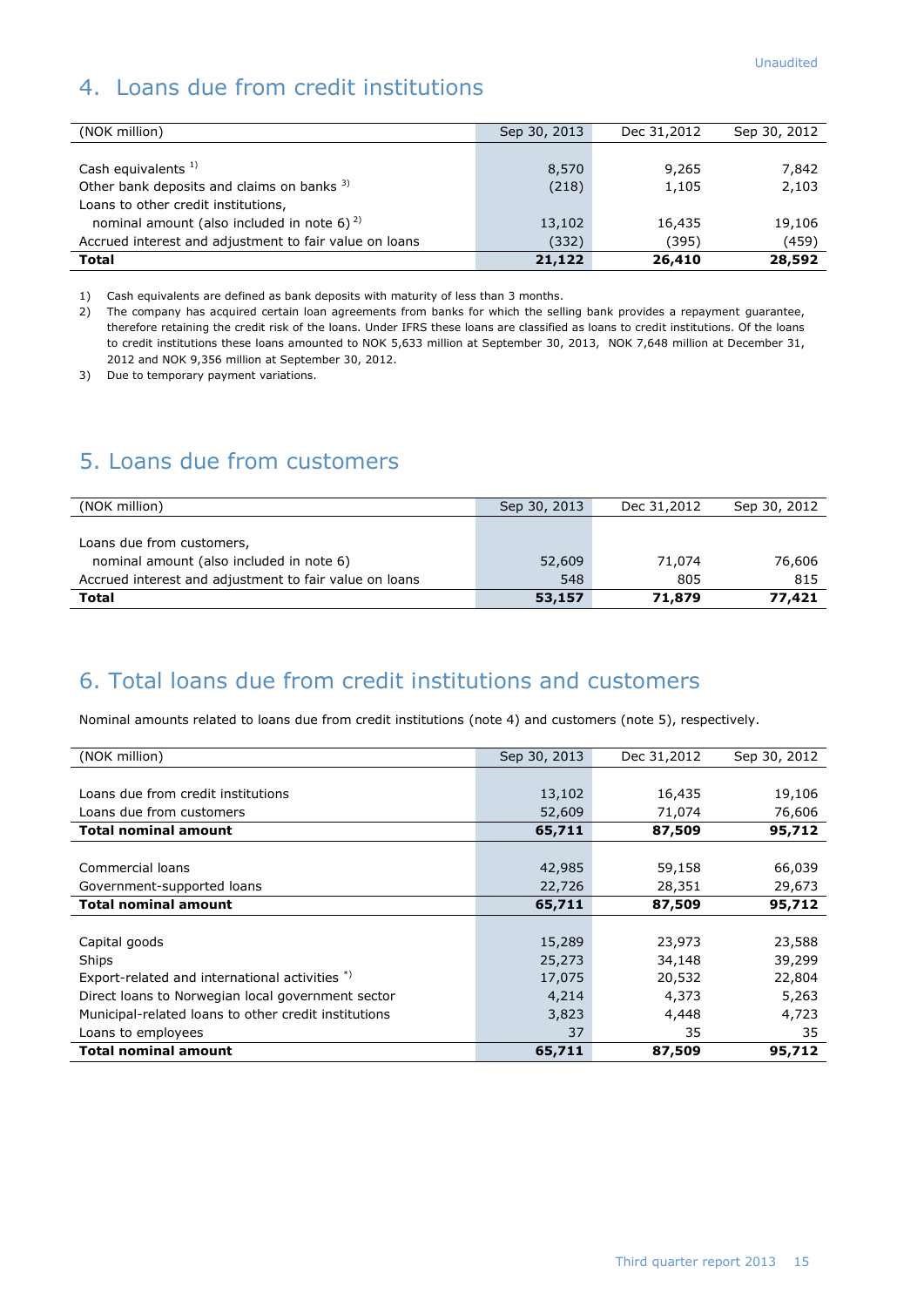\*) Export-related and international activities consist of loans to the following categories of borrowers

| (NOK million)               | Sep 30, 2013 | Dec 31,2012 | Sep 30, 2012 |
|-----------------------------|--------------|-------------|--------------|
|                             |              |             |              |
| Renewable energy            | 4,994        | 5,494       | 5,494        |
| Shipping                    | 3,471        | 4,284       | 4,545        |
| Banking and finance         | 2,942        | 4,615       | 5,967        |
| Consumer goods              | 2,212        | 2,275       | 2,286        |
| Infrastructure              | 1,305        | 1,333       | 1,337        |
| Real estate management      | 854          | 660         | 1,271        |
| Oil and gas                 | 660          | 1,223       | 1,252        |
| Environment                 | 636          | 646         | 650          |
| Other categories            | ш            | 2           |              |
| <b>Total nominal amount</b> | 17,075       | 20,532      | 22,804       |

# 7. Loans past due or impaired

| (NOK million)                                           | Sep 30, 2013 | Dec 31,2012  | Sep 30, 2012   |
|---------------------------------------------------------|--------------|--------------|----------------|
|                                                         |              |              |                |
| Interest and principal installment 1-30 days past due   | $\Omega$     | <sup>0</sup> | $\overline{a}$ |
| Not matured principal on loans                          |              |              |                |
| with payments 1-30 days past due                        | $\Omega$     | 0            | 117            |
|                                                         |              |              |                |
| Interest and principal installment 31-90 days past due  | 9            | 13           | 7              |
| Not matured principal on loans                          |              |              |                |
| with payments 31-90 days past due                       | 51           | 61           | 112            |
|                                                         |              |              |                |
| Interest and principal                                  |              |              |                |
| installment more than 90 days past due                  | 539          | 522          | 490            |
| Not matured principal on loans with                     |              |              |                |
| payments more than 90 days past due                     | 82           | 148          | 27             |
|                                                         |              |              |                |
| <b>Total loans past due</b>                             | 681          | 744          | 757            |
|                                                         |              |              |                |
| Relevant collateral or quarantees received *)           | 176          | 259          | 269            |
| Estimated impairments on loans valued at amortized cost | 312          | 314          | $\mathbf{0}$   |

\*) A total of NOK 504 million relates to exposure towards Icelandic banks as of September 30, 2013, NOK 485 million as of December 31, 2012, and NOK 488 million as of September 30, 2012, and are as of the balance sheet date not considered guaranteed in a satisfactory manner. These loans are measured at fair value at each balance sheet date. The change in fair value in the period is reflected in the line item 'Net gains/losses on financial instruments at fair value'. Apart from the fair value adjustments already recognized in the income statement, related to the exposure towards the Icelandic banks discussed above, the company considers all other loans to be secured in a satisfactory manner. For these transactions, amounting to NOK 176 million, the Norwegian government, through the Guarantee Institute for Export Credit (GIEK), guarantees approximately 86 percent of the amounts in default. The remaining 14 percent are guaranteed by private banks, most of them operating in Norway. Where applicable, claims have already been submitted in accordance with the guarantees.

# 8. Securities

| (NOK million)                                          | Sep 30, 2013 | Dec 31,2012 | Sep 30, 2012 |
|--------------------------------------------------------|--------------|-------------|--------------|
|                                                        |              |             |              |
| Trading portfolio                                      | 18,885       | 34,418      | 32,669       |
| Repurchase receivable                                  |              | 5,078       | 5,557        |
| Other securities at fair value through profit and loss | 2,401        | 2,289       | 5,929        |
| Total                                                  | 21,286       | 41,785      | 44,155       |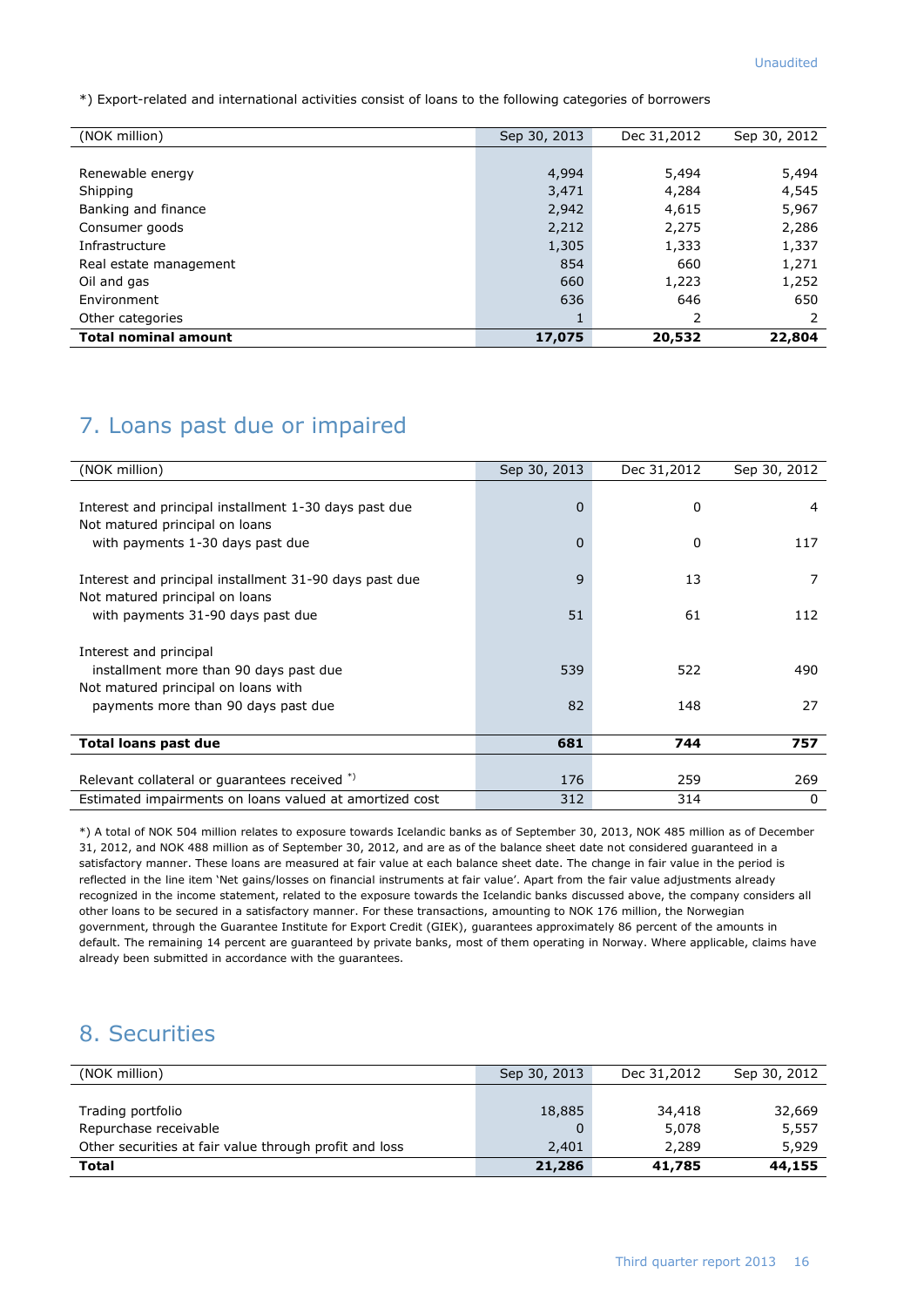# 9. Fixed assets and investment property

| (NOK million)                              | Sep 30, 2013 | Dec 31,2012 | Sep 30, 2012 |
|--------------------------------------------|--------------|-------------|--------------|
|                                            |              |             |              |
| Buildings and land in own use              | 130          | 126         | 123          |
| Investment property                        | 73           | 70          | 68           |
| <b>Total buildings and land</b>            | 202          | 196         | 191          |
|                                            |              |             |              |
| Other fixed assets                         | $\mathsf{q}$ | 11          | 10           |
| Total fixed assets and investment property | 212          | 207         | 201          |

# 10. Other assets

| (NOK million)                    | Sep 30, 2013 | Dec 31,2012 | Sep 30, 2012 |
|----------------------------------|--------------|-------------|--------------|
|                                  |              |             |              |
| Settlement account 108 Agreement | 417          | 753         | 671          |
| Cash collateral provided         | 3,198        | 5,445       | 6,043        |
| Other                            | 154          | 34          | 14           |
| <b>Total other assets</b>        | 3,769        | 6,232       | 6,728        |

# 11. Borrowings through the issue of securities

| (NOK million)                                    | Sep 30, 2013 | Dec 31,2012 | Sep 30, 2012 |
|--------------------------------------------------|--------------|-------------|--------------|
|                                                  |              |             |              |
| Bond debt                                        | 91,161       | 135,221     | 150,104      |
| Adjustment to fair value on debt                 | (14, 882)    | (23, 765)   | (36, 233)    |
| Accrued interest                                 | 924          | 1.087       | 1,213        |
| Total borrowings through the issue of securities | 77,203       | 112,543     | 115,084      |

# 12. Other liabilities

| (NOK million)                  | Sep 30, 2013 | Dec 31,2012 | Sep 30, 2012 |
|--------------------------------|--------------|-------------|--------------|
|                                |              |             |              |
| Grants to mixed credits        | 349          | 339         | -333         |
| Cash collateral received       | 4,800        | 7.699       | 9,181        |
| Other short-term liabilities   | 41           | 95          | 119          |
| <b>Total other liabilities</b> | 5,190        | 8,133       | 9,633        |

# 13. Segment information

The company is divided into three business areas; Export lending, Municipal lending and Securities. After the sale of Kommunekreditt Norge AS, municipal lending consists of loans loans extended directly to municipalities and municipal-related loans to savings banks that were purchased from Kommunekreditt Norge AS in connection with the sale of the subsidiary. The company also has a treasury department responsible for the day to day risk management and asset and liability management. Income and expenses related to treasury are divided between the three business areas.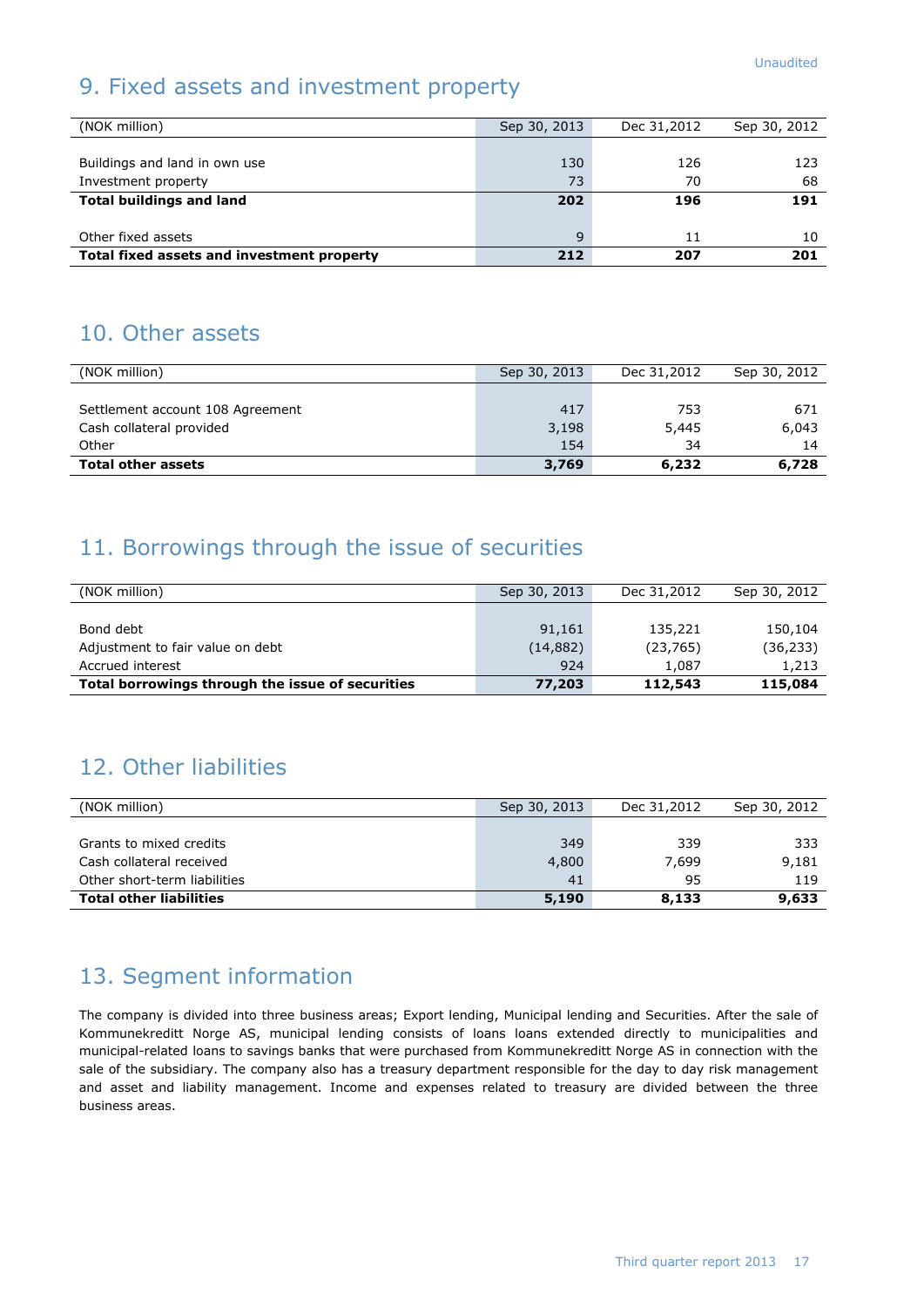### **Income and expenses divided between segments**

|                                                                                    | <b>Export lending</b><br>First nine months |           | <b>Municipal lending</b><br>First nine months |         | <b>Securities</b><br>First nine months |             |
|------------------------------------------------------------------------------------|--------------------------------------------|-----------|-----------------------------------------------|---------|----------------------------------------|-------------|
| (NOK million)                                                                      | 2013                                       | 2012      | 2013                                          | 2012    | 2013                                   | 2012        |
| Net interest income <sup>1)</sup>                                                  | 348                                        | 615       | 30                                            | 52      | 147                                    | 319         |
| Commissions and                                                                    |                                            |           |                                               |         |                                        |             |
| income related to banking services <sup>2)</sup><br>Commissions and                | $\mathbf{0}$                               | 0         | $\mathbf{0}$                                  | 0       | $\Omega$                               | $\mathbf 0$ |
| expenses related to banking services <sup>2)</sup>                                 | $\Omega$                                   | 0         | $\Omega$                                      | 0       | $\Omega$                               | $\mathbf 0$ |
| Net gains/(losses)<br>on financial instruments at fair value 3)                    | 21                                         | 14        | $\Omega$                                      | 0       | (40)                                   | (10)        |
| Income/expense allocated by volume $4$ )                                           | 10                                         | 53        |                                               | 6       | 5                                      | 26          |
| Net other operating income                                                         | 31                                         | 67        | $\mathbf{1}$                                  | 6       | (35)                                   | 16          |
| <b>Total operating income</b><br><b>Total operating expenses</b>                   | 379<br>49                                  | 682<br>96 | 31<br>4                                       | 58<br>4 | 112<br>47                              | 335<br>31   |
| Pre-tax operating profit/(loss)                                                    | 330                                        | 586       | 27                                            | 54      | 65                                     | 304         |
| Taxes                                                                              | 92                                         | 164       | $\overline{7}$                                | 15      | 18                                     | 85          |
| Non-IFRS profit for the period excluding<br>unrealized gains/(losses) on financial |                                            |           |                                               |         |                                        |             |
| instruments and excluding realized                                                 |                                            |           |                                               |         |                                        |             |
| losses/(gains) hedged by the PHA                                                   | 238                                        | 422       | 20                                            | 39      | 47                                     | 219         |

1) Net interest income includes interest income directly attributable to the segments based on Eksportfinans' internal pricing model. The treasury department obtains interest on Eksportfinans' equity and in addition the positive or negative result (margin) based on the difference between the internal interest income from the segments and the actual external funding cost. Net interest income in the treasury department is allocated to the reportable segments based on volume for the margin, and risk weighted volume for the interest on equity.

2) Income/(expense) directly attributable to each segment.

3) For Export lending the figures are related to unrealized gains/(losses) on the Icelandic bank exposure. In this context, the fair value adjustments on the Icelandic bank exposure have been treated as realized, as they are not expected to be reversed towards maturity, as other unrealized gains and losses. For Securities the figures are related to realized gains/(losses) on financial instruments.

4) Income/expense, other than interest, in the treasury department has been allocated to the business areas by volume. These are items included in net other operating income in the income statement.

### **Reconciliation of segment profit measure to total comprehensive income**

|                                                                 | First half-year |           |
|-----------------------------------------------------------------|-----------------|-----------|
| (NOK million)                                                   | 2013            | 2012      |
|                                                                 |                 |           |
| Export lending                                                  | 238             | 422       |
| Municipal lending                                               | 20              | 39        |
| Securities                                                      | 47              | 219       |
| Non-IFRS profit for the period                                  |                 |           |
| excluding unrealized gains/(losses) on financial instruments    |                 |           |
| and excluding realized losses/(gains) hedged by the PHA         | 305             | 680       |
| Net unrealized gains/(losses) $^{1}$ )                          | (4,895)         | (18, 868) |
| Unrealized losses/(gains) related to                            |                 |           |
| the Icelandic bank exposure included above 1)                   | (21)            | (14)      |
| Realized gains/(losses) hedged by the Portfolio Hedge Agreement | 0               | 26        |
| Tax effect $2$ )                                                | 1,376           | 5,280     |
| Total comprehensive income                                      | (3, 234)        | (12, 896) |

1) Reversal of previously recognized loss (at exchange rates applicable at reporting date).

2) 28 percent of the items above.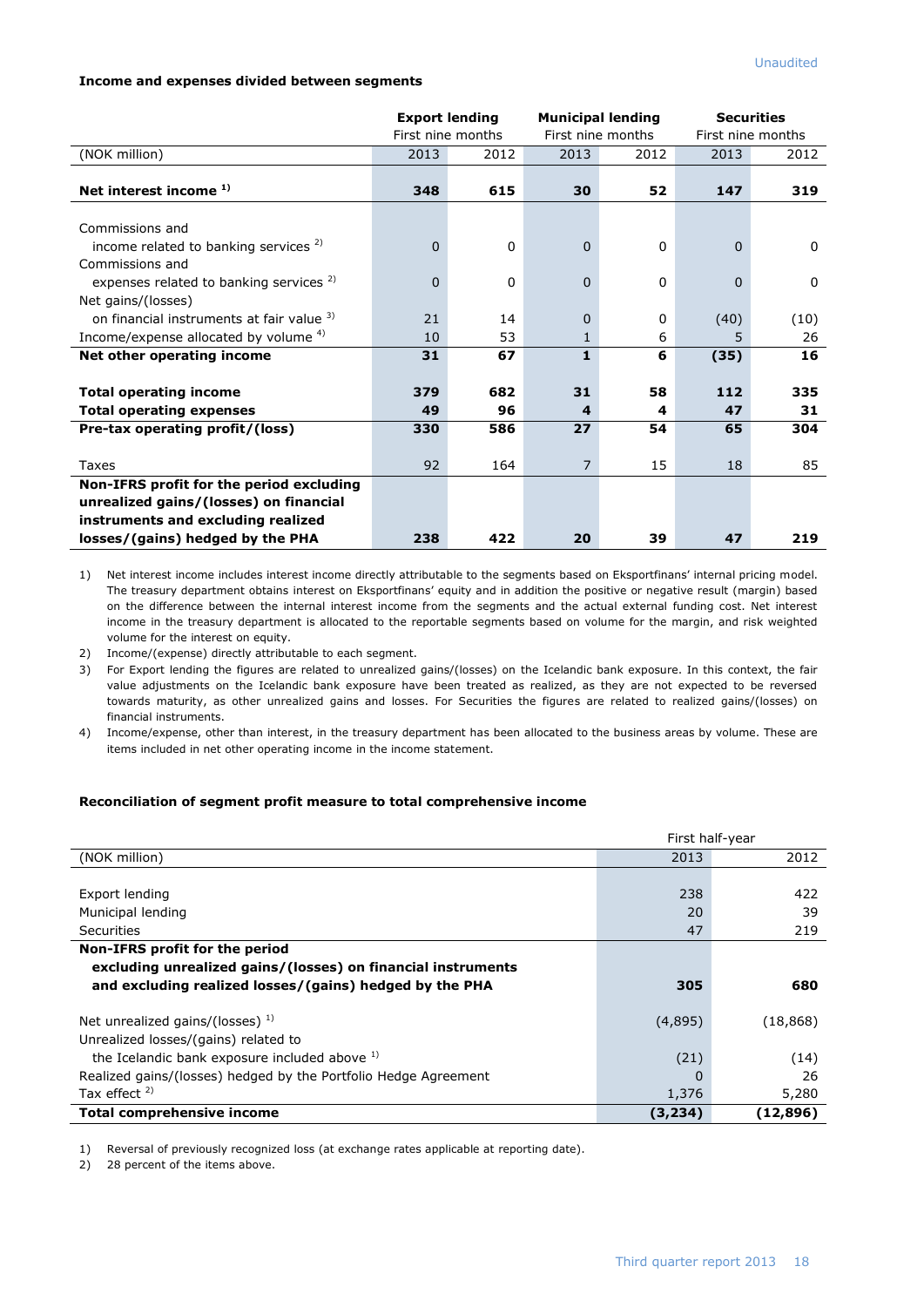# 14. Material transactions with related parties

The company's two largest shareholders, DNB Bank ASA and Nordea Bank Norge ASA, are considered to be related parties in accordance with IAS 24 Related Party Disclosures. All transactions with related parties are made on market terms.

|                                   |           |                        | Guaran-     | Guaran-       |                        |                  |
|-----------------------------------|-----------|------------------------|-------------|---------------|------------------------|------------------|
|                                   | Acquired  |                        | tees        | tees          | Repo                   |                  |
| (NOK million)                     | loans $1$ | Deposits <sup>2)</sup> | issued $3)$ | received $4)$ | facility <sup>5)</sup> | PHA <sup>6</sup> |
|                                   |           |                        |             |               |                        |                  |
| Balance January 1, 2013           | 5,685     | 981                    | 87          | 20,824        | 4,476                  | (142)            |
| Change in the period              | (876)     | (353)                  | (16)        | (3, 122)      | (4, 476)               | (98)             |
| <b>Balance September 30, 2013</b> | 4,809     | 627                    | 72          | 17,702        | $\mathbf{o}$           | (240)            |
|                                   |           |                        |             |               |                        |                  |
| Balance January 1, 2012           | 12,373    | 3,486                  | 774         | 24,714        | 0                      | 615              |
| Change in the period              | (5,861)   | (1, 865)               | (685)       | (3,243)       | 4,473                  | (619)            |
| <b>Balance September 30, 2012</b> | 6,513     | 1,621                  | 89          | 21,472        | 4,473                  | (4)              |

1) The company acquired loans from banks. The loans were part of the company's ordinary lending activity, as they were extended to the export industry. Since the selling banks provided a guarantee for the loans, not substantially all of the risk and rewards were transferred to the company, thus the loans are classified as loans due from credit institutions in the balance sheet.

- 2) Deposits made by the company.
- 3) Guarantees issued by the company to support the Norwegian export industry.
- 4) Guarantees provided to the company from the related parties.
- 5) Non-committed Repo facility with DNB Bank ASA. Under this framework agreement, Eksportfinans can transact in an unlimited amount of eligible securities with DNB Bank ASA as the counterparty, but neither party is committed to do so. The Agreement has no expiration date. EUR 600 million has been drawn with a Repurchase Date of February 26, 2015, but with the option to terminate the drawn down tranche in whole on specified termination dates (weekly). The tranche was terminated on September 11, 2013.
- 6) Eksportfinans has entered into a derivative portfolio hedge agreement with the majority of its shareholders. The agreement, effective from March 1, 2008, will offset losses up to NOK 5 billion in the liquidity portfolio held as of February 29, 2008. The agreement will also offset any gains in the portfolio as of the same date. The payments to or from the company related to the losses or gains, respectively, in the portfolio, will take place on the last day of February each year, with the first payment in 2011. The agreement expires with the maturities of the bonds included in the contract, with the latest maturity on December 31, 2023. Eksportfinans will pay a monthly fee of NOK 5 million to the participants in the agreement. The balances show the related parties' share of the fair value of the contract as of the balance sheet date. A negative balance indicates that Eksportfinans owes money to the related parties.

In addition to the transactions reflected in the above table, Eksportfinans' three major owner banks have extended a committed credit line of USD 2 billion to the company. The facility has a twelve month maturity with the possibility of extension, and was most recently renewed for another year in the second quarter of 2013. Eksportfinans has not utilized this credit facility.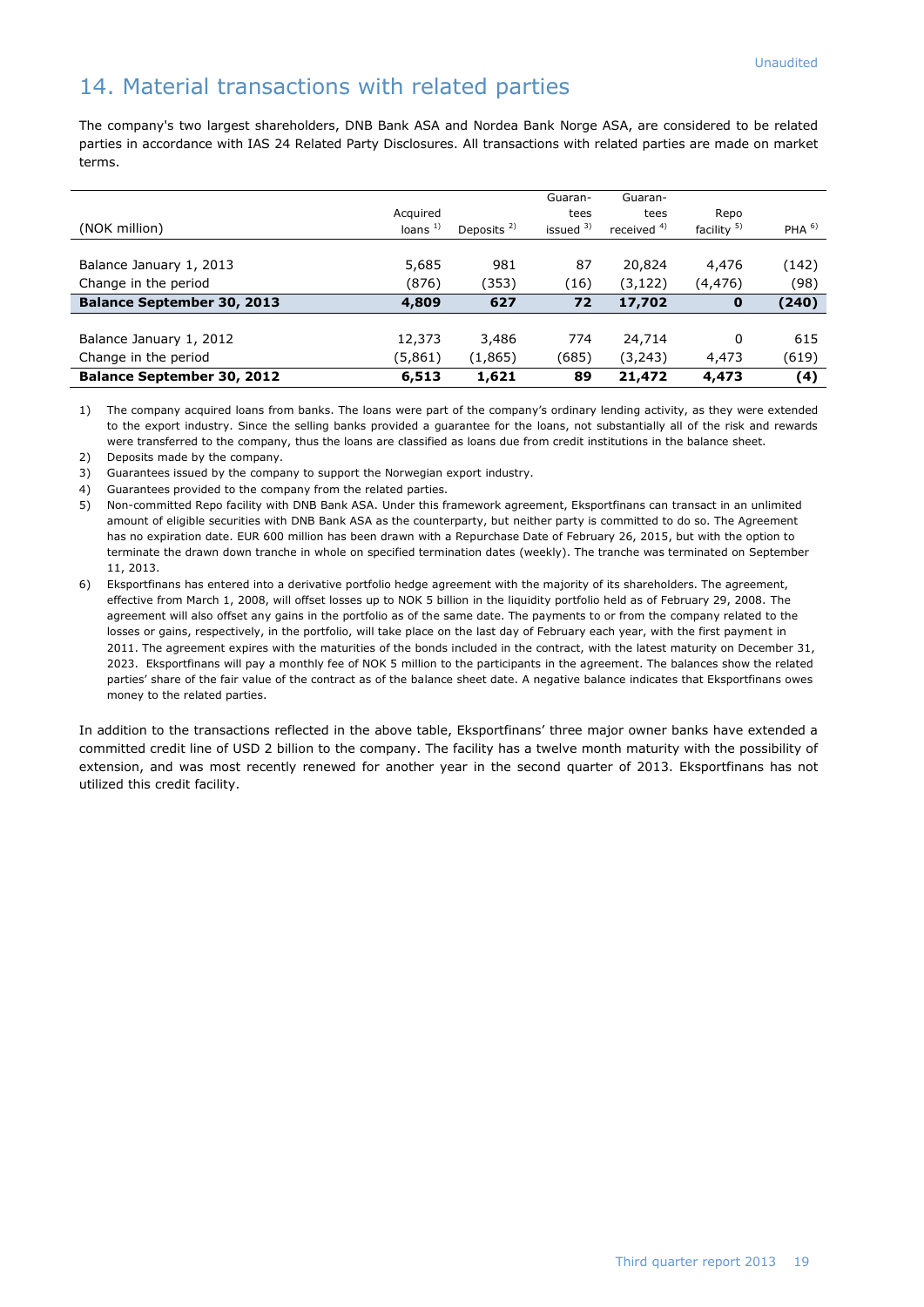# 15. Market risk - effects from economic hedging

Note 2 specifies the net realized and unrealized gains/losses on financial instruments, showing separately the gains/losses related to financial derivatives. When presented to the company's management and Board of Directors, the figures are prepared showing the various financial instruments after netting with related economic hedges, since derivatives are used as economic hedges of the market risk of specific assets and liabilities.

The below table specifies net realized and unrealized gains/(losses) on financial instruments at fair value, netted with related economic hedges.

### **Net realized and unrealized gains/(losses) on financial instruments at fair value**

|                                                      | Third quarter |          | First nine months |           |  |
|------------------------------------------------------|---------------|----------|-------------------|-----------|--|
| (NOK million)                                        | 2013          | 2012     | 2013              | 2012      |  |
|                                                      |               |          |                   |           |  |
| Securities $1$ )                                     | (18)          | (9)      | (40)              | 16        |  |
| Other financial instruments at fair value            | (3)           | (8)      | (4)               | (12)      |  |
| Net realized gains/(losses)                          | (21)          | (17)     | (44)              | 4         |  |
|                                                      |               |          |                   |           |  |
| Loans and receivables 1)                             | 12            | 8        | 108               | 119       |  |
| Securities $1$ )                                     | (12)          | (7)      | (28)              | (1)       |  |
| Commercial paper debt 1) 2) 3)                       | $\Omega$      | 0        | O                 | (1)       |  |
| Bond debt <sup>1)</sup> <sup>2)</sup> <sup>3</sup> ) | (1,207)       | (6, 974) | (4, 974)          | (18, 893) |  |
| Subordinated debt and                                |               |          |                   |           |  |
| capital contribution securities $1)$ $2)$ $3)$       | (16)          | (61)     | (62)              | (173)     |  |
| Other financial instruments at fair value 1)         | (2)           | (5)      | (6)               | (6)       |  |
| Net unrealized gains/(losses)                        | (1, 225)      | (7,039)  | (4, 962)          | (18, 955) |  |
|                                                      |               |          |                   |           |  |
| Financial derivatives                                |               |          |                   |           |  |
| related to the 108 Agreement <sup>4)</sup>           | 132           | 30       | 67                | 86        |  |
| <b>Net realized</b>                                  |               |          |                   |           |  |
| and unrealized gains/(losses)                        | (1, 114)      | (7, 026) | (4,939)           | (18,865)  |  |

1) Including financial derivatives with purpose of economic hedging.

2) Accumulated net gain on own debt is NOK 11,005 million as of September 30, 2013, compared to NOK 23,003 million as of September 30, 2012.

3) In the first nine months of 2013, Eksportfinans had an unrealized loss of NOK 5,036 million (loss of NOK 19,066 million in the same period of 2012) on its own debt, net of derivatives.

4) Derivatives related to components of the 108 Agreement. The 108 Agreement is accounted for at amortized cost, hence these derivatives are not included in the effects related to financial instruments at fair value.

Interest, and the interest effect of economic hedging instruments, is classified as interest income or expense in the statement of comprehensive income. Changes in fair value are recorded in the line item 'Net gains/(losses) on financial instruments at fair value'. For the nine month period ended September 30, 2013 and 2012, the company recorded NOK 2,470 million and NOK 3,821 million respectively, of interest income on loans due from credit institutions, loans due from customers and securities and NOK 3,421 million and NOK 3,360 million, respectively, of interest expense on commercial paper and bond debt, subordinated debt and capital contribution securities. In the same periods the company recorded negative NOK 36 million, and negative NOK 116 million, respectively, of interest income on economic hedging instruments and negative NOK 1,512 million and negative NOK 642 million, respectively, of interest expense on economic hedging instruments.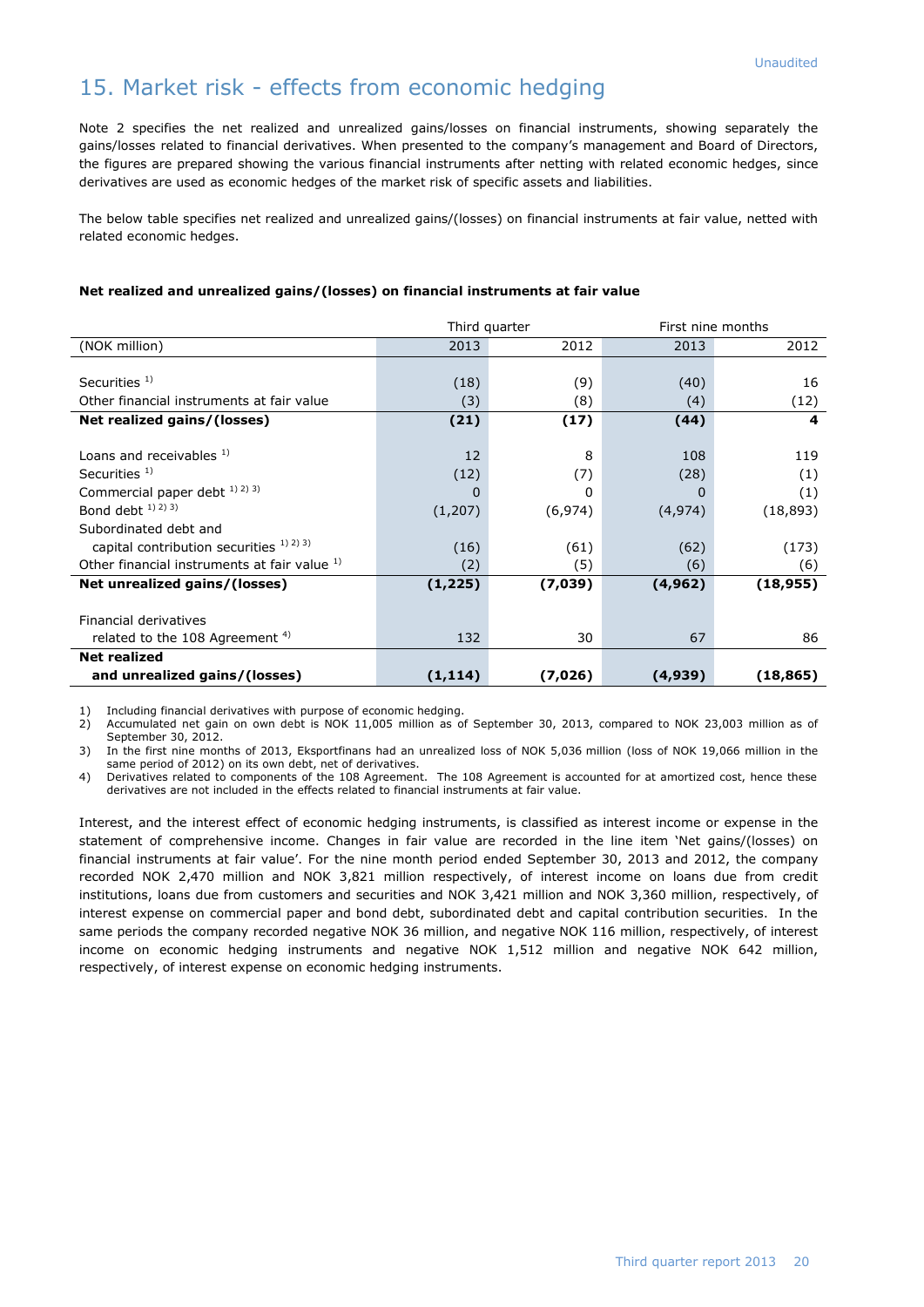### **Maturity analysis of financial liabilities**

**(including off-balance sheet items) based on contractual maturities at September 30, 2013**

|                                               |           | From         | From      | From      |              |
|-----------------------------------------------|-----------|--------------|-----------|-----------|--------------|
|                                               |           | 1 month      | 3 months  | 1 year    |              |
|                                               | Up to and | up to and    | up to and | up to and |              |
|                                               | including | including    | including | including | Over         |
| (NOK million)                                 | 1 month   | 3 months     | 1 year    | 5 years   | 5 years      |
|                                               |           |              |           |           |              |
| Deposits by credit institutions               | 0         | $\Omega$     | 0         | 0         | O            |
| Non-structured bond debt                      | 3,644     | 630          | 4,066     | 46,810    | 4,001        |
| Structured bond debt                          | 9,129     | 7,324        | 16,378    | 2,706     | 2,165        |
| Commercial paper debt                         | 0         | 0            | 0         | 0         | 0            |
| Cash collateral                               | 3,198     | 0            | 0         | U         | <sup>0</sup> |
| Subordinated loans                            | 0         | 44           | 0         | 968       | 0            |
| Capital contribution securities               | 0         | $\Omega$     | 0         | 0         | 0            |
| Derivatives net settled                       | 50        | 136          | 593       | 2,533     | 1,006        |
| Derivatives gross settled (pay leg)           | 13,777    | 16,221       | 16,025    | 12,577    | 958          |
| Financial quarantees (off-balance)            | 72        | <sup>0</sup> | 0         | 0         | 0            |
| Loan commitments (off-balance)                | 0         | 195          | 5         | 3         | 0            |
| <b>Total</b>                                  | 29,871    | 24,550       | 37,067    | 65,598    | 8,130        |
|                                               |           |              |           |           |              |
| Derivatives gross settled (receive leg)       | 13,906    | 16,465       | 17,193    | 11,746    | 885          |
| Derivative assets net settled                 | 26        | 520          | 746       | 1,959     | 474          |
| Derivative assets gross settled (pay leg)     | 5,500     | 7,282        | 14,563    | 19,739    | 4,208        |
| Derivative assets gross settled (receive leg) | 5,942     | 7,687        | 15,903    | 21,070    | 4,828        |

### **Maturity analysis of financial liabilities**

### **(including off-balance sheet items) based on contractual maturities at December 31, 2012**

|                                               |           | From      | From      | From      |          |
|-----------------------------------------------|-----------|-----------|-----------|-----------|----------|
|                                               |           | 1 month   | 3 months  | 1 year    |          |
|                                               | Up to and | up to and | up to and | up to and |          |
|                                               | including | including | including | including | Over     |
| (NOK million)                                 | 1 month   | 3 months  | 1 year    | 5 years   | 5 years  |
|                                               |           |           |           |           |          |
| Deposits by credit institutions               | 4,476     | 0         | 0         | 0         | $\Omega$ |
| Non-structured bond debt                      | 34        | 1,559     | 25,311    | 47,345    | 4,648    |
| Structured bond debt                          | 14,071    | 20,542    | 20,815    | 5,795     | 2,375    |
| Cash collateral                               | 5,445     | 0         | 0         | 0         | $\Omega$ |
| Subordinated loans                            | $^{(1)}$  | 0         | 47        | 1,063     | 0        |
| Capital contribution securities               | 0         | 476       | 0         | $\Omega$  | $\Omega$ |
| Derivatives net settled                       | 162       | 148       | 647       | 3,073     | 1,593    |
| Derivatives gross settled (pay leg)           | 22,734    | 21,458    | 23,125    | 28,884    | 1,158    |
| Financial guarantees (off-balance)            | 1,314     | 0         | 0         | 0         | $\Omega$ |
| Loan commitments (off-balance)                | 0         | 202       | 5         | 5         | $\Omega$ |
| <b>Total</b>                                  | 48,236    | 44,385    | 69,950    | 86,165    | 9,774    |
|                                               |           |           |           |           |          |
| Derivatives gross settled (receive leg)       | 23,469    | 22,405    | 23,795    | 27,435    | 1,047    |
|                                               |           |           |           |           |          |
| Derivative assets net settled                 | 21        | 80        | 1,626     | 2,799     | 509      |
| Derivative assets gross settled (pay leg)     | 2,072     | 7,825     | 9,929     | 10,527    | 4,545    |
| Derivative assets gross settled (receive leg) | 2,493     | 9,243     | 13,165    | 13,255    | 5,399    |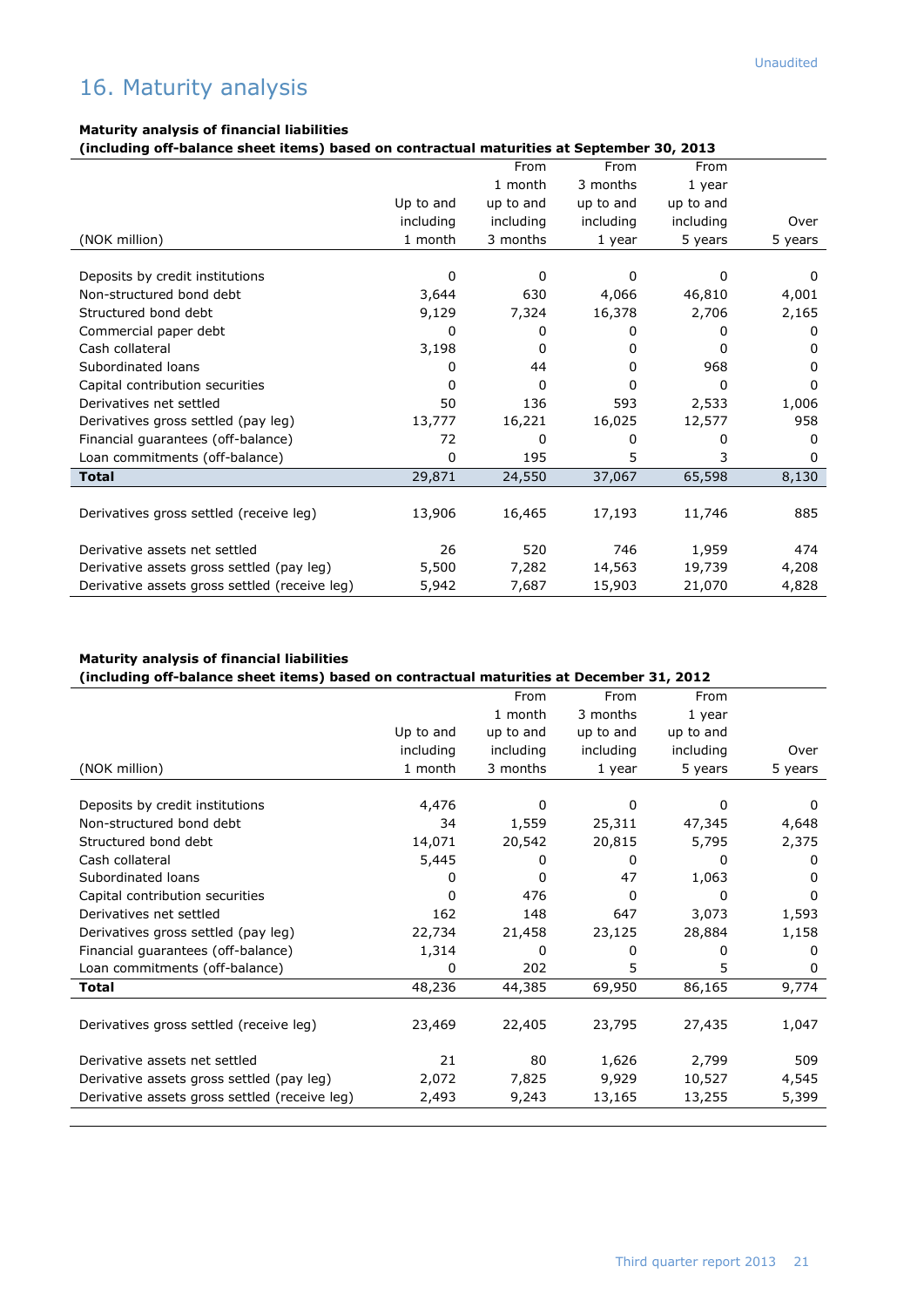### **Maturity analysis of financial liabilities**

**(including off-balance sheet items) based on contractual maturities at September 30, 2012**

|                                               |           | From         | From      | From      |         |
|-----------------------------------------------|-----------|--------------|-----------|-----------|---------|
|                                               |           | 1 month      | 3 months  | 1 year    |         |
|                                               | Up to and | up to and    | up to and | up to and |         |
|                                               | including | including    | including | including | Over    |
| (NOK million)                                 | 1 month   | 3 months     | 1 year    | 5 years   | 5 years |
|                                               |           |              |           |           |         |
| Deposits by credit institutions               | 4,472     | $\mathbf{0}$ | 0         | 4,573     | 0       |
| Non-structured bond debt                      | 742       | 597          | 23,234    | 52,734    | 4,826   |
| Structured bond debt                          | 17,233    | 24,512       | 24,955    | 6,512     | 2,670   |
| Commercial paper debt                         | 0         | 53           | 0         | 1,207     | 0       |
| Cash collateral                               | 9,181     | 0            | $\Omega$  | 0         | 0       |
| Subordinated loans                            | 0         | $\Omega$     | 489       | 0         | 0       |
| Capital contribution securities               | (1, 103)  | (1,039)      | (1,709)   | 5,104     | 1,850   |
| Derivatives net settled                       | 66        | 164          | 736       | 3,038     | 1,740   |
| Derivatives gross settled (pay leg)           | 23,187    | 20,500       | 14,246    | 34,867    | 960     |
| Financial guarantees (off-balance)            | 1,342     | 0            | 0         | 0         | 0       |
| Loan commitments (off-balance)                | 0         | 215          | 20        | 45        | 0       |
| <b>Total</b>                                  | 55,119    | 45,002       | 61,972    | 108,081   | 12,046  |
|                                               |           |              |           |           |         |
| Derivatives gross settled (receive leg)       | 24,356    | 21,703       | 16,691    | 32,802    | 850     |
|                                               |           |              |           |           |         |
| Derivative assets net settled                 | 115       | 489          | 1,154     | 2,914     | 514     |
| Derivative assets gross settled (pay leg)     | 6,171     | 14,740       | 15,660    | 10,053    | 5,002   |
| Derivative assets gross settled (receive leg) | 7,165     | 16,775       | 20,226    | 13,642    | 5,917   |

The figures in the above table and in the additional disclosures regarding derivatives below the table include principal and interest payable (receivable) at nominal value. First possible call dates and trigger dates, according to the contracts, are applied in the classification of the maturities. This implies that the structured bond debts with the corresponding derivatives matures earlier than what is expected based on market data as of the balance sheet date. See subsequent tables for maturity analysis based on expected maturities. For derivatives gross settled, pay leg represents the contractual cash flows to be paid by the company to the derivative counterparty while receive leg represents the contractual cash flows to be received from the derivative counterparty.

The company manages its liquidity risk, inter alia, by monitoring the difference between expected maturities of its assets and liabilities.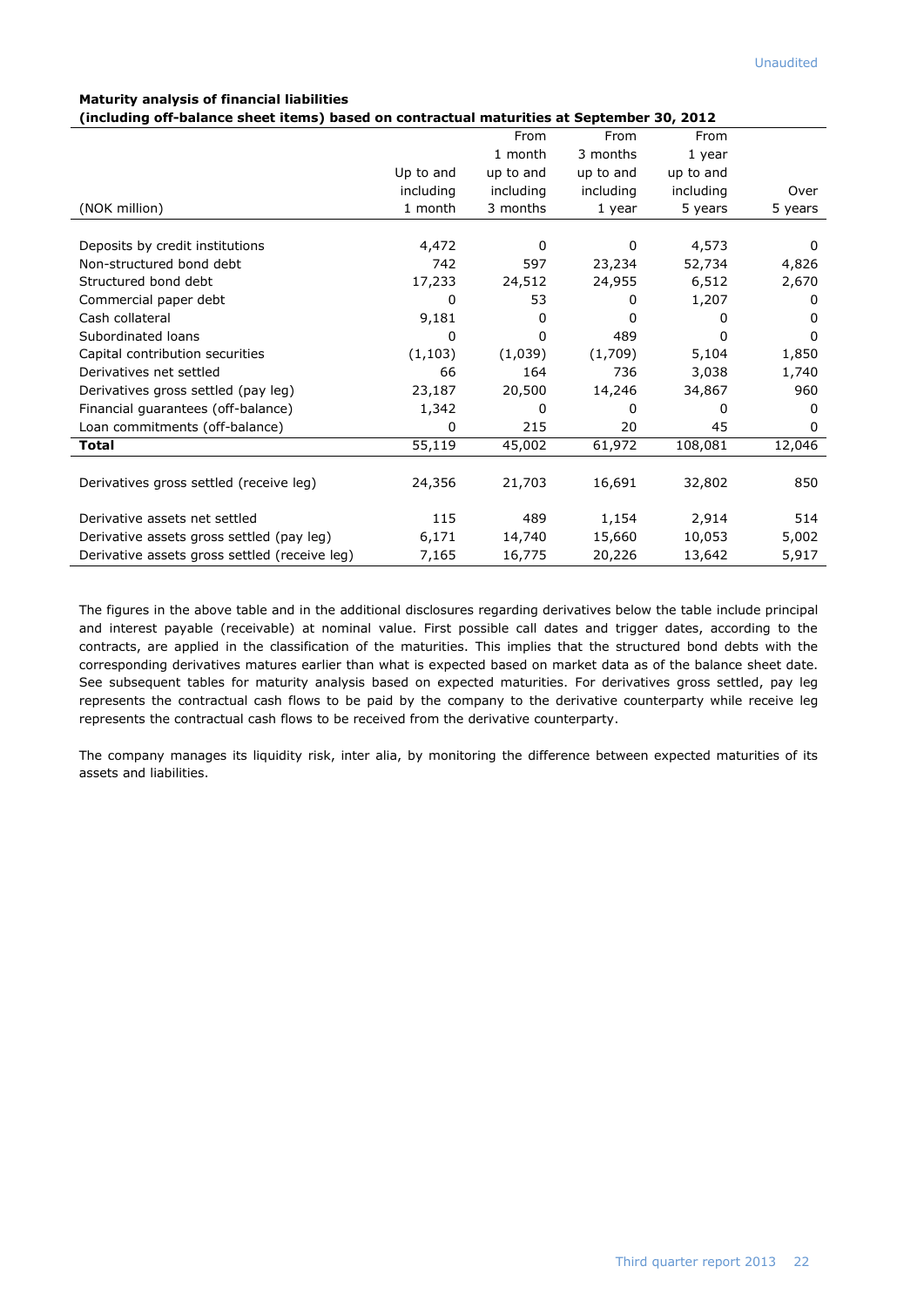| Maturity analysis of financial assets and liabilities based on expected maturities at September 30, 2013 |             |              |             |             |          |           |
|----------------------------------------------------------------------------------------------------------|-------------|--------------|-------------|-------------|----------|-----------|
|                                                                                                          |             | From         | From        | From        |          |           |
|                                                                                                          |             | 1 month      | 3 months    | 1 year up   |          |           |
|                                                                                                          | Up to and   | up to and    | up to and   | to and      |          |           |
|                                                                                                          | including 1 | including    | including 1 | including 5 | Over     |           |
| (NOK million)                                                                                            | month       | 3 months     | year        | years       | 5 years  | Total     |
|                                                                                                          |             |              |             |             |          |           |
| <b>Assets</b>                                                                                            |             |              |             |             |          |           |
| Loans and receivables                                                                                    |             |              |             |             |          |           |
| due from credit institutions                                                                             | 5,720       | 68           | 69          | 5,214       | 332      | 11,401    |
| Loans and receivables due from                                                                           |             |              |             |             |          |           |
| customers                                                                                                | 2,138       | 2,797        | 8,828       | 26,623      | 28,058   | 68,445    |
| <b>Securities</b>                                                                                        | 2,395       | 3,048        | 5,606       | 7,393       | 4,357    | 22,799    |
| Derivatives net settled                                                                                  | 26          | 520          | 746         | 2,479       | 1,543    | 5,315     |
| Derivatives gross settled (pay                                                                           |             |              |             |             |          |           |
| leg)                                                                                                     | (4,025)     | (5,844)      | (12, 825)   | (21, 177)   | (7, 367) | (51, 238) |
| Derivatives gross settled (receive                                                                       |             |              |             |             |          |           |
| leg)                                                                                                     | 4,124       | 5,985        | 13,862      | 22,759      | 8,691    | 55,422    |
| Cash collateral                                                                                          | 0           | 4,800        | 0           | $\mathbf 0$ | 0        | 4,800     |
| <b>Total assets</b>                                                                                      | 10,379      | 11,375       | 16,285      | 43,291      | 35,614   | 116,944   |
|                                                                                                          |             |              |             |             |          |           |
| <b>Liabilities</b>                                                                                       |             |              |             |             |          |           |
| Deposits by credit institutions                                                                          | 0           | 0            | 0           | 0           | 0        | 0         |
| Commercial paper debt                                                                                    | 0           | $\mathbf{0}$ | 0           | 0           | $\Omega$ | 0         |
| Non-structured bond debt                                                                                 | 3,644       | 630          | 4,066       | 46,810      | 4,001    | 59,152    |
| Structured bond debt                                                                                     | 279         | 399          | 7,303       | 7,822       | 23,999   | 39,803    |
| Derivatives net settled                                                                                  | 50          | 136          | 569         | 2,420       | 771      | 3,946     |
| Derivatives gross settled (pay                                                                           |             |              |             |             |          |           |
| leg)                                                                                                     | 8,222       | 12,923       | 12,720      | 13,697      | 11,761   | 59,322    |
| Derivatives gross settled (receive                                                                       |             |              |             |             |          |           |

leg) (7,975) (12,615) (12,648) (12,855) (14,092) (60,186) Cash collateral 1 0 3,198 0 0 0 3,198 Subordinated loans 0 1,012 Capital contribution securities  $\begin{array}{ccccccc} 0 & 0 & 0 & 0 & 0 & 0 \end{array}$ **Total liabilities 4,220 4,715 12,010 58,862 26,440 106,248**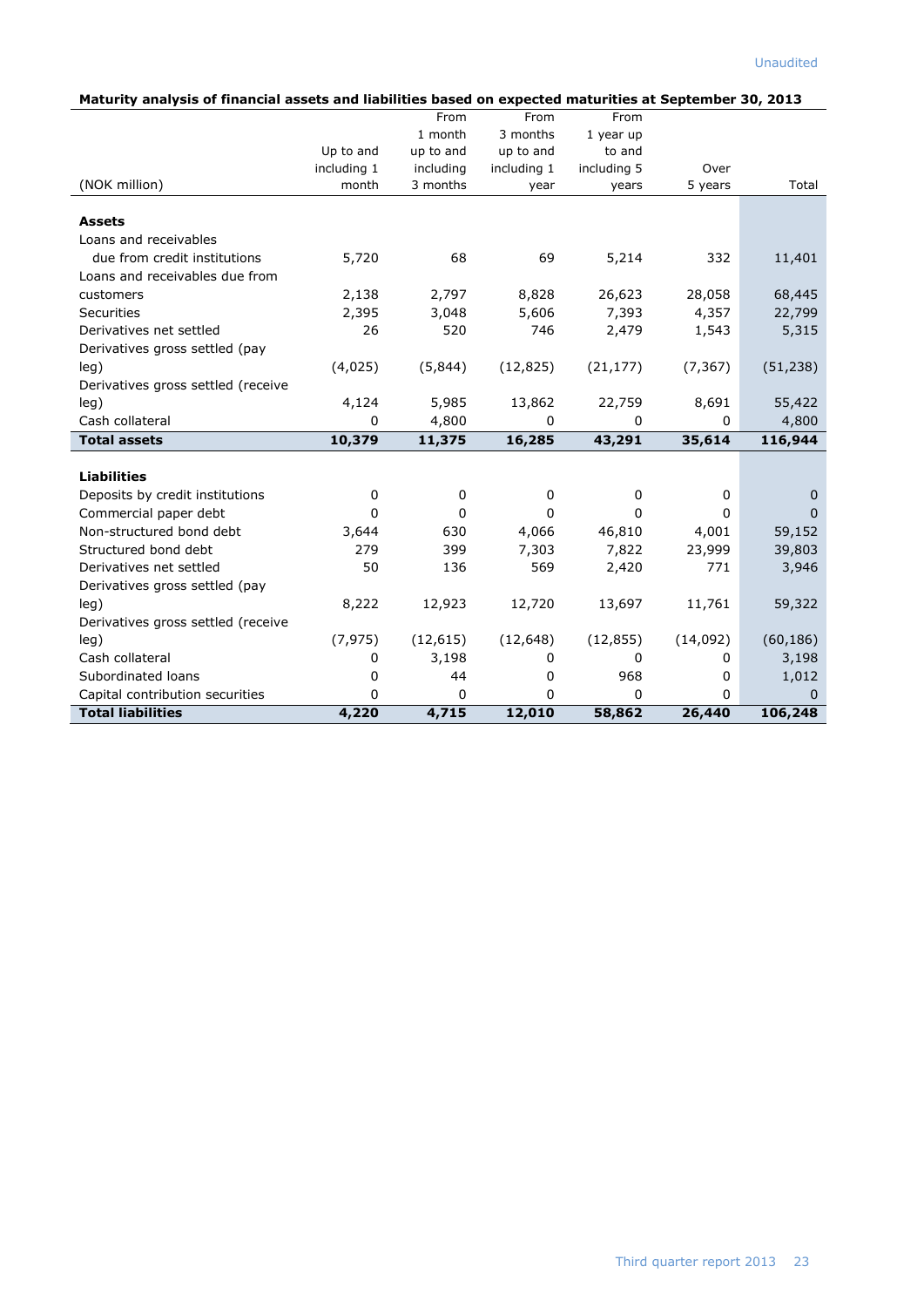| Maturity analysis of financial assets and liabilities based on expected maturities at December 31, 2012 |  |
|---------------------------------------------------------------------------------------------------------|--|
|---------------------------------------------------------------------------------------------------------|--|

| Maturity analysis of miancial assets and nabilities based on expected maturities at December 31, 2012 |             | From        | From        | From        |             |           |
|-------------------------------------------------------------------------------------------------------|-------------|-------------|-------------|-------------|-------------|-----------|
|                                                                                                       |             | 1 month     | 3 months    | 1 year up   |             |           |
|                                                                                                       | Up to and   | up to and   | up to and   | to and      |             |           |
|                                                                                                       | including 1 | including   | including 1 | including 5 | Over        |           |
| (NOK million)                                                                                         | month       | 3 months    | year        | years       | 5 years     | Total     |
| <b>Assets</b>                                                                                         |             |             |             |             |             |           |
| Loans and receivables                                                                                 | 5,208       | 2,853       | 445         | 7,243       | 456         | 16,205    |
| due from credit institutions                                                                          |             |             |             |             |             |           |
| Loans and receivables due from                                                                        | 809         | 2,409       | 12,468      | 32,135      | 38,434      | 86,254    |
| customers                                                                                             |             |             |             |             |             |           |
| <b>Securities</b>                                                                                     | 1,828       | 5,930       | 24,462      | 6,264       | 5,090       | 43,575    |
| Derivatives net settled                                                                               | 21          | 80          | 1,627       | 2,964       | 585         | 5,277     |
| Derivatives gross settled (pay                                                                        | (261)       | (4, 173)    | (4,658)     | (13, 366)   | (12, 362)   | (34, 821) |
| leg)                                                                                                  |             |             |             |             |             |           |
| Derivatives gross settled (receive                                                                    | 355         | 4,560       | 5,894       | 16,870      | 16,033      | 43,712    |
| leg)                                                                                                  |             |             |             |             |             |           |
| Cash collateral                                                                                       | $\pmb{0}$   | 7,699       | $\pmb{0}$   | $\mathbf 0$ | $\mathbf 0$ | 7,699     |
| <b>Total assets</b>                                                                                   | 7,960       | 19,359      | 40,237      | 52,110      | 48,236      | 167,902   |
| <b>Liabilities</b>                                                                                    |             |             |             |             |             |           |
| Deposits by credit institutions                                                                       | 4,476       | 0           | 0           | 0           | $\Omega$    | 4,476     |
| Commercial paper debt                                                                                 | 0           | $\mathbf 0$ | 0           | $\mathbf 0$ | 0           | 0         |
| Non-structured bond debt                                                                              | 34          | 1,559       | 25,311      | 47,345      | 4,648       | 78,897    |
| Structured bond debt                                                                                  | 927         | 3,002       | 9,811       | 25,285      | 25,040      | 64,065    |
| Derivatives net settled                                                                               | 162         | 148         | 645         | 3,074       | 1,591       | 5,619     |
| Derivatives gross settled (pay                                                                        | 14,322      | 11,626      | 20,180      | 41,800      | 9,292       | 97,220    |
| leg)                                                                                                  |             |             |             |             |             |           |
| Derivatives gross settled (receive                                                                    | (13, 822)   | (11, 375)   | (19, 295)   | (41, 374)   | (12, 323)   | (98, 189) |
| leg)                                                                                                  |             |             |             |             |             |           |
| Cash collateral                                                                                       | 0           | 5,445       | 0           | 0           | 0           | 5,445     |
| Subordinated loans                                                                                    | 0           | 0           | 47          | 1,063       | 0           | 1,109     |
| Capital contribution securities                                                                       | $\Omega$    | 476         | 0           | 0           | $\Omega$    | 476       |
| <b>Total liabilities</b>                                                                              | 6,098       | 10,881      | 36,699      | 77,193      | 28,249      | 159,120   |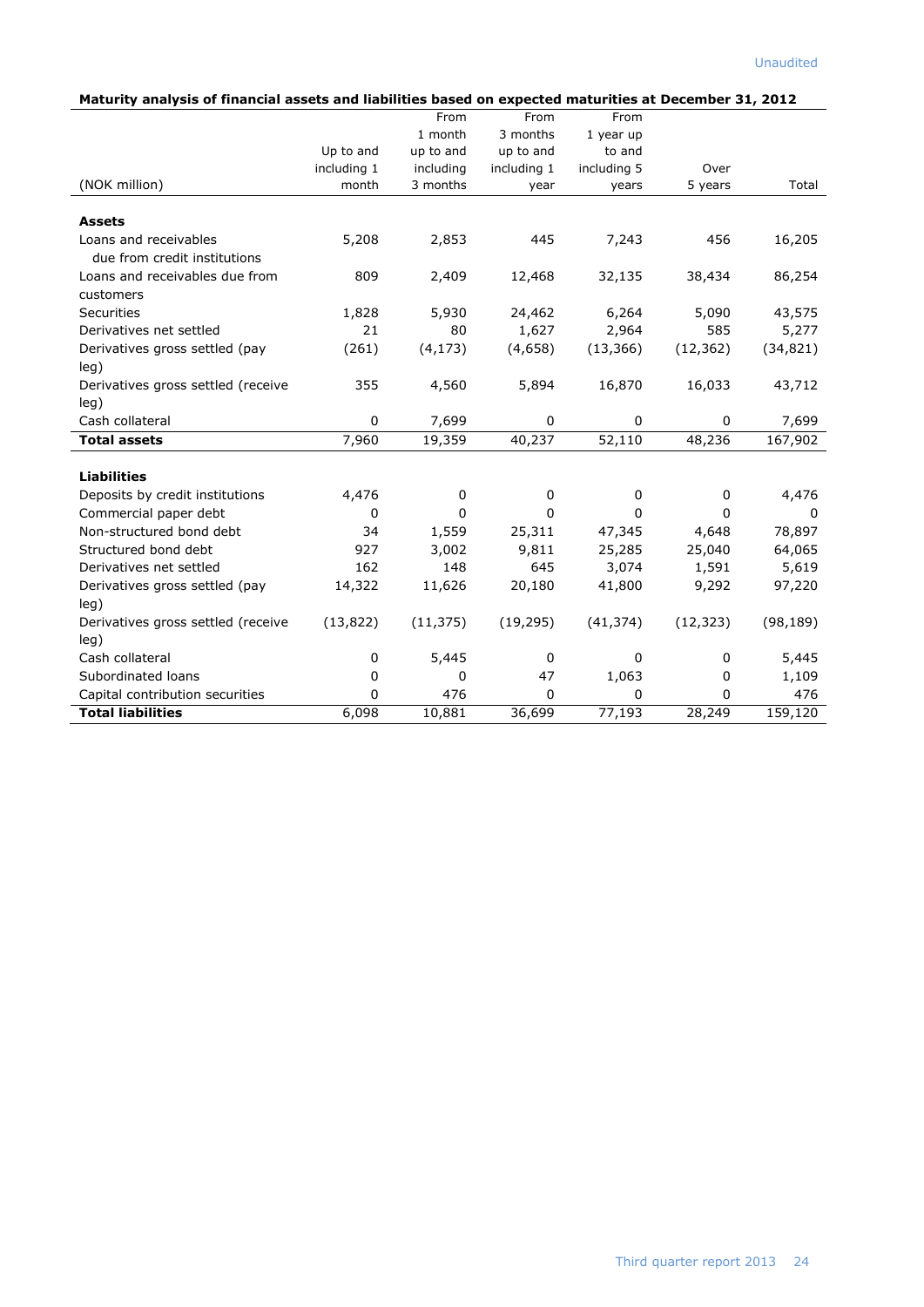| Maturity analysis of financial assets and liabilities based on expected maturities at September 30, 2012 |             |             |             |             |           |           |
|----------------------------------------------------------------------------------------------------------|-------------|-------------|-------------|-------------|-----------|-----------|
|                                                                                                          |             | From        | From        | From        |           |           |
|                                                                                                          |             | 1 month     | 3 months    | 1 year up   |           |           |
|                                                                                                          | Up to and   | up to and   | up to and   | to and      |           |           |
|                                                                                                          | including 1 | including   | including 1 | including 5 | Over      |           |
| (NOK million)                                                                                            | month       | 3 months    | year        | years       | 5 years   | Total     |
|                                                                                                          |             |             |             |             |           |           |
| <b>Assets</b>                                                                                            |             |             |             |             |           |           |
| Loans and receivables                                                                                    |             |             |             |             |           |           |
| due from credit institutions                                                                             | 5,692       | 534         | 581         | 9,085       | 471       | 16,363    |
| Loans and receivables due from                                                                           |             |             |             |             |           |           |
| customers                                                                                                | 590         | 3,932       | 11,644      | 40,205      | 39,849    | 96,219    |
| Securities                                                                                               | 4,188       | 3,076       | 27,568      | 5,669       | 5,894     | 46,395    |
| Derivatives net settled                                                                                  | 115         | 489         | 1,156       | 3,082       | 576       | 5,418     |
| Derivatives gross settled (pay                                                                           |             |             |             |             |           |           |
| leg)                                                                                                     | (1,935)     | (5, 525)    | (9,668)     | (20, 803)   | (13, 779) | (51, 710) |
| Derivatives gross settled (receive                                                                       |             |             |             |             |           |           |
| leg)                                                                                                     | 2,076       | 5,904       | 11,197      | 25,571      | 19,000    | 63,746    |
| Cash collateral                                                                                          | 0           | 6,043       | 0           | 0           | 0         | 6,043     |
| <b>Total assets</b>                                                                                      | 10,725      | 14,452      | 42,478      | 62,809      | 52,010    | 182,474   |
|                                                                                                          |             |             |             |             |           |           |
| <b>Liabilities</b>                                                                                       |             |             |             |             |           |           |
| Deposits by credit institutions                                                                          | 4,472       | $\mathbf 0$ | 0           | 0           | 0         | 4,472     |
| Commercial paper debt                                                                                    | 0           | 53          | 0           | 1,207       | 0         | 1,260     |
| Non-structured bond debt                                                                                 | 742         | 597         | 23,234      | 52,734      | 4,826     | 82,134    |
| Structured bond debt                                                                                     | 1,414       | 3,917       | 9,311       | 30,890      | 30,668    | 76,200    |
| Derivatives net settled                                                                                  | 66          | 167         | 740         | 3,047       | 1,738     | 5,759     |
| Derivatives gross settled (pay                                                                           |             |             |             |             |           |           |
| leg)                                                                                                     | 15,922      | 14,680      | 9,257       | 43,568      | 10,389    | 93,817    |
| Derivatives gross settled (receive                                                                       |             |             |             |             |           |           |
| leg)                                                                                                     | (15, 165)   | (14, 173)   | (8,901)     | (43, 177)   | (15, 015) | (96, 432) |
| Cash collateral                                                                                          | 0           | 9,181       | 0           | 0           | 0         | 9,181     |
| Subordinated loans                                                                                       | 0           | 0           | 489         | 0           | 0         | 489       |
| Capital contribution securities                                                                          | 823         | 674         | 1,096       | 3,439       | (2,888)   | 3,144     |
| <b>Total liabilities</b>                                                                                 | 8.274       | 15,096      | 35,227      | 91,708      | 29,719    | 180,024   |

The figures in the above table include principal and interest payable (receivable) at nominal value. For the figures in the above table, call and trigger dates as estimated in models are applied in the classification of the maturities. For some issues with call and trigger optionalities, the expected maturity is estimated using a sophisticated valuation system which is further described in our annual financial statements. The actual maturities might differ from these estimations.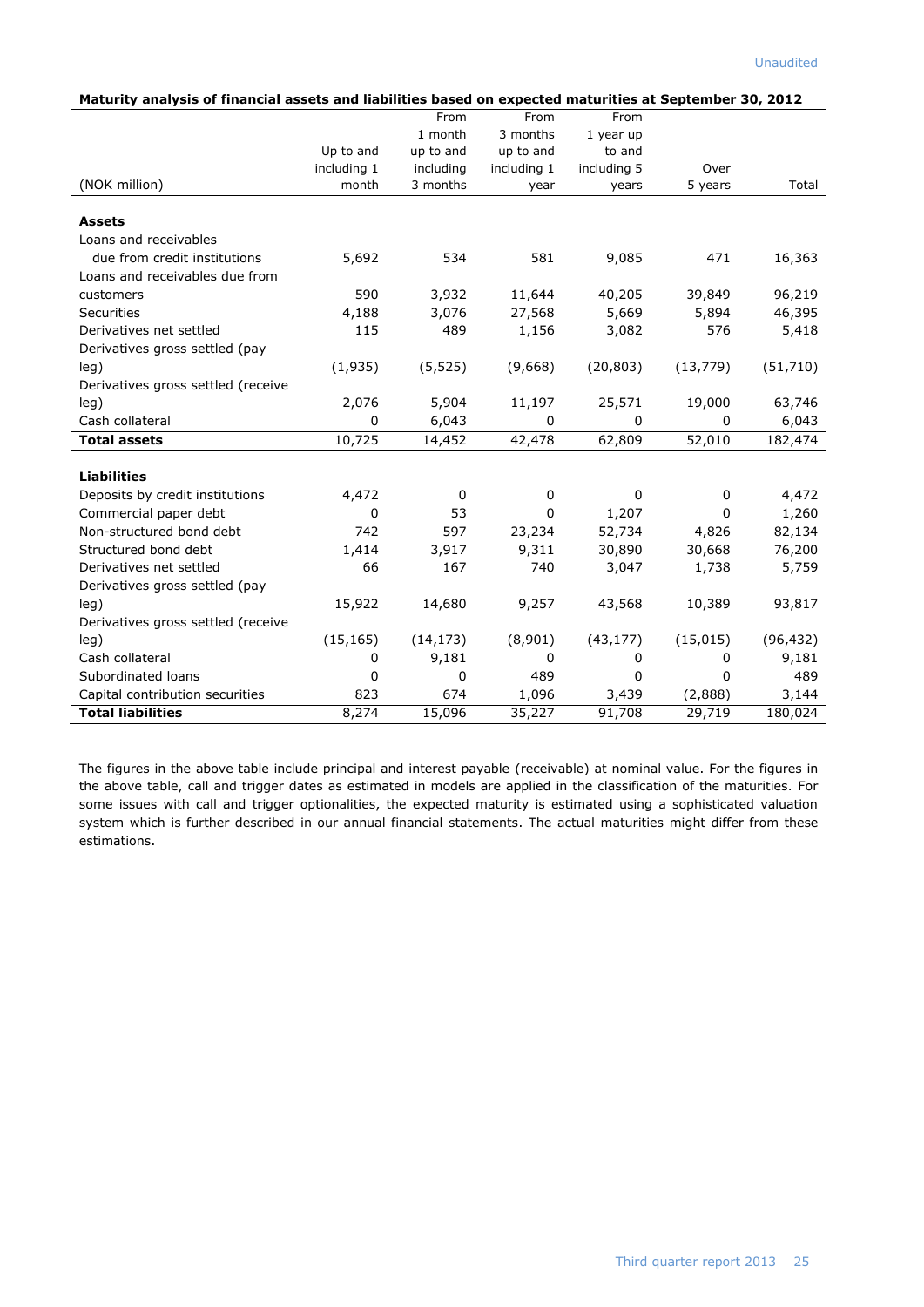# 17. Financial instruments subject to net settlements

All derivative contracts are governed by master agreements developed by the International Swaps and Derivatives Association (ISDA). These agreements assure, for example, that netting is legally enforceable. Some of these agreements also contain provisions that require the posting of collateral in order to reduce counterparty exposure. These provisions include Credit Support Annexes (CSAs) that define collateral type and amounts to be transferred or received. This effectively ensures that if derivative exposures exceed pre-agreed limits, the counterparty with the positive exposure (which is now 'too high') can require the counterparty to transfer collateral to a dedicated neutral account. The transferred collateral will be netted in a situation of default. Thus the CSA agreement effectively ensures that the counterparty credit exposure is capped at the agreed upon limit.

The following table presents the financial instruments subject to net settlements:

### **September 30, 2013**

|                              |             |                          |             | Not presented net |            |            |
|------------------------------|-------------|--------------------------|-------------|-------------------|------------|------------|
|                              |             |                          | Financial   |                   |            |            |
|                              |             | Financial                | instruments |                   |            |            |
|                              |             | instruments              | on the      |                   |            |            |
|                              | Financial   | that are                 | balance     | Financial         | Financial  |            |
| (NOK million)                | instruments | set off                  | sheet       | instruments       | collateral | Net amount |
|                              |             |                          |             |                   |            |            |
| Derivative assets            | 6,545       | -                        | 6,545       | (1,550)           | (3,482)    | 1,512      |
| Derivative liabilities       | (6,079)     | $\overline{\phantom{a}}$ | (6,079)     | 1,708             | 2,519      | (1,853)    |
| Total assets / (liabilities) | 466         | $\overline{\phantom{a}}$ | 466         | 157               | (963)      | (341)      |

### **December 31, 2012**

|                              |             |                                      |                                               | Not presented net |            |            |
|------------------------------|-------------|--------------------------------------|-----------------------------------------------|-------------------|------------|------------|
|                              | Financial   | Financial<br>instruments<br>that are | Financial<br>instruments<br>on the<br>balance | Financial         | Financial  |            |
| (NOK million)                | instruments | set off                              | sheet                                         | instruments       | collateral | Net amount |
|                              |             |                                      |                                               |                   |            |            |
| Derivative assets            | 10,884      | $\overline{\phantom{a}}$             | 10,884                                        | (2, 845)          | (5,830)    | 2,209      |
| Derivative liabilities       | (9,343)     | -                                    | (9,343)                                       | 1,648             | 4,829      | (2,866)    |
| Repo facility                | (4,476)     | $\overline{\phantom{a}}$             | (4,476)                                       |                   | 4,476      |            |
| Total assets / (liabilities) | (2,935)     | ۰                                    | (2,935)                                       | (1, 197)          | 3,475      | (657)      |

### **September 30, 2012**

|                              |             |                                      |                                               | Not presented net |            |            |
|------------------------------|-------------|--------------------------------------|-----------------------------------------------|-------------------|------------|------------|
|                              | Financial   | Financial<br>instruments<br>that are | Financial<br>instruments<br>on the<br>balance | Financial         | Financial  |            |
| (NOK million)                | instruments | set off                              | sheet                                         | instruments       | collateral | Net amount |
|                              |             |                                      |                                               |                   |            |            |
| Derivative assets            | 14,193      | $\overline{\phantom{a}}$             | 14,193                                        | (4,820)           | (7, 178)   | 2,196      |
| Derivative liabilities       | (12,450)    | $\overline{\phantom{a}}$             | (12, 450)                                     | 1,117             | 5,821      | (5,512)    |
| Repo facility                | (4,473)     |                                      | (4,473)                                       |                   | 4,473      |            |
| Total assets / (liabilities) | (2,729)     | $\blacksquare$                       | (2,729)                                       | (3,867)           | 3,116      | (3,316)    |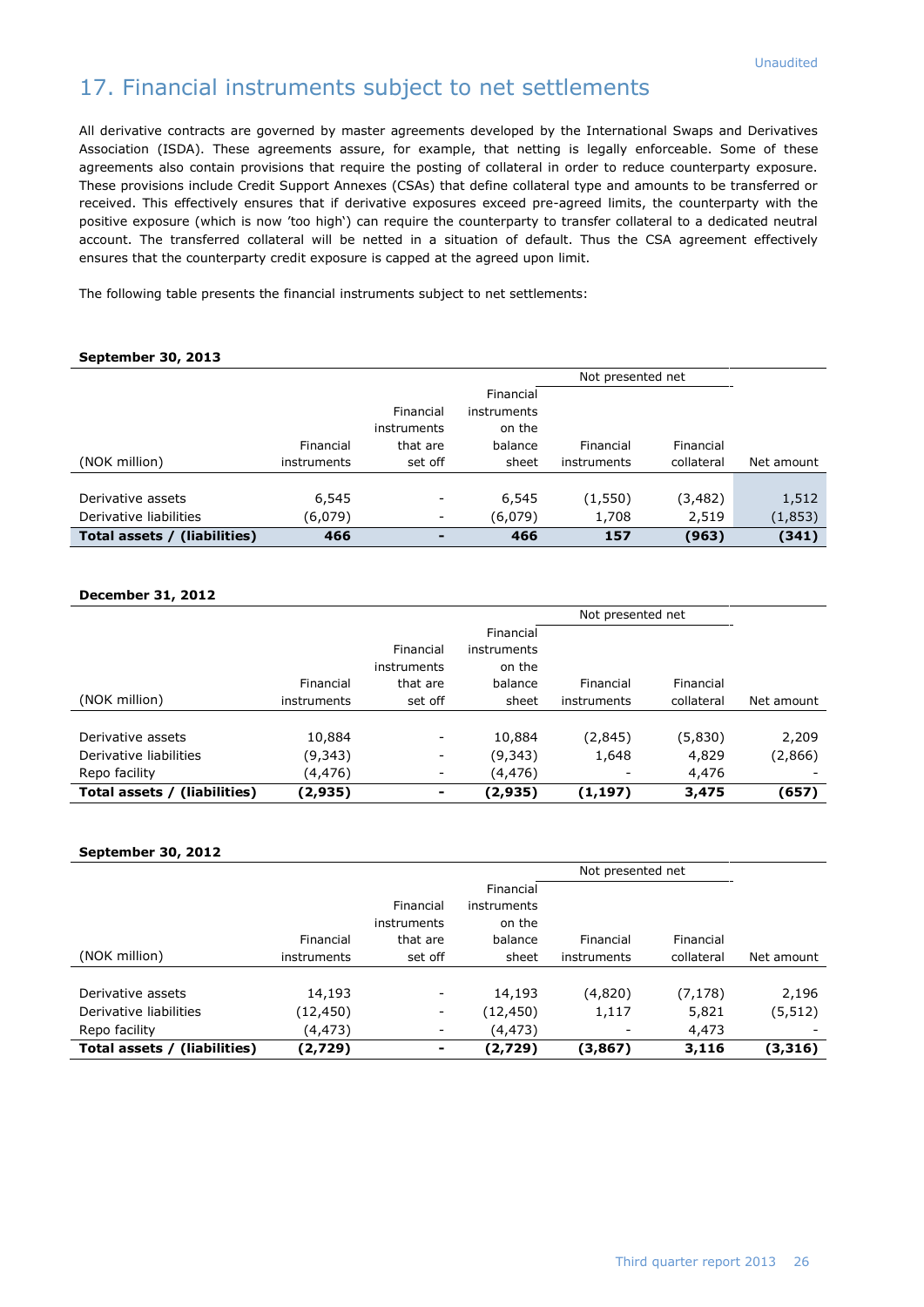# 18. Fair value of financial instruments

### **18.1 Methodology**

The fair values of financial instruments are determined either with reference to a price quoted in an active market for that instrument, or by using a valuation technique.

Prices quoted in active markets are prices readily and regularly available from exchanges, brokers (executable broker quotes), market makers and pricing vendors (actual trades), and those prices represent actual and regularly occurring market transactions on an arm's length basis.

An active market is one in which transactions, for the financial asset or financial liability being valued, occur with sufficient frequency and volume to provide pricing information on an ongoing basis. A market is considered to be non-active when there are few transactions, the prices are not current, price quotations vary substantially either over time or among market makers, or little information is released publicly for the financial asset or financial liability. Pricing transparency is affected by a number of different factors, such as type of financial instrument, whether the instrument is new to the market, characteristics specific to the transaction, and general market conditions.

The degree of judgment used in the measurement of fair value of financial instruments is generally higher with a lower level of pricing transparency, and vice versa. Financial instruments with quoted prices in active markets generally have higher transparency of prices, and less judgment is needed when determining fair value. Conversely, instruments traded in non-active markets, or that do not have quoted prices, have lower transparency of prices, and fair values are estimated through valuation models or other pricing techniques that require a higher degree of judgment.

The methodologies used for estimating the fair values using valuation models calculate the expected cash flows under the terms of each specific contract, and then discount these back to present values using appropriate discount curves. The expected cash flows for each contract are either determined directly by reference to actual cash flows implicit in observable market prices, or through modeling cash flows by using appropriate financial market pricing models. The valuation techniques make maximum use of market inputs, and rely as little as possible on entityspecific inputs. These techniques use observable market prices and rates as inputs, including interest rate yield curves for substantially the full term of the asset or liability, equity and commodity prices, option volatilities and currency rates. In certain cases, the valuation techniques incorporate unobservable inputs. See description of fair value measurement of each class of financial instruments below for extent of unobservable inputs used. The fair value measurement generally incorporates appropriate credit spreads obtained from the market.

For financial instruments a significant share of prices are obtained from the market. Although the prices generally are not binding or directly tradable, they are observable in the market. As such, the company primarily has financial instruments for which prices are quoted in active markets, or financial instruments for which credit spreads or other model inputs are observable in the market, and the models used to price them are transparent. Most of the portfolios consist of financial instruments for which the fair value is calculated using valuation models or index proxies judged to be sufficiently close to the securities proxied. The company has developed an understanding of the information used by third party pricing sources to describe the estimated prices or model inputs. The information obtained from third party pricing sources was evaluated and relied upon based on the degree of market transactions supporting the price indications and the firmness of the price indications. In these instances, management's judgment was that this third party information was a reasonable indication of the financial instrument's fair value.

In general, the company goes through the following process to establish fair value for each financial instrument:

- First, the company seeks to identify current quoted prices in an active market for the financial instrument.
- If there are no current quoted prices, the company seeks to identify recent transactions for the same instrument. If there are no recently quoted prices for the same instrument, the company seeks to identify current or recently
- quoted prices or transactions for another instrument that is substantially the same.
- If there are no quoted prices for essentially equal instruments, the company seeks to identify appropriate market-quoted rates (e.g. yield curves, volatilities and currency rates) to be used as inputs into a valuation technique.
- In certain instances, it is necessary for the company to use unobservable inputs into the valuation technique. These inputs are to the fullest extent possible based on other observable prices or rates identified during the above mentioned steps.

See below for a discussion on how fair value is established for each class of financial assets and liabilities: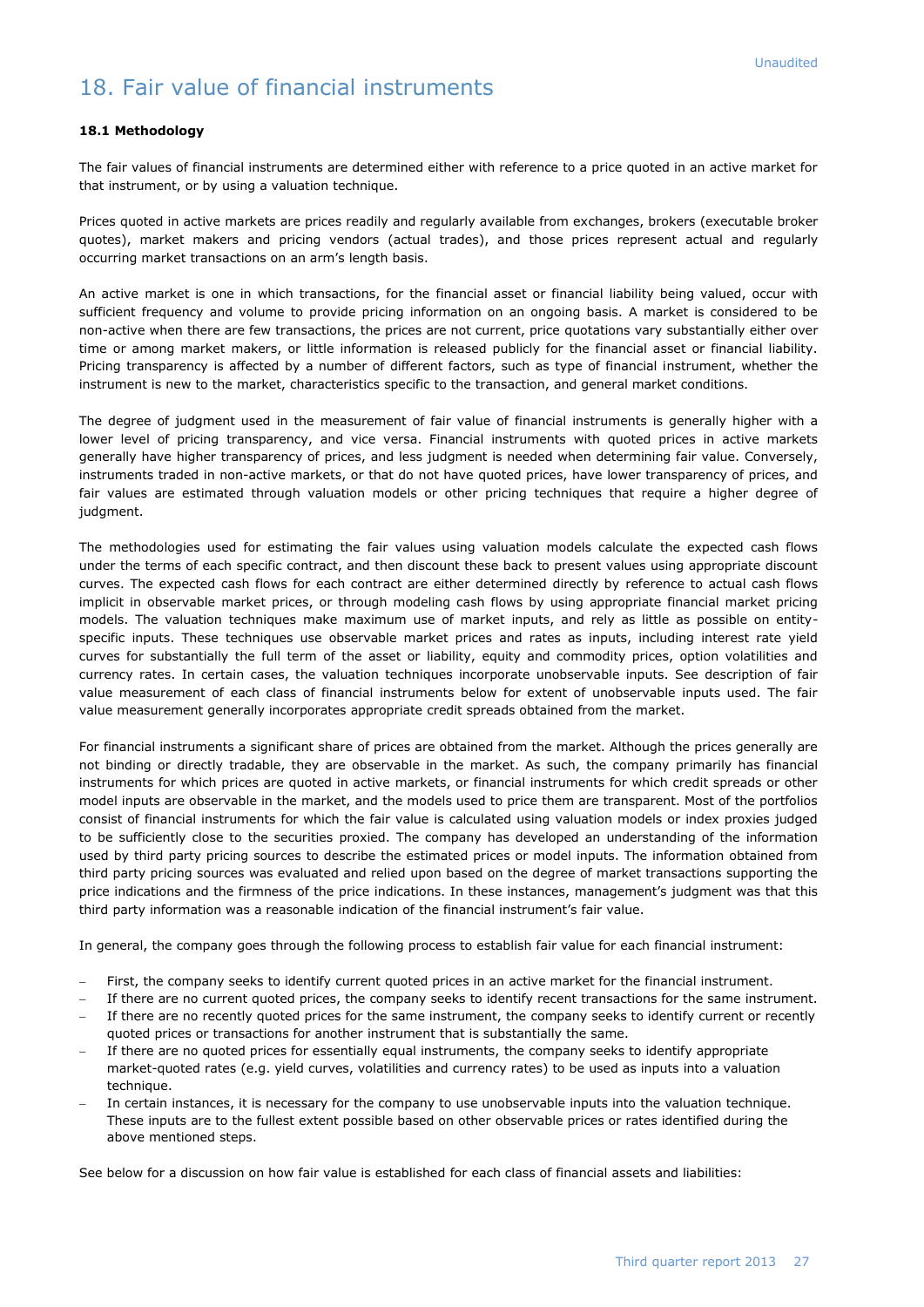Loans due from credit institutions or customers:

The fair values of loans due from credit institutions or customers are determined using a discounted cash flow model, incorporating appropriate market yield curves and credit spreads. These debt instruments are not actively traded and consequently, these instruments do not have observable market prices subsequent to loan origination.

For guaranteed loans, interest rate curves are obtained from market sources, and credit spreads are based on initial spreads at the time of loan origination. The initial spread is usually not adjusted because these loans are fully guaranteed by a bank or the Norwegian Guarantee Institute for Export Credits (GIEK). Most of Eksportfinans' nongovernment guarantors are currently well rated (A- or above) Norwegian banks and international banks with solid financial position. There are three guarantors below A- rating. An increase in the credit risk of the debtor will, as a result of the guarantee, in most cases not lead to more than an insignificant increase of the combined credit risk. This is reflected in market rates so for example a loan made to a debtor guaranteed by a specific bank has a considerably lower spread than a direct loan made to the same bank. Eksportfinans therefore believes it would be reasonable to assume, in the absence of evidence to the contrary, that no changes have taken place in the spread that existed at the date the loan was made. The company does make reasonable efforts to determine whether there is evidence that there has been such a change in spread. Credit ratings of all guarantors are monitored on an ongoing basis. Spreads are adjusted upon significant changes in rating for the guarantor since origination date, as the company considers this as evidence of widening of spreads. Further, the company analyses the development of initial margins over time. This data shows that initial margins obtained for new guaranteed loans have not been functions of time, not even during the financially turbulent times in 2007-2009. Credit spreads for guaranteed loans given by the company, have consequently not increased with the significant general credit spread increase during the period. The spreads applied to fair value measurement of export loans are unobservable in the market. At Sept 30, 2013 a spread widening of 1 basis point of the guaranteed loan portfolio will reduce its market value by approximately NOK 6 million (NOK 10 million as of year-end 2012) so a spread widening equal to the largest ones observed during a month will give unrealized losses of NOK 9 million. The spreads applied for fair value measurement of guaranteed export loans are in the range from -4 basis points to 218 basis points as of Sept 30, 2013 (from -4 basis points to 258 basis points as of year-end 2012). As of Sept 30, 2013 the guaranteed portfolio constitutes 64 percent of the lending portfolio (68 percent as of year-end 2012).

For direct loans to Norwegian savings banks, interest rate curves and credit spreads are based on observable market data. The credit spread curves obtained from the market are from widely published reports from market participants on indicative spreads for identical or similar loans. The spreads are published in the market shortly after month end, but do not represent offers, or solicitations of offers, to purchase or sell financial instruments. To ensure that the information can be used for fair value measurement purposes, Eksportfinans performs an assessment of the evaluations, calculations, opinions and recommendations of the publications. The spreads come partly from trading screens quoting actual trades, and partly from matrix pricing and interpolations including judgments by the distributors. Eksportfinans has assessed their interpolation methodologies, matrix pricing algorithms and models to be adequate and of sufficient quality. As of Sept 30, 2013 a credit spread widening in the direct loan portfolio of one basis point would induce an unrealized loss to the company of NOK 1.2 million (NOK 4 million as per year-end 2012). Direct loans to banks account for 15 percent of the lending portfolio (14 percent as of end of 2012).

For the remaining municipal portfolio after the sale of former municipality lender company Kommunekreditt, interest rate curves and credit spreads are based on observable market data. The credit spreads used in the model are supported by quotes obtained from three different price providers. For loans guaranteed by municipalities, the same methodology is used as for guaranteed export lending. As of September 30, 2013 a credit spread widening of one basis point in the municipal lending portfolio would induce an unrealized loss to the company of NOK 2 million (NOK 2 million as of end of 2012). Municipal related loans are 10 percent of the lending portfolio as of September 30, 2013 (7 percent as of year-end 2012). For the combined total lending portfolio over the past two years credit spreads have changed 2 basis points per month in 95 percent of the time. As of September 30, 2013 a spread widening of 2 basis points would give an estimated loss of NOK 20 million. As of the end of 2012 a 95 percent confidence interval was 6 basis points representing NOK 90 million. The guarantees received are embedded in the loan agreements, and not separately transferable.

Eksportfinans has entered into agreements with its Norwegian shareholder banks or unaffiliated banks active in financing Norwegian exports to purchase specific loans. The purchases of these loans are based on normal commercial terms, and the loans acquired are of the type extended by Eksportfinans in the normal course of its business. The Company places an initial deposit with the selling bank, which is used as consideration for the purchase of the relevant loans. Each loan purchased is supported by a guarantee provided by the selling bank. In consideration for the guarantee, the Company pays the selling bank a fee spread over the life of the loan by way of a swap transaction, under which the difference between the interest received on the loan and the interest receivable from the selling bank with respect to the deposit amount is paid to the selling bank. The net effect of these transactions is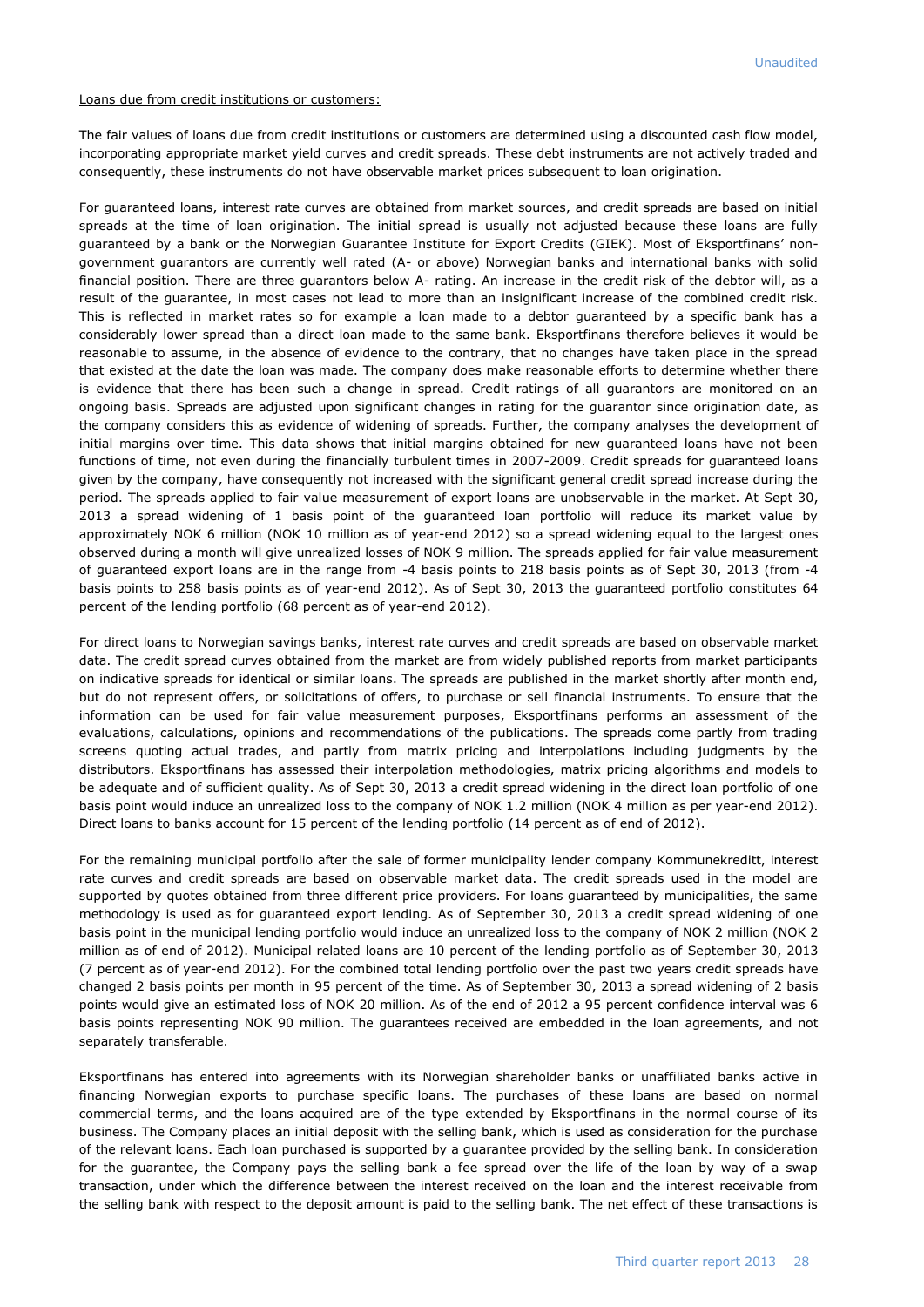that Eksportfinans receives a specified, individually negotiated return comparable to that received on its other commercial loans. As of September 30, 2013 these loans constitutes 11 percent of the lending portfolio (11 percent as of year-end 2012).

All credit spread adjustments of initial spreads are individually assessed for reasonableness relative to appropriate credit spread development over time, spreads for similar guarantors, and spreads on new similar loans or guarantees.

### Securities:

Fair value of Eksportfinans' portfolio of securities is partially established using valuation techniques and partially using prices quoted in active markets. Eksportfinans aims to maximize the use of observable inputs, and minimize the use of unobservable inputs, when estimating fair value. The valuation techniques used by Eksportfinans are index based models using publicly available market data as inputs, such as index levels, stock prices and bond credit spreads. Whenever available, the company obtains quoted prices in active markets for fixed maturity securities at the balance sheet date. Market price data is generally obtained from exchange or dealer markets.

The quotes may come from securities with similar attributes, from a matrix pricing methodology, or from internal valuation models utilizing different methodologies. These methodologies consider such factors as the issuer's industry, the security's rating and tenor, its coupon rate and type, its position in the capital structure of the issuer, yield curves, credit curves, prepayment rates and other relevant factors. Eksportfinans retrieved prices and credit spread quotes from ten different market makers and pricing vendors. As of September 30, 2013, among the ten different quote providers, the major price provider (Bloomberg) covered 64 percent (71 percent as of September 30, 2012). Eksportfinans has established various controls to ensure the reasonableness of received quotes such as reconciling with other securities of similar currency, maturity, country or issuer and reconciling with actual trade data from Bloomberg. The company also investigates large variations amongst different price providers. For all quoted prices the median quote was used.

For the remaining, two securities had such short time to maturity that par value was used. Par value was also used on six government related securities. One instrument purchased in September was priced using actual trade price. Eksportfinans holds two securities originally in the PHA portfolio issued by the defaulted Washington Mutual (now non-existent) and were priced using recovery rates.

### Financial derivatives:

Currency and interest rate swaps are valued using a valuation model technique incorporating appropriate credit spreads obtained from the market, as well as other observable market inputs, such as interest rate levels and market volatilities. Structured swaps mirroring the embedded derivatives in structured debt issues are modeled as described for structured bond debt. All swaps are governed by ISDA agreements with cash collateral annexes, and movement of cash collateral will offset credit spread changes. Non-performance risk is included in the fair value of the financial derivative portfolio assets and liabilities. Both Eksportfinans and the counterparty's credit risk at the time of trade of a swap will be reflected in the initial terms and conditions. The company only enters into derivatives with highly rated counterparties. The Credit Support Annexes (CSAs) enables calls for collateral for both parties based on rating dependent parameters such as threshold and minimum independent amounts. The company's valuation of swaps uses mid levels of interest rate curve bid-ask spreads.

### Structured bond debt:

Structured bond debt consists of bond issues where the coupon rate, currency, maturity date and notional amount may vary with market conditions. For instance, the maturity will vary as a significant part of the structured bond debt has call and trigger features depending on the passage of time and/or market levels.

Eksportfinans' structured issues currently consist of eight main structure types:

 The coupon is paid in a different currency than the currency for which the coupon is calculated and the bond might have Bermudan options embedded. Bonds with this coupon type are priced using a Hull-White one-factor model if there is only one currency and an N-currency model coupled with a Black and Scholes model in cases of several currencies.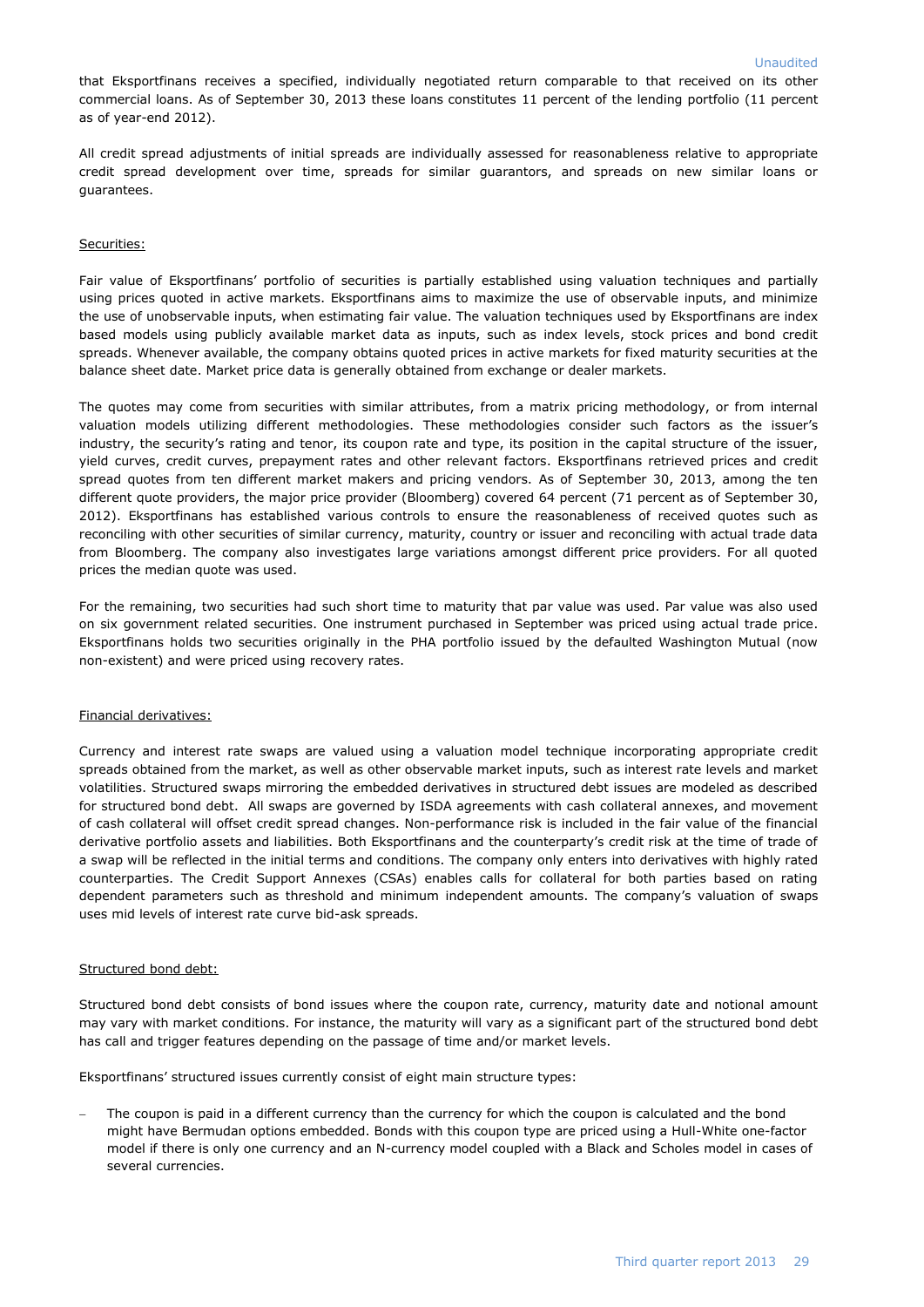- The coupon is based on the minimum of two FX's (JPY/USD and AUD/JPY for a majority of our issues). We use Black and Scholes to model the foreign exchange rates and a Hull-White one factor model to treat the interest rate curves.
- Fixed rate securities with Bermudan options. These are modeled using Black and Scholes framework.
- The coupon has digital attributes. For example if the FX rate is above a given strike level, the coupon paid will be high, if the FX is below the strike, the coupon paid will be low. These coupon structures are modeled by an Ncurrency model.
- The coupon is inversely linked to the London Interbank Offer Rate (LIBOR). The coupon structure is normally of the type "FixedRate-multiplier x Libor". Here we use a Hull-White model for the interest rate and if the issue contains more than one currency, we use the N-factor model.
- The coupon depends on the difference between two interest rates, for example '2 year swap minus 10 year swap'. This difference is multiplied with a factor, and both one and two currencies can be involved. For onecurrency issues a Hull-White model is used for the two interest rates. For two-currency issues a Black and Scholes model put together with an N-currency model is used.
- The coupon is based on the performance of single equities, equity baskets or indexes. These issues are priced based on a Black and Scholes model if the underlying is in the same currency as the notional. The implied volatility derived from suitable traded options is used as volatility input and expected future dividends are based on market expectations. If the underlying is in a different currency than the notional we use a quanto-model to factor in the currency effect.
- The coupon is paid only if the issuer calls the issue. For such structures (like callable zeros) the call option is normally Bermudan and contains only one currency. Eksportfinans price it using a Hull-White one-factor model.

Structured bond debt (and their corresponding swaps, see section on financial derivatives above) are mostly valued using the company's valuation system based on different, well known valuation models, such as Black and Scholes and Hull-White, as appropriate for the different types of structures. All models use observable market data. Market data such as volatilities, correlations, and spreads for constant maturity swaps are imported (unadjusted) directly from widely used data systems like Reuters and Bloomberg. All models are calibrated to produce the transaction price at day one and consequently there are no day one profits calculated using Eksportfinans' methodology. Which model and which structure setup are determined by the redemption structure, the number of FX, equities or indexes constituting the underlying and whether the coupon is accumulated or not as time passes.

The market data used is observable market input. This input is used to project both cash flows and maturity dates of the structured debt. This is to a large degree done by Monte Carlo simulations.

The fair values established using the valuation models above are further supported by two sources of information. The values are assessed for reasonableness against values for the same instruments received from the counterparty in the transaction. Eksportfinans buys back structured debt from time to time, and the fair values established are assessed for reasonableness against buy back transaction prices for similar debt.

Changes in credit spread are considered in the valuation of structured bond debt. There is a very limited market for trading in Eksportfinans' structured debt. Since the multi-notch downgrade of Eksportfinans in November 2011 the company does not anticipate issuing new debt. Prior to the downgrade the most current issue spread for corresponding issues was used to value the structured bonds. After the downgrade there are no new issues of structured debt and instead the company uses spreads on unstructured debt for the outstanding structured issues. The basis point sensitivity of the structured bond portfolio is NOK 24 million so increasing the spreads applied in fair value measurement by 10 basis points, would decrease the value of structured bond debt by approximately NOK 240 million as of September 30, 2013 (NOK 310 million as of December 31, 2012). The spreads applied for fair value measurement of structured bonds are in the range from 239 basis points to 310 basis points as of September 30, 2013 (from 171 basis points to 350 basis points as of year-end 2012).

### Other bond debt:

Fair value of other bond debt is established using a valuation model technique based on discounted cash flows, incorporating appropriate interest rate curves and credit spreads obtained from the market. The credit spreads are derived from current spreads on Eksportfinans' USD benchmarks quoted by Bloomberg. Only spreads supported by actual trades close to period-end are used. Quoted spreads are also used for benchmark issues that are not quoted on Bloomberg. From the spread quotes obtained, a yield curve is derived by using an interpolation methodology. These are similar instruments, and the quoted prices cover the range of maturities in the benchmark debt portfolio.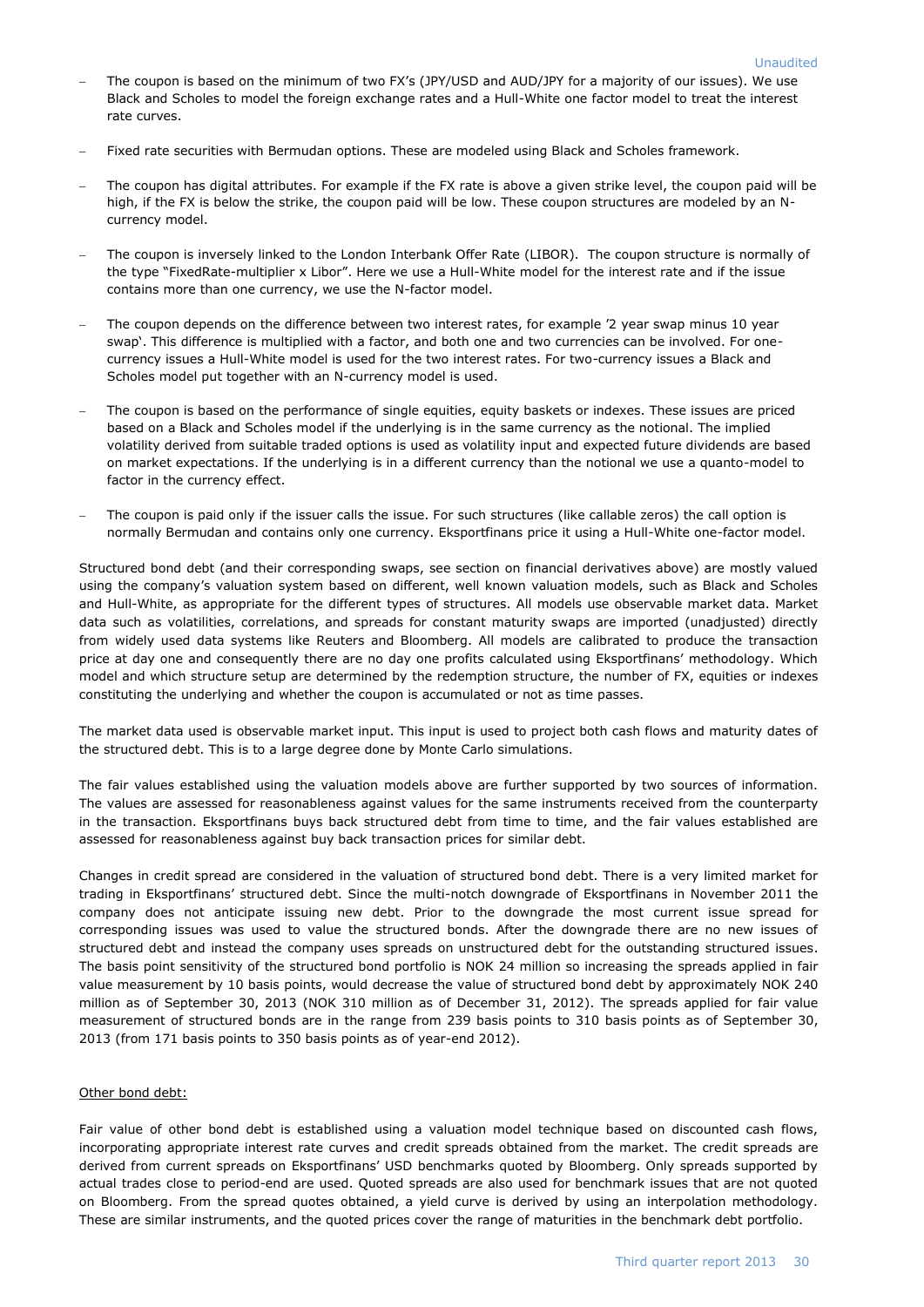In order to assess the reasonableness of the quotes used, spreads are also benchmarked against broker quotes obtained from four different dealers in Eksportfinans' benchmark program.

### Subordinated debt and capital contribution securities:

Fair value of subordinated bond debt and capital contribution securities are established using a valuation model technique based on discounted cash flows, incorporating appropriate interest rate curves and credit spreads obtained from market participants. The credit spreads are obtained from the arranger banks for the capital contribution securities. For the subordinated debt we use the same credit spreads as quoted for our traded unstructured debt of same maturity and currency. Quotes come either as credit spreads relative to USD swap rates or the Gilt curve, or as a quoted fair value price. For quotes received in the form of credit spreads, appropriate net present value calculations derive the fair value of the security, using the quoted credit spread relative to the corresponding curve. The company considers the spread and price quotes obtained as unobservable input to the valuation. Increasing the spreads applied in fair value measurement by 10 basis points would decrease the value of subordinated debt as of Sept 30, 2013 by approximately NOK 2.2 million. The spread applied for fair value measurement of the subordinated debt is 263 basis points as of Sept 30, 2013, resulting in a price of 106,32. Eksportfinans has no outstanding balance of capital contribution securities.

### **18.2 Fair value hierarchy**

IFRS 13 specifies a hierarchy of fair value measurements based on whether the inputs used to measure the fair values are observable or unobservable. Observable inputs reflect market data obtained from independent sources that is visible to other parties in the market; unobservable inputs reflect the company's market assumptions, specific methodologies and model choices. These two types of input have created a hierarchy that gives the highest priority to unadjusted quoted prices in active markets for identical assets or liabilities (level 1 measurements) and the lowest priority to unobservable inputs (level 3 measurements). The three levels of the fair value hierarchy are described below:

Level 1:

Fair value measurements using unadjusted quoted prices in active markets that are accessible at the measurement date for identical, unrestricted assets or liabilities.

### Level 2:

Fair value measurements using inputs other than quoted prices included within level 1 that are observable for the asset or liability, either directly (i.e. as prices) or indirectly (i.e. derived from prices) are classified as level 2.

### Level 3:

Securities with inputs that are both significant to fair value and unobservable.

This hierarchy requires the use of observable market data when available. The company considers relevant and observable market prices in its valuations where possible.

The assessments of which level each transaction falls into is a dynamic process.

Loans and receivables that do not trade frequently or in sufficient volumes to be classified in level 1 but where nothing but observable market data (such as interest rate levels and published spread indices) and well known discounting methods are used are classified as level 2. Loans and receivables where credit spreads at a reporting date is a function of initial over the counter negotiated spreads and subjective adjustments to input such as rating changes are classified as level 3. Short term deposits are classified as level 1.

Securities consist of bonds in our liquidity portfolios which are classified as level 2 as they are valued using index mappings or adjusted market prices such as the median of several quotes not necessarily public obtainable.

Financial derivatives are either normal interest rate- or currency swaps classified in level 2 as standard discounting of observable inputs is used in the valuation, or structured swaps classified as level 3 where unobservable inputs such as correlations and volatilities are used in model valuations.

The below tables set forth Eksportfinans trading assets and liabilities and other financial assets and liabilities accounted for at fair value under the fair value option. Assets and liabilities are classified in their entirety based on the lowest level of input that is significant to the fair value measurement. Other assets are collateral paid to swap counterparties and are classified as level 2.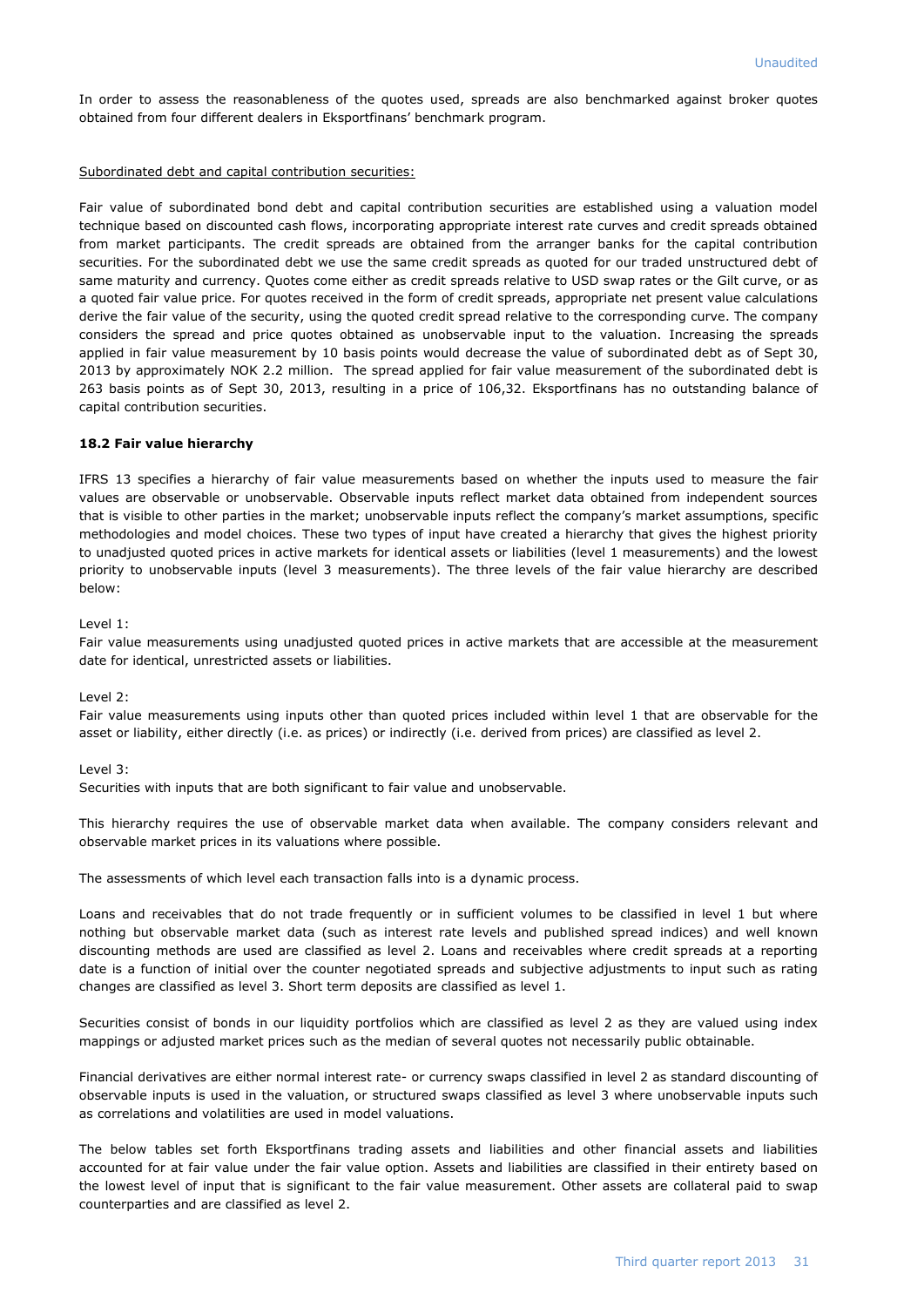### **18.3 Financial assets measured at fair value through profit or loss**

### **September 30, 2013**

| (NOK million)                      | Level 1 | Level 2 | Level 3 | Total  |
|------------------------------------|---------|---------|---------|--------|
|                                    |         |         |         |        |
| Loans due from credit institutions | 2,857   | 17,578  | 475     | 20,910 |
| Loans due from customers           | 0       | 3,506   | 26,572  | 30,078 |
| <b>Securities</b>                  | 0       | 21,286  | 0       | 21,286 |
| Financial derivatives              | 0       | 4,676   | 1,869   | 6,545  |
| Other assets                       | 0       | 3.198   | 0       | 3,198  |
| <b>Total fair value</b>            | 2,857   | 50,244  | 28,916  | 82,017 |

### **September 30, 2012**

| (NOK million)                      | Level 1 | Level 2 | Level 3 | Total   |
|------------------------------------|---------|---------|---------|---------|
|                                    |         |         |         |         |
| Loans due from credit institutions | 1,661   | 26,050  | 667     | 28,378  |
| Loans due from customers           | 0       | 4,520   | 42,763  | 47,283  |
| <b>Securities</b>                  | 0       | 44,154  | 0       | 44,154  |
| Financial derivatives              | 0       | 8,078   | 6,116   | 14,194  |
| Other assets                       | 0       | 6,043   | 0       | 6,043   |
| <b>Total fair value</b>            | 1,661   | 88,845  | 49,546  | 140,052 |

### **18.4 Financial liabilities measured at fair value through profit or loss**

Deposits and commercial paper are valued using public market data and standard discounted cash flow techniques and hence classified as level 2. Unstructured bond debt such as benchmark issues are valued through a combination of discounting cash flows and using quoted credit spreads for similar securities and thus classified as level 2. Structured bond debt use unobservable inputs and model valuation and is classified as level 3. Financial derivatives on the liability side are both level 2 and 3, see discussion above for financial derivative assets. Other liabilities are specified in note 12 and are valued using discounting techniques and observable market data. Subordinated debt and capital contribution services are valued using discounted cash flow methods but with credit spread adjustments obtained from arranger banks only. These are indicative spreads and not publicly available hence the valuation technique uses unobservable inputs.

### **September 30, 2013**

| (NOK million)                   | Level 1 | Level 2 | Level 3 | Total  |
|---------------------------------|---------|---------|---------|--------|
|                                 |         |         |         |        |
| Unstructured bond debt          | 0       | 29,692  | 0       | 29,692 |
| Structured bond debt            | 0       |         | 23,956  | 23,956 |
| Financial derivatives           | 0       | 2,839   | 3,241   | 6,080  |
| Other liabilities               | 0       | 5,087   | 0       | 5,087  |
| Subordinated debt               | 0       |         | 982     | 982    |
| Capital contribution securities |         |         | 0       | 0      |
| <b>Total fair value</b>         |         | 37,618  | 28,179  | 65,797 |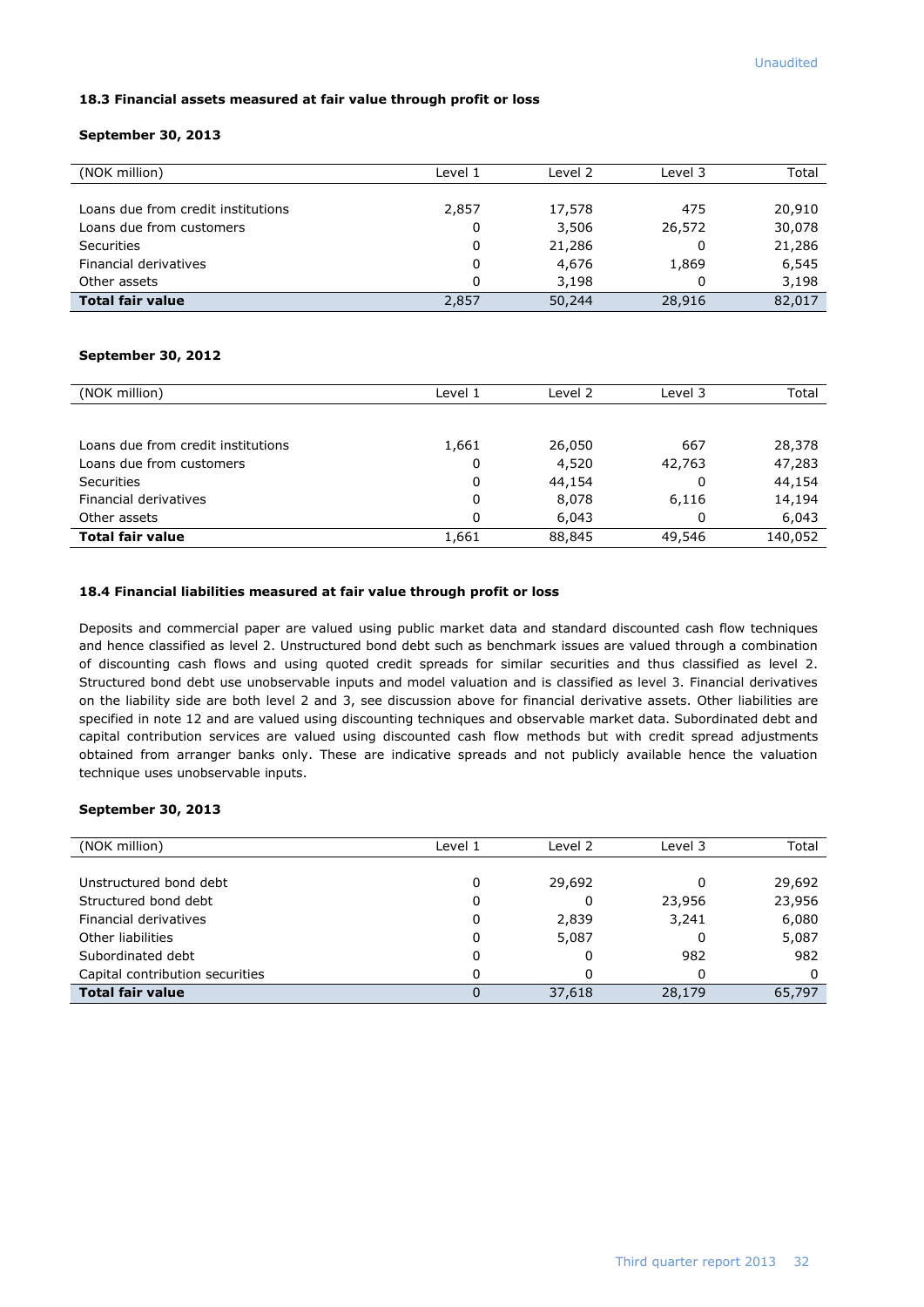### **September 30, 2012**

| (NOK million)                   | Level 1 | Level 2 | Level 3 | Total   |
|---------------------------------|---------|---------|---------|---------|
|                                 |         |         |         |         |
| Deposits by credit institutions | 0       | 4,472   | 0       | 4,472   |
| Unstructured bond debt          | 0       | 40,979  | 0       | 40,979  |
| Structured bond debt            | 0       | 0       | 43,312  | 43,312  |
| Financial derivatives           | 0       | 5,458   | 6,992   | 12,450  |
| Other liabilities               | 602     | 8,840   | 0       | 9,442   |
| Subordinated debt               | 0       | 0       | 1,117   | 1,117   |
| Capital contribution securities | 0       | 0       | 346     | 346     |
| <b>Total fair value</b>         | 602     | 59,749  | 51,767  | 112,118 |

### **Movement of level 3 financial assets from January 1, 2013 to Sept 30, 2013**

|                                                                  | Loans and    |                 |             |              |
|------------------------------------------------------------------|--------------|-----------------|-------------|--------------|
|                                                                  | receivables  |                 |             |              |
|                                                                  | due from     | Loans and       |             |              |
|                                                                  | credit       | receivables due | Financial   |              |
| (NOK million)                                                    | institutions | from customers  | derivatives | Total        |
| <b>Opening balance</b>                                           | 526          | 39,372          | 4,542       | 44,440       |
| Total gains or losses *)                                         | 25           | 1,051           | (979)       | 97           |
| Issues                                                           | 0            | O               | 0           | 0            |
| Settlements                                                      | (76)         | (13, 851)       | (1,694)     | (15, 621)    |
| Transfers into level 3                                           | 0            | 0               | 0           | $\mathbf{0}$ |
| Transfers out of level 3                                         | 0            | 0               | 0           | $\Omega$     |
| <b>Closing balance</b>                                           | 475          | 26,572          | 1,869       | 28,916       |
| Total gains or losses *)<br>for the period in profit or loss for |              |                 |             |              |
| assets held at the end of the reporting period                   |              | 6               | 237         | 244          |

\*) Presented under the line item 'Net gains/(losses) on financial instruments at fair value' in the statement of comprehensive income.

### **Movement of level 3 financial assets from January 1, 2012 to Sept 30, 2012**

|                                                                  | Loans and    |                 |             |           |
|------------------------------------------------------------------|--------------|-----------------|-------------|-----------|
|                                                                  | receivables  |                 |             |           |
|                                                                  | due from     | Loans and       |             |           |
|                                                                  | credit       | receivables due | Financial   |           |
| (NOK million)                                                    | institutions | from customers  | derivatives | Total     |
| <b>Opening balance</b>                                           | 1,335        | 56,421          | 6,258       | 64,014    |
| Total gains or losses *)                                         | (16)         | (604)           | 1,352       | 732       |
| Issues                                                           | 26           | 3,318           | 0           | 3,344     |
| <b>Settlements</b>                                               | (678)        | (16, 372)       | (1, 494)    | (18, 544) |
| Transfers into level 3                                           | 0            | 0               | 0           | 0         |
| Transfers out of level 3                                         | 0            | 0               | 0           | 0         |
| <b>Closing balance</b>                                           | 667          | 42,763          | 6,116       | 49,546    |
| Total gains or losses *)<br>for the period in profit or loss for |              |                 |             |           |
| assets held at the end of the reporting period                   | (56)         | 53              | (1,704)     | (1,707)   |

\*) Presented under the line item 'Net gains/(losses) on financial instruments at fair value' in the statement of comprehensive income.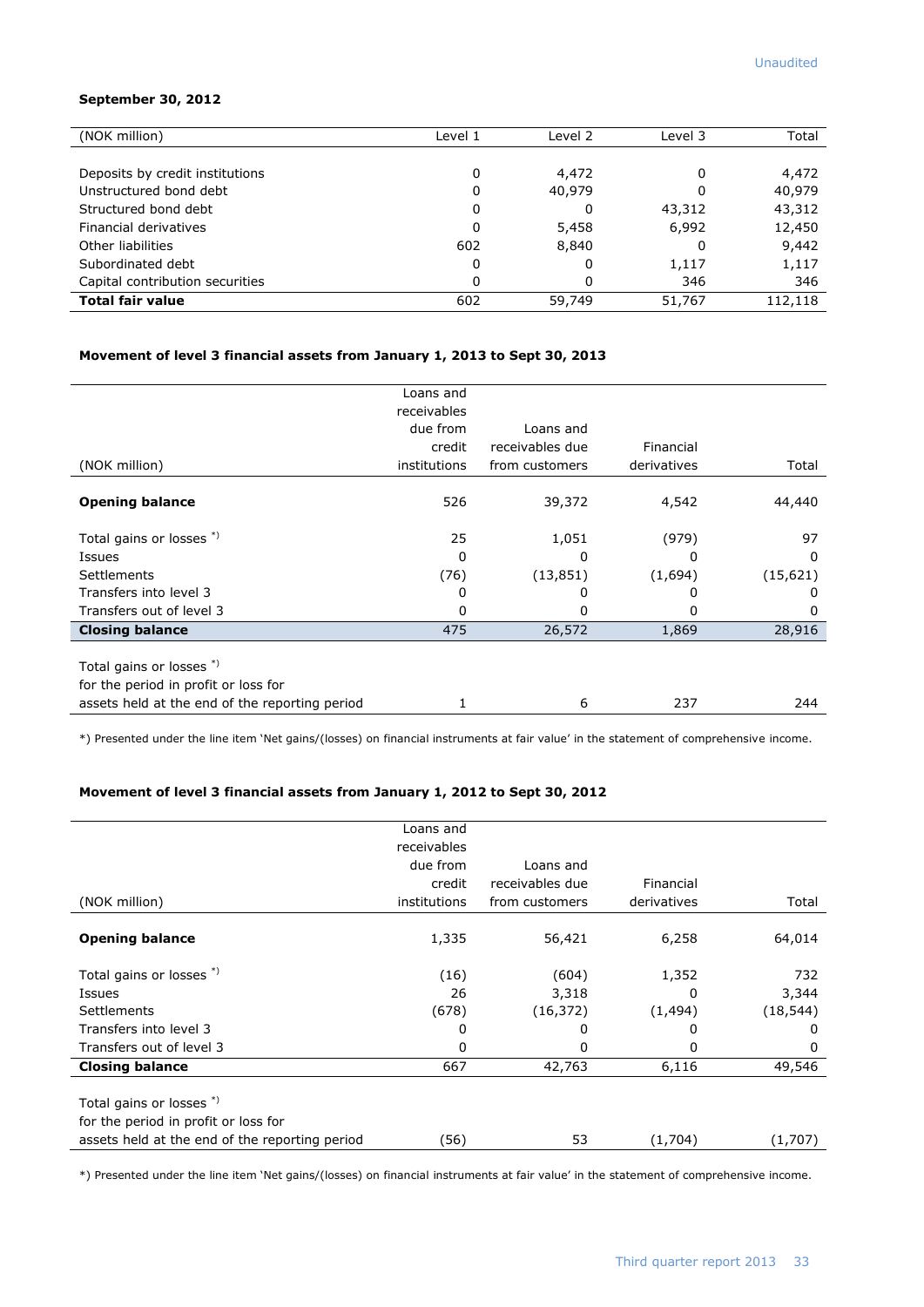|                                  |           |             |           | Capital     |           |
|----------------------------------|-----------|-------------|-----------|-------------|-----------|
|                                  |           |             | Sub-      | contri-     |           |
|                                  |           | Financial   | ordinated | bution      |           |
| (NOK million)                    | Bond debt | derivatives | debt      | securities  | Total     |
|                                  |           |             |           |             |           |
| <b>Opening balance</b>           | 42,275    | 5,127       | 990       | 450         | 48,842    |
| Total gains or losses $*$ ) **)  | 7,612     | (643)       | (8)       | 0           | 6,961     |
| Issues                           | 0         | 0           | 0         | 0           | 0         |
| Settlements                      | (25, 931) | (1,243)     | 0         | (450)       | (27, 624) |
| Transfers into level 3           | 0         | 0           | 0         | 0           | 0         |
| Transfers out of level 3         | 0         | 0           | 0         | 0           | 0         |
| <b>Closing balance</b>           | 23,956    | 3,241       | 982       | $\mathbf 0$ | 28,179    |
|                                  |           |             |           |             |           |
| Total gains or losses *) **)     |           |             |           |             |           |
| for the period in profit or loss |           |             |           |             |           |
| for liabilities outstanding at   |           |             |           |             |           |
| the end of the reporting         |           |             |           |             |           |
| period                           | 12,808    | (5,685)     | (24)      | 0           | 7,099     |

### **Movement of level 3 financial liabilities from January 1, 2013 to Sept 30, 2013**

\*) Presented under the line item 'Net gains/(losses) on financial instruments at fair value' in the statement of comprehensive income. \*\*) For liabilities, positive figures are represented as losses and negative figures are represented as gains.

### **Movement of level 3 financial liabilities from January 1, 2012 to Sept 30, 2012**

|                                  |           |             |           | Capital    |           |
|----------------------------------|-----------|-------------|-----------|------------|-----------|
|                                  |           |             | $Sub-$    | contri-    |           |
|                                  |           | Financial   | ordinated | bution     |           |
| (NOK million)                    | Bond debt | derivatives | debt      | securities | Total     |
|                                  |           |             |           |            |           |
| <b>Opening balance</b>           | 54,053    | 11,231      | 1,039     | 348        | 66,671    |
| Total gains or losses *) **)     | 17,477    | (1,714)     | 78        | (2)        | 15,839    |
| <b>Issues</b>                    | 0         | 0           | 0         | 0          | 0         |
| <b>Settlements</b>               | (28,218)  | (2, 525)    | 0         | 0          | (30, 743) |
| Transfers into level 3           | 0         | 0           | 0         | 0          | 0         |
| Transfers out of level 3         | 0         | 0           | 0         | 0          | 0         |
| <b>Closing balance</b>           | 43,312    | 6,992       | 1,117     | 346        | 51,767    |
|                                  |           |             |           |            |           |
| Total gains or losses *) **)     |           |             |           |            |           |
| for the period in profit or loss |           |             |           |            |           |
| for liabilities outstanding at   |           |             |           |            |           |
| the end of the reporting         |           |             |           |            |           |
| period                           | 31,385    | (13,993)    | 26        | 132        | 17,550    |

\*) Presented under the line item 'Net gains/(losses) on financial instruments at fair value' in the statement of comprehensive income.

\*\*) For liabilities, positive figures are represented as losses and negative figures are represented as gains.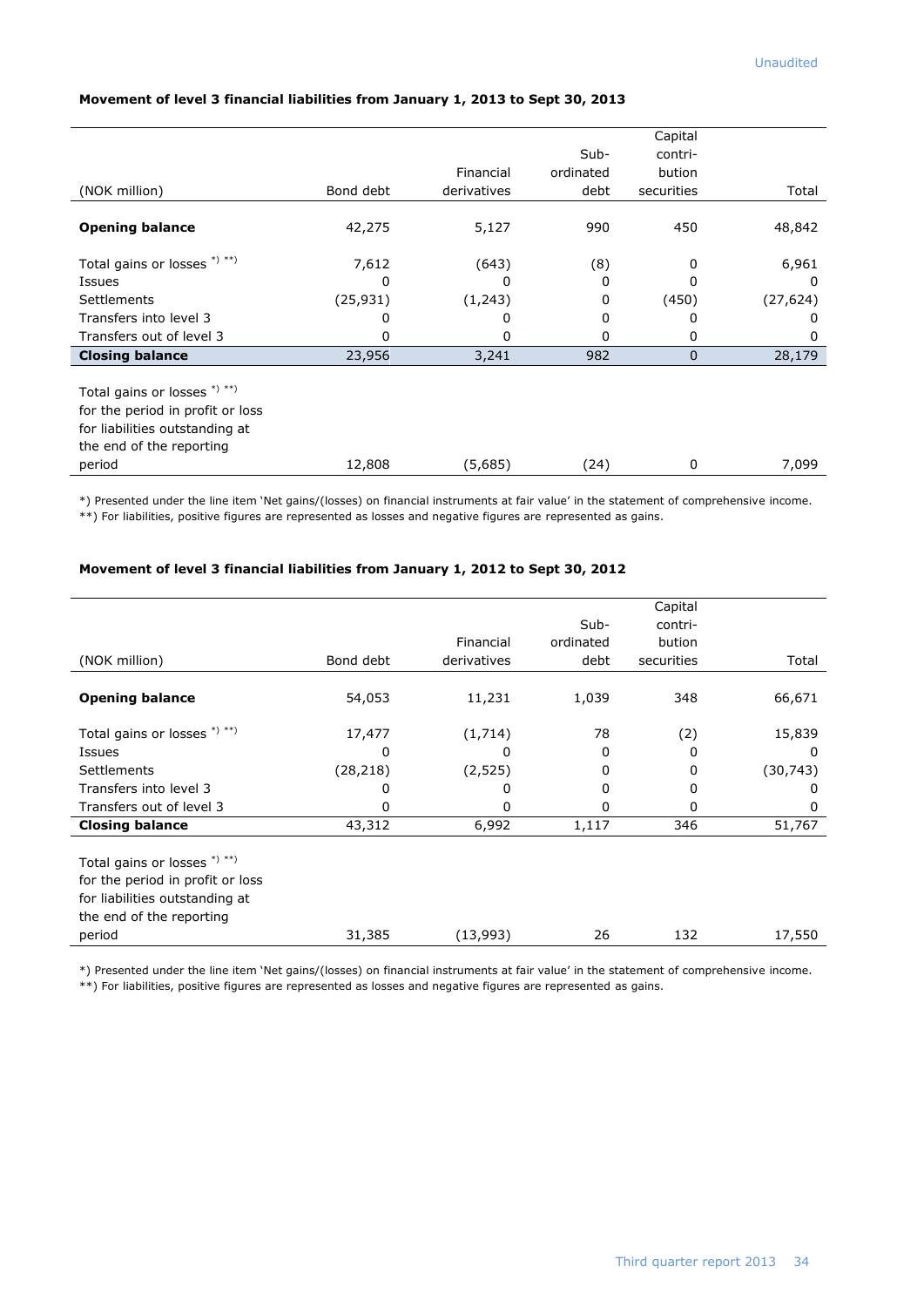### **18.5 Fair value of financial assets and liabilities**

The following table presents the financial assets and liabilities, with the fair value and carrying value (book value) of each class of financial instrument:

|                                    | Sep 30, 2013 |              | Dec 31, 2012 |          | Sep 30, 2012 |          |
|------------------------------------|--------------|--------------|--------------|----------|--------------|----------|
|                                    | Fair         | Carrying     | Fair         | Carrying | Fair         | Carrying |
| (NOK million)                      | value        | value        | value        | value    | value        | value    |
|                                    |              |              |              |          |              |          |
| <b>Assets</b>                      |              |              |              |          |              |          |
| Loans due from credit institutions | 21,095       | 21,119       | 26,370       | 26,410   | 29,040       | 29,050   |
| Loans due from customers           | 56,952       | 53,157       | 77,238       | 71,879   | 91,236       | 85,440   |
| Securities                         | 21,286       | 21,286       | 36,707       | 36,707   | 38,691       | 38,691   |
| Repurchase receivable              | 0            | 0            | 5,078        | 5,078    | 5,739        | 5,739    |
| Financial derivatives              | 6,545        | 6,545        | 10,884       | 10,884   | 16,064       | 16,064   |
| Other assets                       | 3,781        | 3,781        | 6,232        | 6,232    | 7,266        | 7,266    |
|                                    |              |              |              |          |              |          |
| <b>Liabilities</b>                 |              |              |              |          |              |          |
| Deposits by credit institutions    | 0            | $\mathbf{0}$ | 4,476        | 4,476    | 4,472        | 4,472    |
| Commercial paper debt              | 0            | 0            | 0            | 0        | 0            | $\Omega$ |
| Non-structured bond debt           | 54,507       | 54,507       | 72,160       | 72,160   | 73,795       | 73,795   |
| Structured bond debt               | 25,557       | 22,696       | 44,609       | 40,383   | 45,796       | 41,289   |
| Financial derivatives              | 6,079        | 6,079        | 9,343        | 9,343    | 12,450       | 12,450   |
| Other liabilities                  | 5,200        | 5,191        | 8,145        | 8,133    | 9,646        | 9,633    |
| Subordinated debt                  | 982          | 982          | 990          | 990      | 1,117        | 1,117    |
| Capital contribution securities    | 0            | 0            | 450          | 450      | 346          | 346      |

# 19. Contingencies

The contingencies are:

- a) Because of the bankruptcy of Lehman Brothers, certain swap contracts were settled and replaced by new swap contracts with other counterparties. At the time of the bankruptcy, Eksportfinans had swap contracts with three different legal entities in the Lehman Brothers group. Payments related to the settlement of these swaps were calculated and paid by Eksportfinans in 2008. The valuation of the settlement amount has been contested by two of the Lehman Brothers legal entities. A final settlement was reached with one of the entities last year, and for the second entity in third quarter 2012. The final settlement amount to these two entities has been paid. The third Lehman Brothers entity has, to date, not contested the original valuation.
- b) On December 12, 2012, Eksportfinans received a complaint filed by Silver Point Capital Fund LP and Silver Point Capital Offshore Master Fund LP (Silver Point) with the Tokyo District Court. Silver Point is an investor in Eksportfinans Japanese Samurai bonds and has previously threatened (as stated in press releases dated December 19, 2011 and November 7, 2012) to declare default under these bonds. The plaintiff is demanding a partial payment in the amount of JPY 400 million (approximately NOK 25 million at exchange rates applicable at September 30, 2013) (together with 6 percent interest thereon from December 13, 2011) as part of their entire claim of JPY 9.6 billion (approximately NOK 591 million at exchange rates applicable at September 30, 2013). Silver Point claims that the bonds became due and payable when they sent a default notice to Mizuho Corporate Bank as fiscal agent on December 12, 2011. Eksportfinans will, as previously stated in press releases on December 19, 2011 and November 7, 2012, vigorously resist this action on the basis that there is no default, and the company is therefore of the opinion that this complaint will not prevail. This opinion is supported by analysis from external counsel. Eksportfinans has therefore also concluded that such complaint does not constitute a cross default under Eksportfinans' other financial obligations.